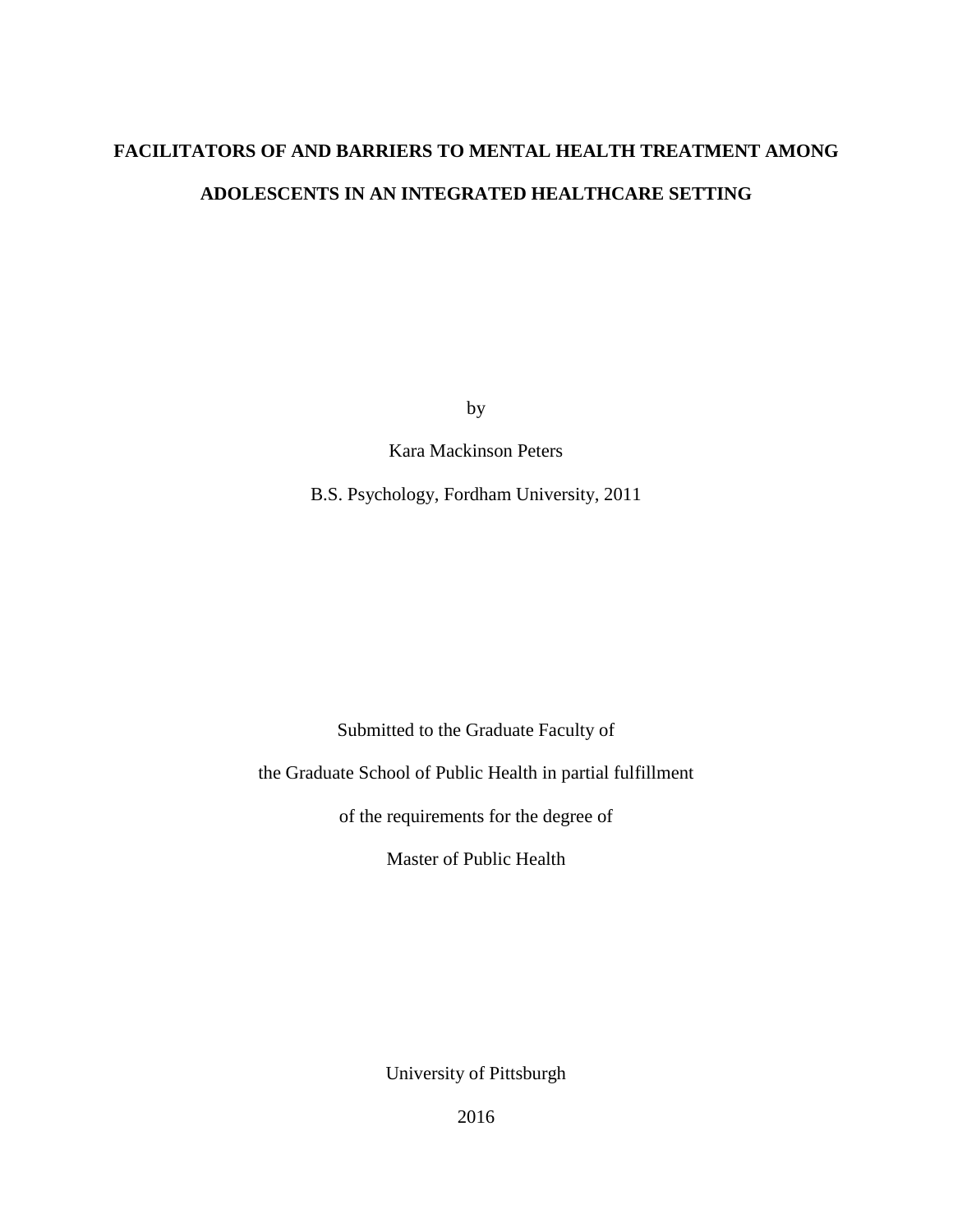## UNIVERSITY OF PITTSBURGH

# GRADUATE SCHOOL OF PUBLIC HEALTH

This thesis was presented

by

Kara Mackinson Peters

It was defended on

April 12, 2016

and approved by

**Thesis Advisor:** Mark Friedman, PhD, Assistant Professor, Behavioral and Community Health Sciences, Graduate School of Public Health, University of Pittsburgh

Thistle Elias, DrPH, Assistant Professor, Behavioral and Community Health Sciences Graduate School of Public Health, University of Pittsburgh

Ana Radovic-Stakic, MD, MSc, School of Medicine, Department of Pediatrics, Department of Adolescent Medicine, University of Pittsburgh

Daniel Rosen, PhD Associate Professor, School of Social Work, University of Pittsburgh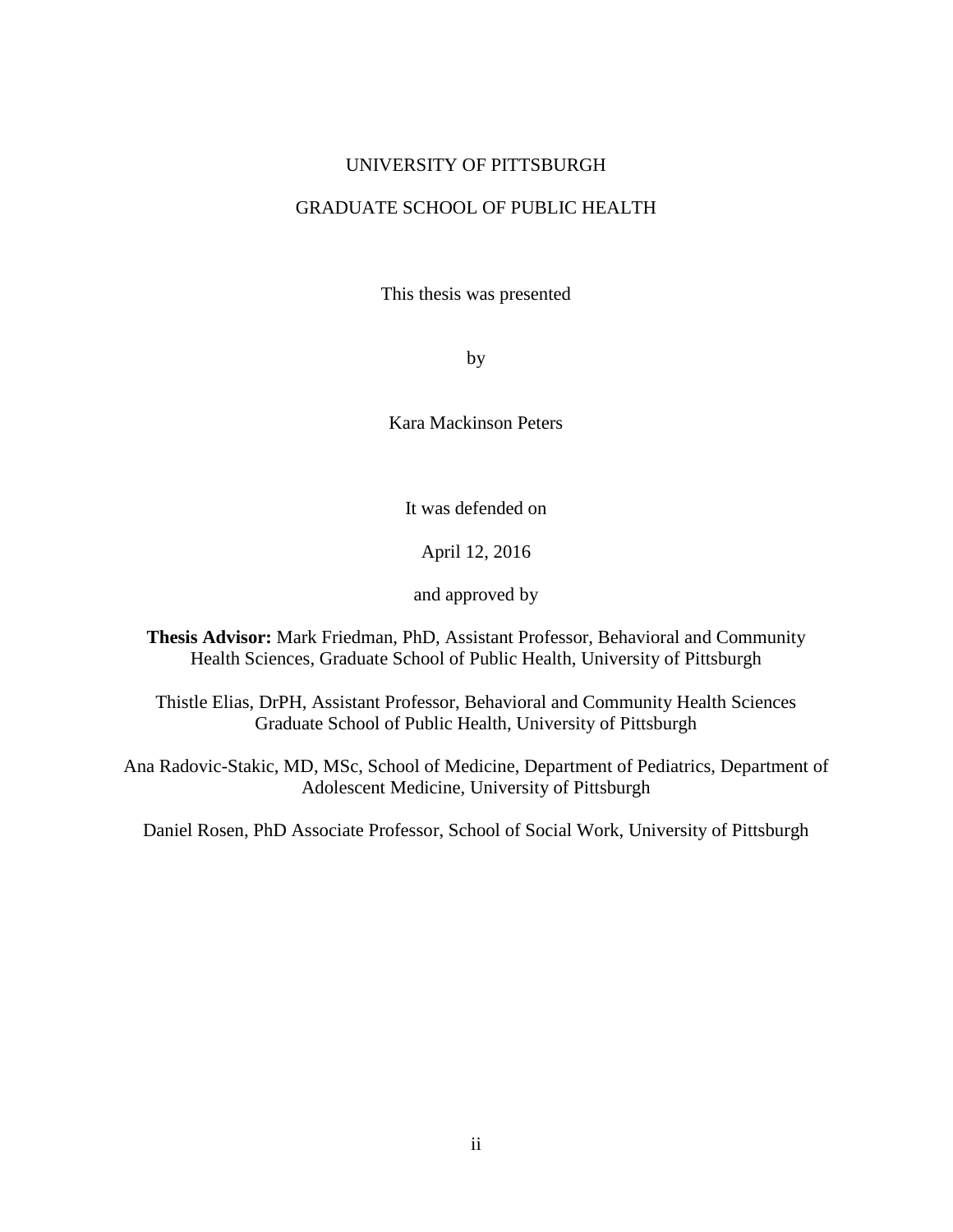Copyright © by Kara Mackinson Peters

2016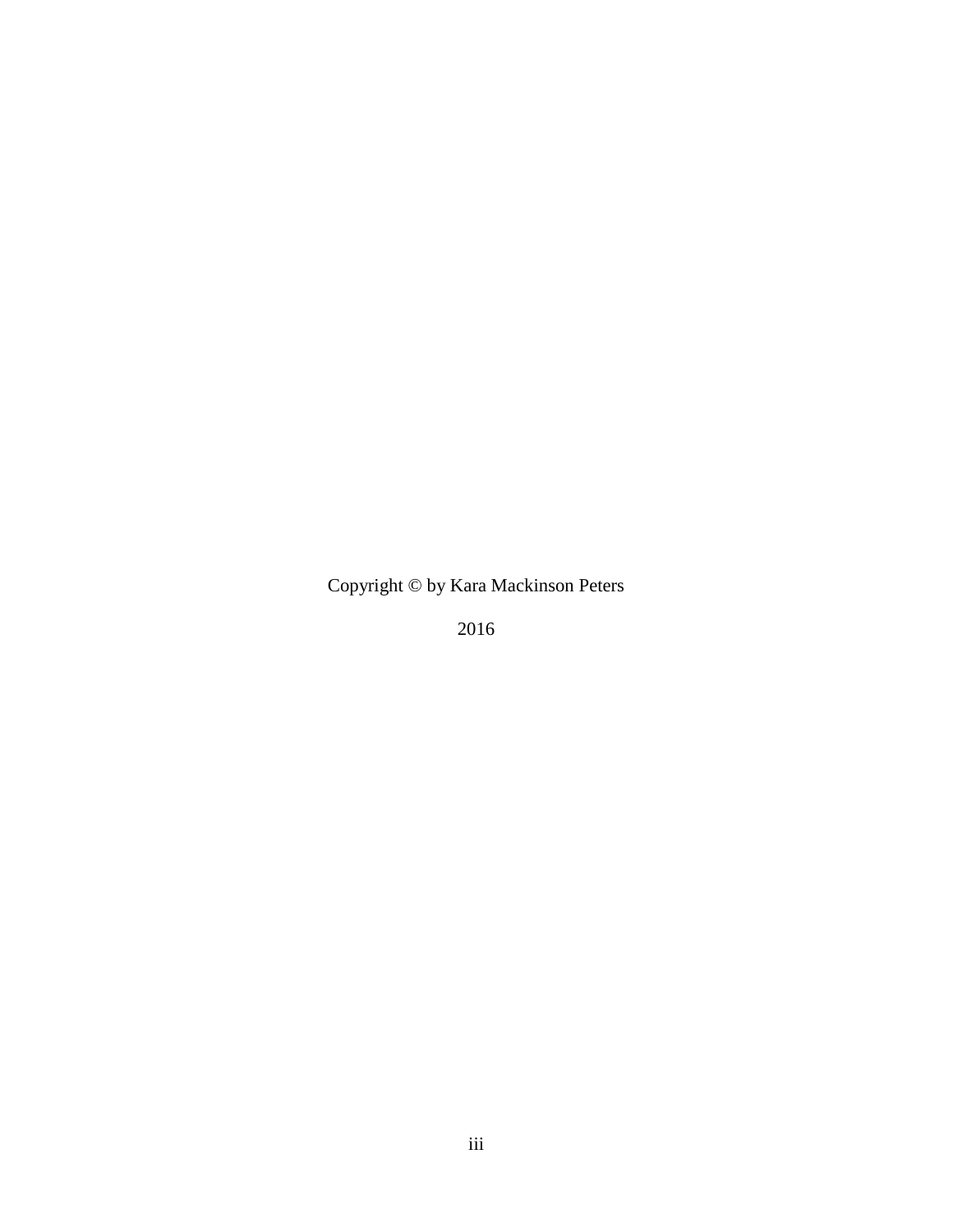# **FACILITATORS OF AND BARRIERS TO MENTAL HEALTH TREATMENT AMONG ADOLESCENTS IN AN INTEGRATED HEALTHCARE SETTING**

Kara Mackinson Peters, MPH

University of Pittsburgh, 2016

# **ABSTRACT**

**Background:** The high incidence of mental health disorders among adolescents, accompanied by low treatment utilization, is a major public health problem. Including mental health treatment in primary care medical settings through an integrated health care model offers an opportunity for early intervention and easier treatment uptake for adolescents with mental health diagnoses. **Methods:** This thesis examined the barriers to and facilitators of implementing a mental health referral system with the support of a quality improvement project within a single clinic. **Results:** Qualitative analysis revealed key facilitators to be provider education; communication among team members; a shared EHR and electronic referral orderset; ongoing monitoring, evaluation, and improvement of the system; and social workers. Barriers included workflow challenges; lack of protocols; and fewer available services. Quantitative data analyses showed significant improvement in mental health utilization rates since the implementation of the project. **Conclusion:** The findings from this thesis can be used to inform future integrated models for adolescent mental health care in primary care settings. Expanding integrated models has public health implications for increasing treatment utilization among adolescents in need of mental health services, ultimately leading to improved quality of life throughout adulthood.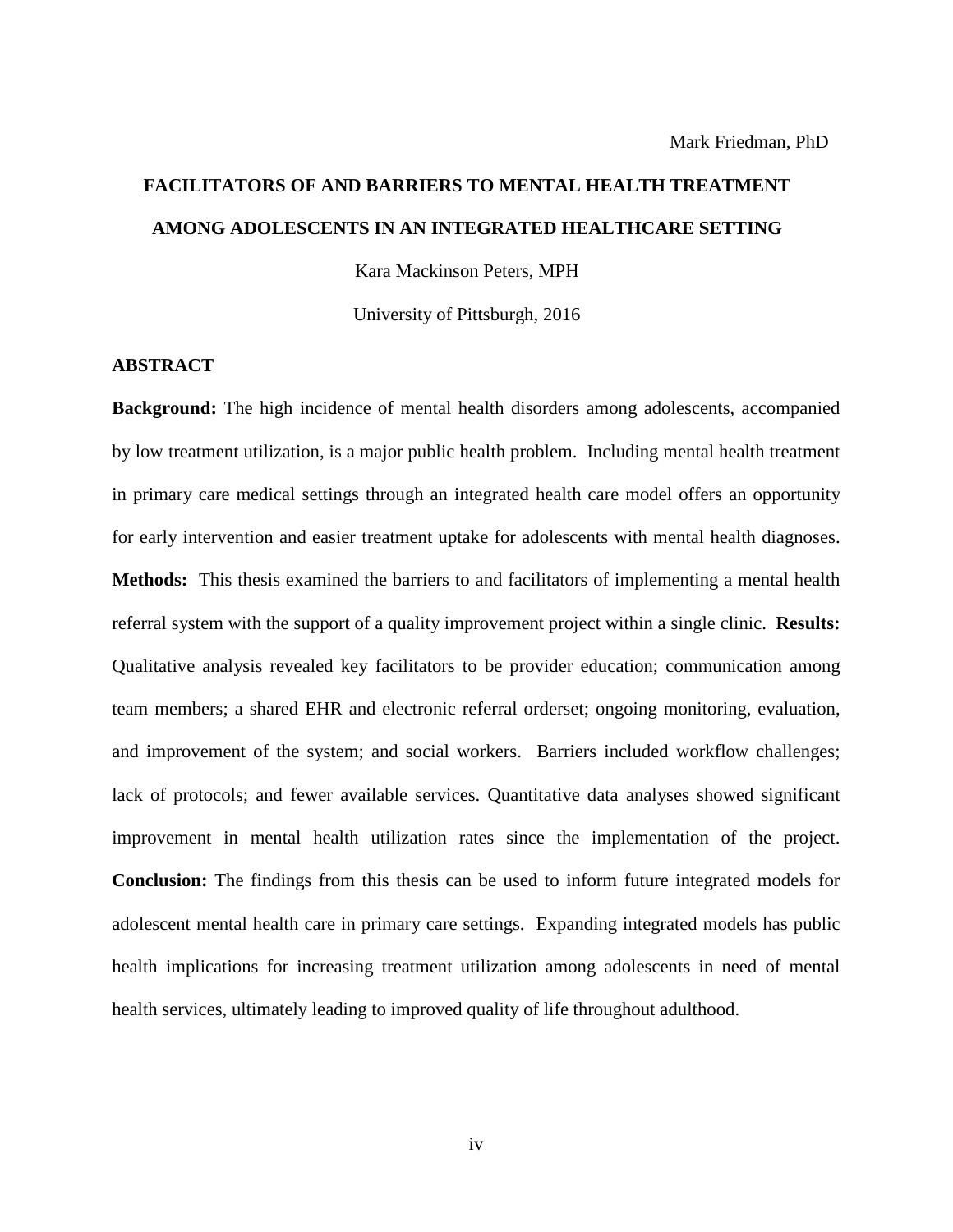# **TABLE OF CONTENTS**

| 1.0 |       |                                                                                         |  |
|-----|-------|-----------------------------------------------------------------------------------------|--|
| 2.0 |       |                                                                                         |  |
|     | 2.1   |                                                                                         |  |
|     | 2.2   |                                                                                         |  |
|     | 2.3   |                                                                                         |  |
|     | 2.4   |                                                                                         |  |
|     | 2.5   | <b>MENTAL HEALTH TREATMENT IN PEDIATRIC PRIMARY CARE  10</b>                            |  |
|     | 2.6   |                                                                                         |  |
| 3.0 |       |                                                                                         |  |
|     | 3.1   |                                                                                         |  |
|     | 3.2   |                                                                                         |  |
| 4.0 |       |                                                                                         |  |
|     | 4.1   |                                                                                         |  |
|     | 4.1.1 |                                                                                         |  |
|     |       | 4.1.1.1                                                                                 |  |
|     |       | Electronic MH/SW Orderset Through a Shared Electronic Health Record (EHR) 26<br>4.1.1.2 |  |
|     |       | 4.1.1.3                                                                                 |  |
|     |       | 4.1.1.4                                                                                 |  |
|     |       | 4.1.1.5                                                                                 |  |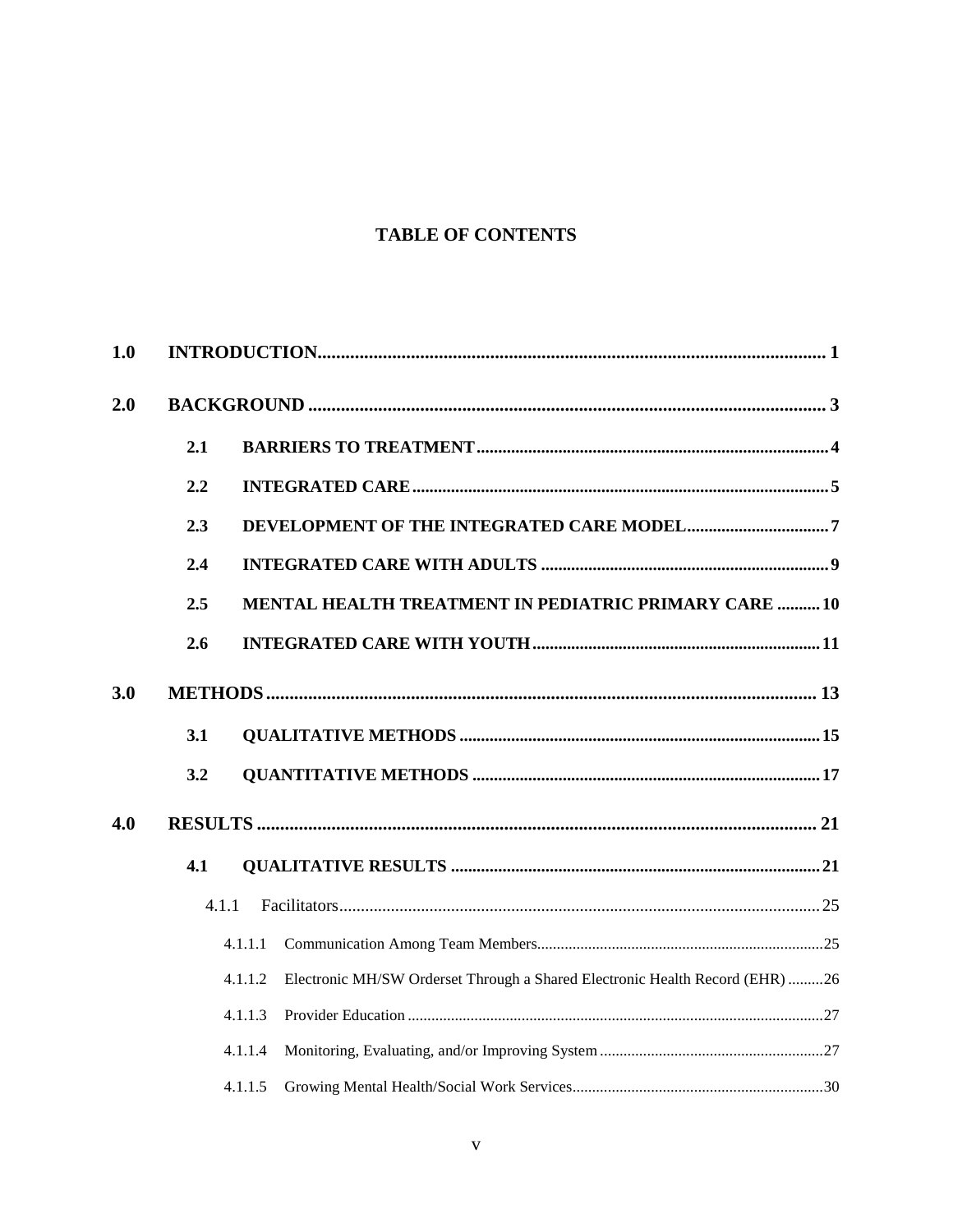|     | 4.1.1.6 |                                                                    |  |
|-----|---------|--------------------------------------------------------------------|--|
|     | 4.1.2   |                                                                    |  |
|     | 4.1.2.1 |                                                                    |  |
|     | 4.1.2.2 |                                                                    |  |
|     | 4.1.2.3 |                                                                    |  |
|     | 4.2     |                                                                    |  |
|     | 4.2.1   |                                                                    |  |
|     | 4.2.2   |                                                                    |  |
|     | 4.2.3   | Monthly Show Rate of Mental Health and Social Work Appointments 42 |  |
|     | 4.2.4   |                                                                    |  |
|     | 4.2.5   |                                                                    |  |
| 5.0 |         |                                                                    |  |
|     | 5.1     | <b>FINDINGS CONSISTENT WITH PUBLISHED LITERATURE  46</b>           |  |
|     | 5.2     |                                                                    |  |
| 6.0 |         |                                                                    |  |
|     | 6.1     |                                                                    |  |
|     | 6.2     |                                                                    |  |
|     |         |                                                                    |  |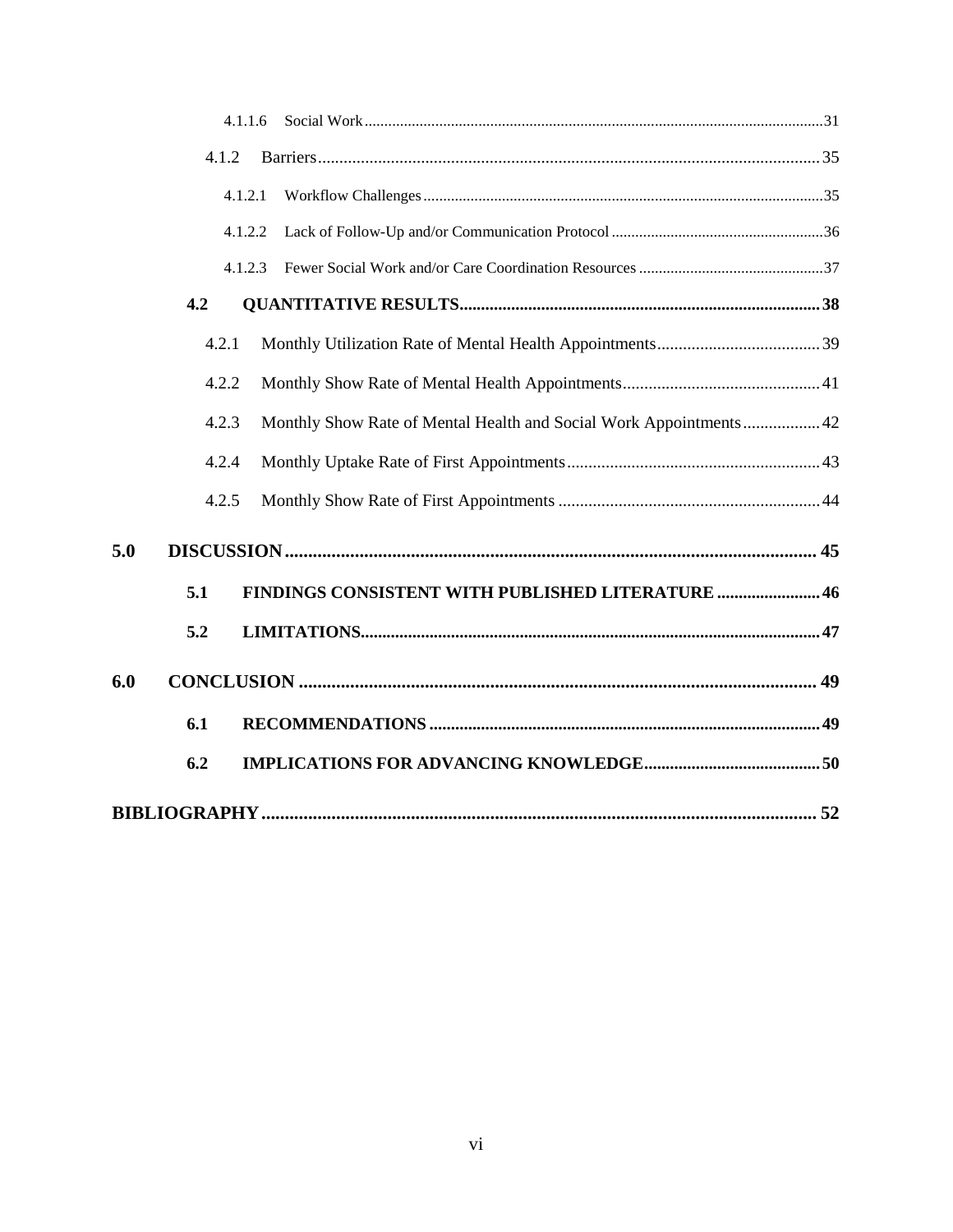# **LIST OF TABLES**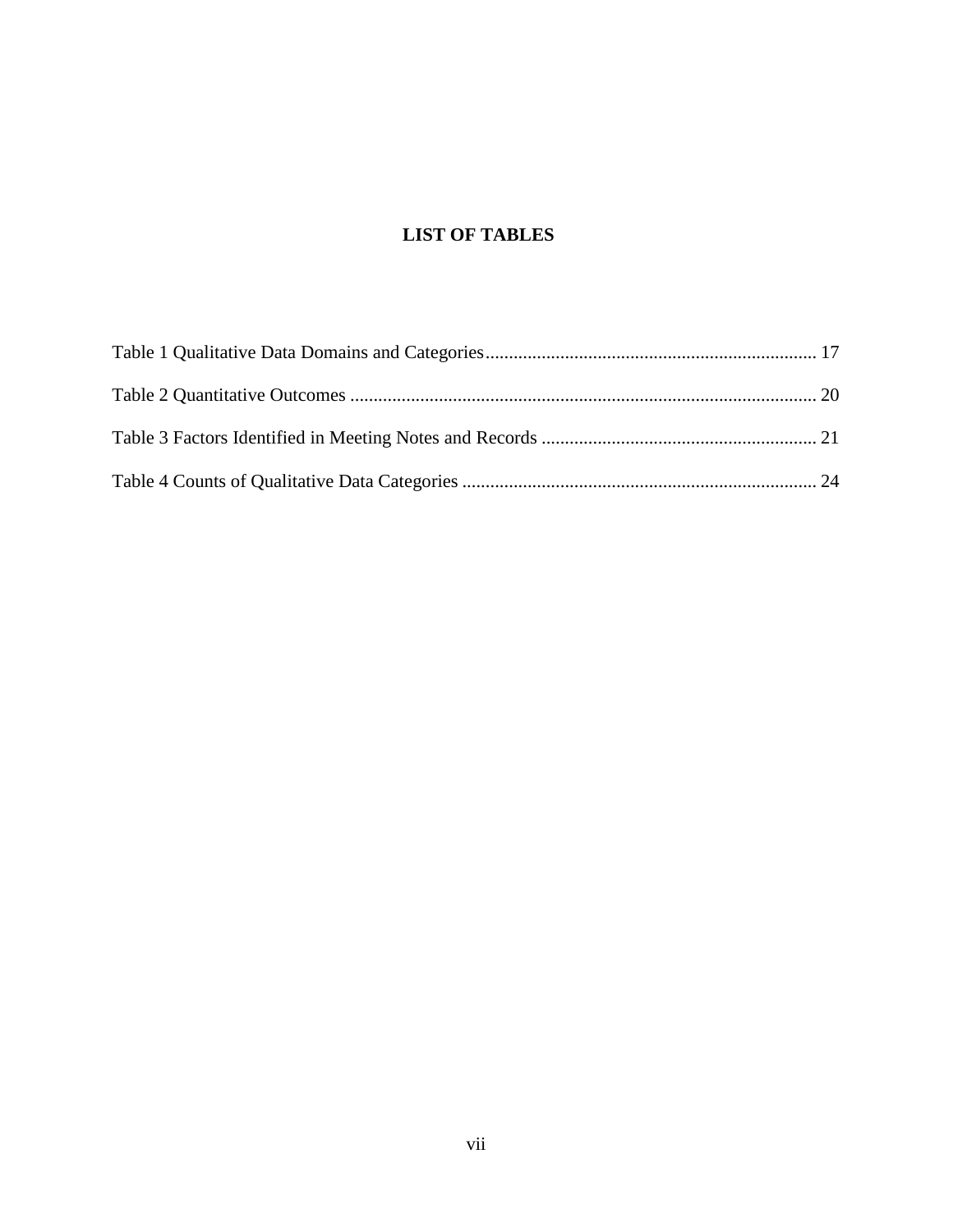# **LIST OF FIGURES**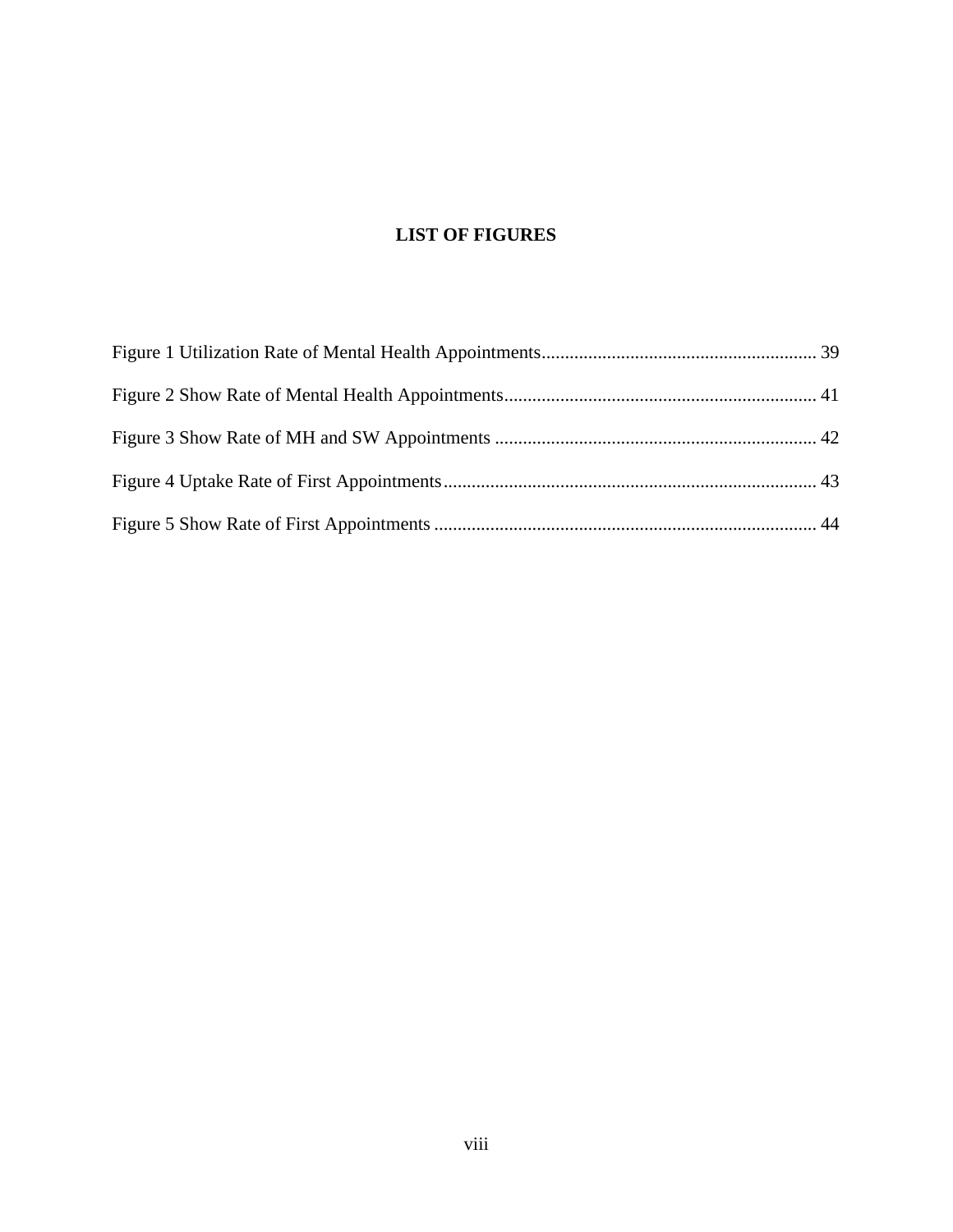### **1.0 INTRODUCTION**

<span id="page-8-0"></span>The high incidence of mental health disorders among adolescents, accompanied by low treatment utilization, is a major public health problem. Including mental health treatment in primary care medical settings through an integrated health care model offers an opportunity for early intervention and easier treatment uptake for adolescents with mental health diagnoses. Implementing an integrated model requires system-level changes to health care settings, intentional preparation, and a team of providers dedicated to the implementation and monitoring of an integrated system. This team should include medical, mental health, and social work providers.

Integrated models continue to emerge in research as effective health care delivery. However, clinics implementing mental health care into their medical care confront a number of barriers. A number of factors, or facilitators, enable the implementation and sustainability of the integrated model and can offset system barriers. Addressing barriers and planning to include facilitators prior to implementing the model can increase implementation effectiveness. This thesis examines the barriers to and facilitators of implementing a mental health referral system with the support of a quality improvement project within a single clinic.

Qualitative analysis revealed key factors and modifications that facilitate mental health integration. Quantitative data analyses that examined these factors, using control charts typical

1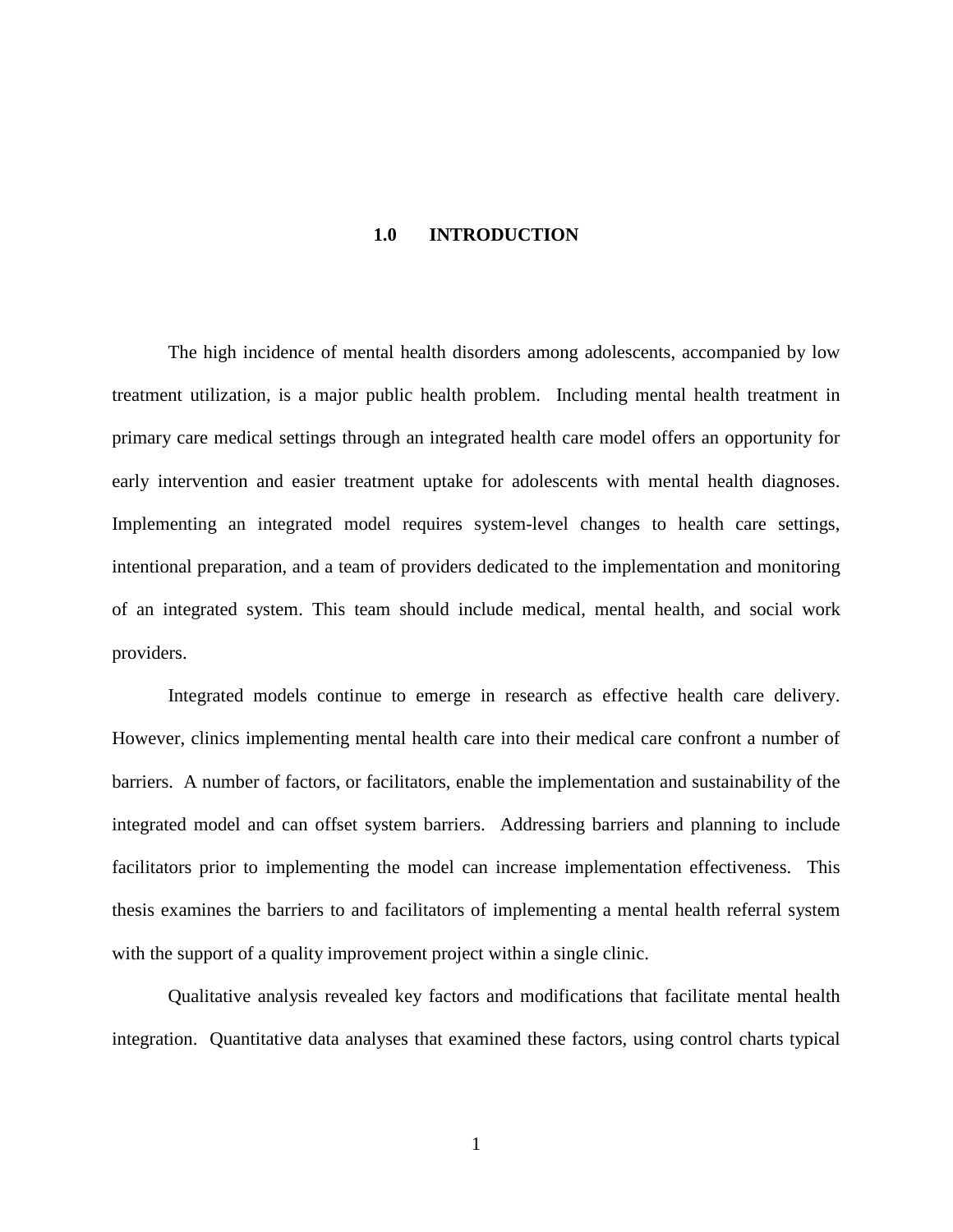of quality improvement research, showed significant improvement in mental health utilization rates since the implementation of the project.

The findings from this thesis can be used to inform future integrated models for adolescent mental health care in primary care settings. Expanding integrated models can lead to increased treatment utilization among adolescents in need of mental health services, ultimately leading to improved quality of life throughout adulthood.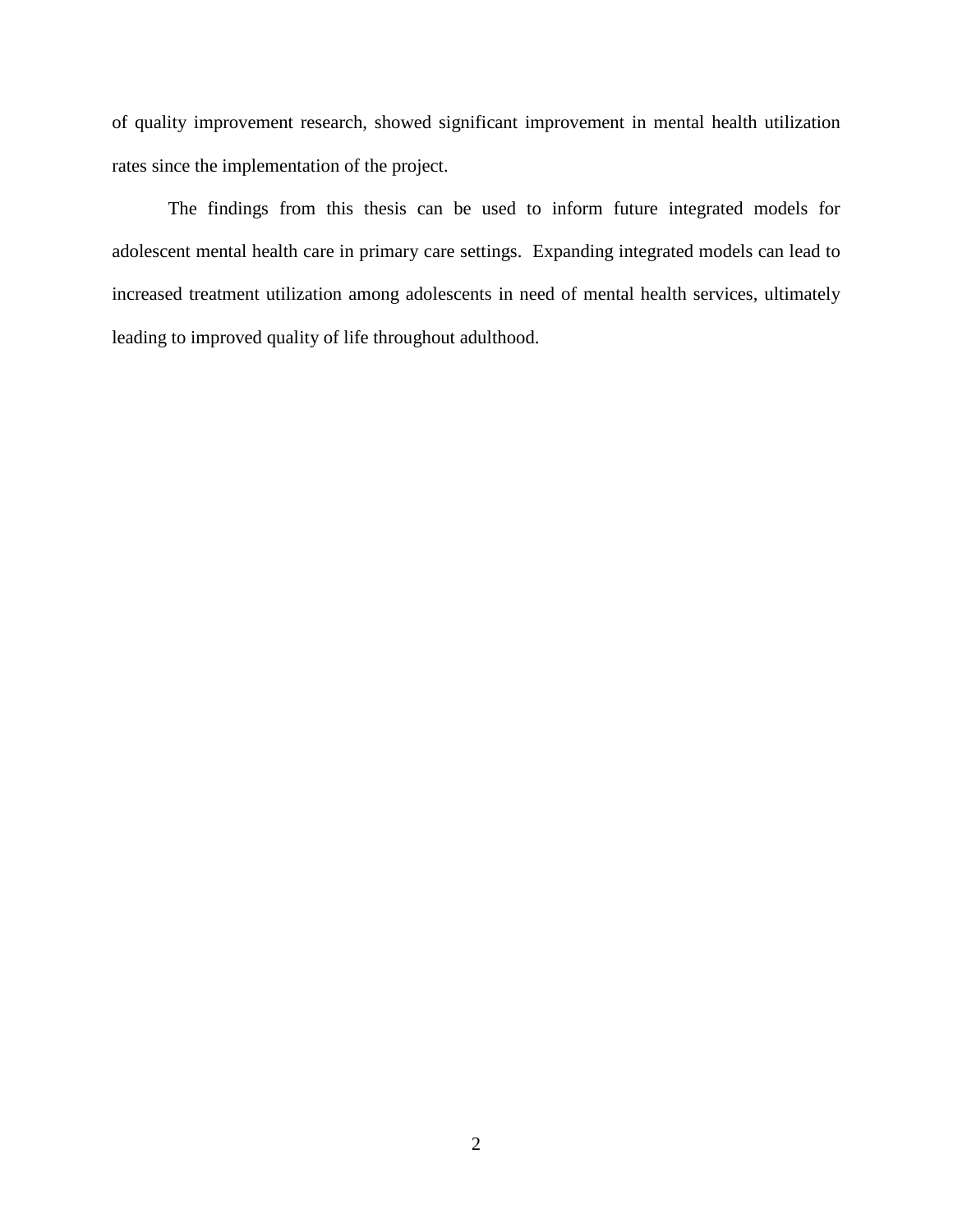#### **2.0 BACKGROUND**

<span id="page-10-0"></span>The prevalence of mental health problems, among adolescents in the United States is a major public health problem. According to the 2010 National Comorbidity Survey-Adolescent Supplement NCS-A of over 10,000 adolescents aged 13-18, almost 32% experienced anxiety disorders; 19% behavior disorders, 14.3% mood disorders, and 11.4% substance use disorders at the time of the survey [\[1\]](#page-59-1). Mental health disorders with severe impairment or distress affected approximately 22% of all adolescents surveyed [\[1\]](#page-59-1). Other large studies found high and increasing prevalence rates for mental health disorders, specifically Major Depressive Disorder (DSS). The Substance Abuse and Mental Health and Services Administration's (SAMHSA) 2014 National Survey on Drug Use and Health (NSDUH) of over 17,000 adolescents aged 12-17 found that 11.4% of adolescents had a major depressive episode (MDE) during the prior year and 8.2% of adolescents had a MDE with severe impairment [\[2\]](#page-59-2). These rates for prior-year MDEs and MDEs with severe impairment have steadily increased since 2010 [\[2\]](#page-59-2).

Adolescence is a critical stage for intervention for mental health disorders. Studies indicate that half to most of all lifetime cases of mental health disorders begin during adolescence and persist into adulthood [\[1,](#page-59-1) [3-8\]](#page-59-3). Combined data from SAMHSA's NSDUH from 2010 to 2012 show that the prevalence of any mental health disorder increase with age, from 7% among 12-15 year olds, to 11.2% among 16-17 year olds, and as high as 20% among young adults 18-25 [\[9\]](#page-59-4).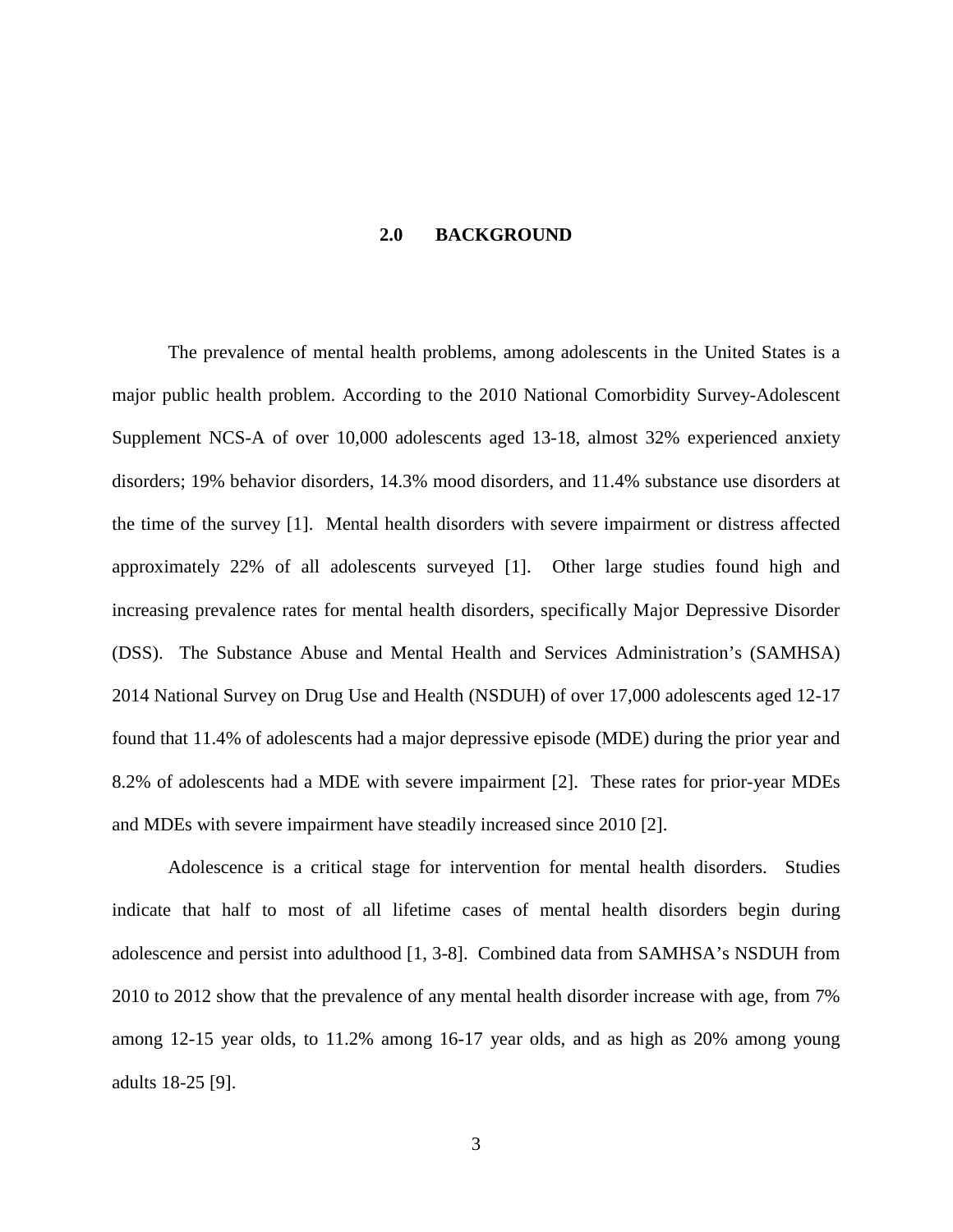Depression has the greatest public health impact and warrants early intervention during adolescence. A history of depression is a major risk factor for suicide, the third leading cause of death among adolescents [\[10\]](#page-59-5). Depression is associated with short-term negative impacts among adolescents including problems with family and friends, trouble completing homework, and increased use of computers [\[11\]](#page-59-6). Long term, depression typically is a chronic condition and is associated with smoking, alcohol consumption, physical inactivity, and sleep disturbance [\[12,](#page-59-7) [13\]](#page-59-8). Other noted conditions associated with a 10-year follow-up of depression include reoccurring depressive episodes, greater symptom severity, and low social support [\[4\]](#page-59-9).

Finally, uptake rates of mental health treatment for adolescents are low, despite the high prevalence of depression among adolescents, its public health significance, and effective identification methods [\[14\]](#page-59-10). Only 35.7% of adolescents between the ages of 12-15 and 39.9% between 16-17 utilize treatment [\[9\]](#page-59-4). A number of barriers, notably negative health beliefs, impact these low utilization rates.

# **2.1 BARRIERS TO TREATMENT**

<span id="page-11-0"></span>Literature describing barriers to mental health treatment is more extensive for adults than adolescents. However, many of the barriers identified among adults mirror those identified in the growing body of research with adolescents. Negative health beliefs, including stigma, are the most notable barriers to mental health treatment. Livingston and Boyd (2010)'s systemic review found that stigma was associated with "greater psychiatric symptom severity and poorer treatment adherence" in 63.6% of studies [\[15\]](#page-60-0). The research found that negative health beliefs about one's need for treatment and negative attitudes about mental health treatment were barriers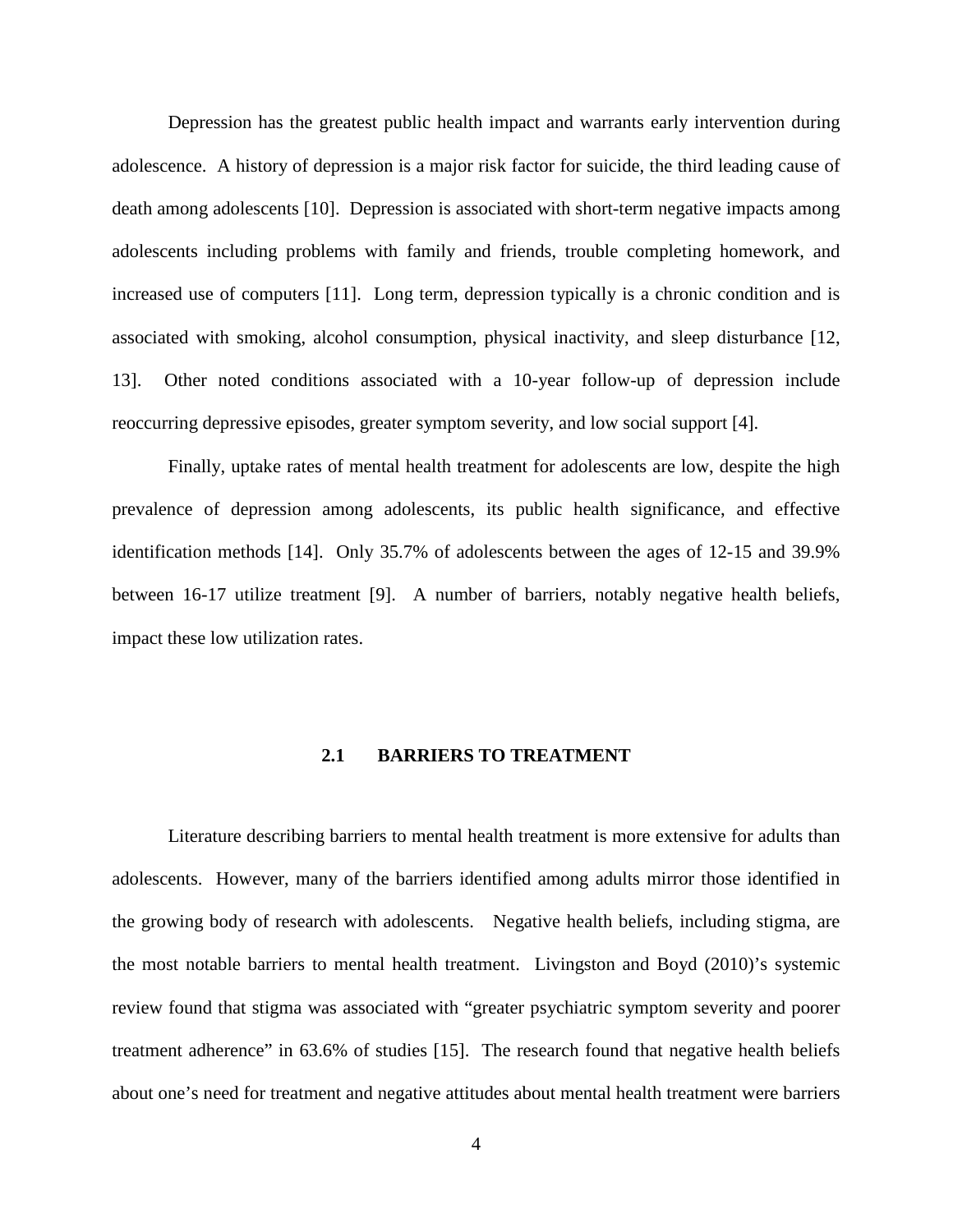for adolescents [\[16\]](#page-60-1). The National Comorbidity Survey-Replication of over 9,000 adolescents between 2003 and 2005 found similar negative health beliefs related to low perceived need and negative attitude barriers among adolescents with mental health disorders [\[17\]](#page-60-2). Gulliver et al. (2010)'s systematic review found barriers including: low mental health literacy, such as identifying symptoms; negative health beliefs such as a reliance on self-help and fear of asking for help; and concerns about trust and confidentiality with mental health providers [\[18\]](#page-60-3).

Similarly to research among adults, stigma was identified in 75% of qualitative studies in a 2006 systematic review of barriers among adolescents to receiving care [\[18\]](#page-60-3). Stigma continues to be a salient factors inhibiting mental health treatment, especially for youth [\[8,](#page-59-11) [19,](#page-60-4) [20\]](#page-60-5).

Parents play a significant role in treatment utilization among adolescents [\[21-23\]](#page-60-6). Radovic et al 2015's study of primary care physicians' perceptions found that physicians perceive that parents may have difficulty accepting their child's diagnosis and, therefore, may be unable to facilitate treatment for their child. Negative family dynamics and a history of trauma may also act as barriers [\[22\]](#page-60-7).

<span id="page-12-0"></span>Increasing access to quality mental health care and reducing negative beliefs of mental health care by normalizing it through integrated medical and behavioral health systems have emerged as structural solutions [\[8\]](#page-59-11).

# **2.2 INTEGRATED CARE**

In 2008, the World Health Organization (WHO) recognized integrating mental health treatment into primary care settings as a strategy to increase mental health treatment for adults and adolescents [\[24\]](#page-60-8). The Patient Protection and Affordable Care Act (ACA) promotes greater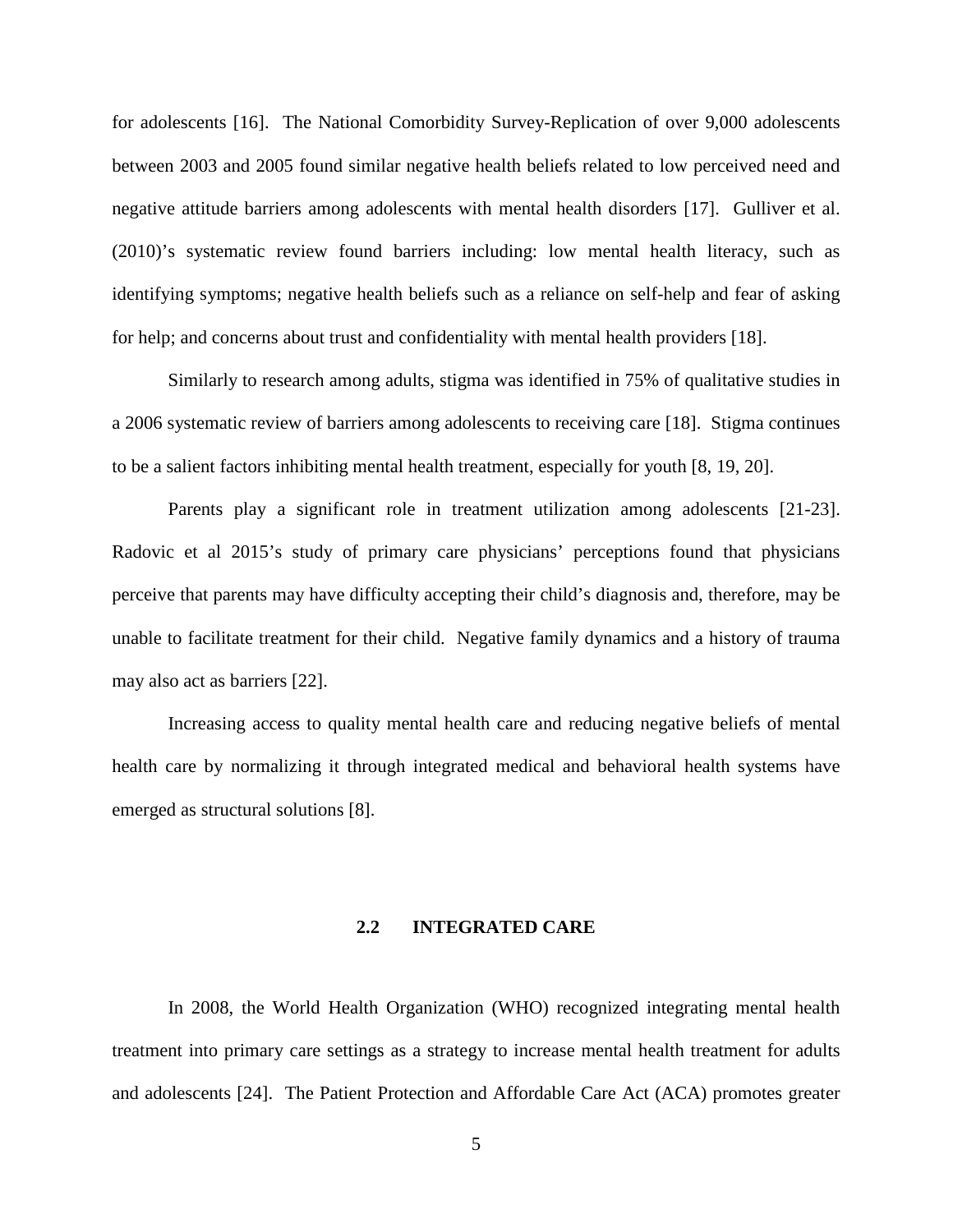integration of mental and physical health services to increase utilization rates [\[25\]](#page-60-9). Greater integration of services gives health care professionals the opportunity to create systems that increase screening and referrals for adolescents with various mental health conditions and thus access to and utilization of care.

Researchers, health care providers, and policy makers use a variety of terms to describe the integration of mental health treatment into primary care. Some terms are overlapping or are used interchangeably. The following definitions provide clarity.

The term *integrated care* describes "the systematic coordination of general and behavioral health care" [\[26\]](#page-60-10) in the form of a "tightly integrated, on-site teamwork with a unified care plan as a standard approach to care for designated populations" [\[27\]](#page-60-11). *Integrated primary care* "combines medical and behavioral health services for the spectrum of problems that patients bring to primary medical care" [\[27\]](#page-60-11). The goal in integrated primary care is to meet all of the needs a patient presents; therefore, a behavioral health provider is part of the primary care system [\[27\]](#page-60-11). In the United States, primary care-focused integration is most common because primary care physicians are already responsible for "health maintenance and monitoring functions" [\[28\]](#page-60-12) (p.98).

*Collaborative care* is a broad term describing models of integrated care that involve a collaborative team of three key providers: a case manager, a primary care physician, and a mental health specialist [\[29\]](#page-60-13). *Collaborative care* is a commonly used term within the literature that describes the effectiveness of models that integrate mental and behavioral health care.

The terms *behavioral health care* and *mental health* care are also frequently used interchangeably. *Behavioral health care* is a broader term encompassing any health care that aims to promote positive health behaviors. This includes mental health and substance abuse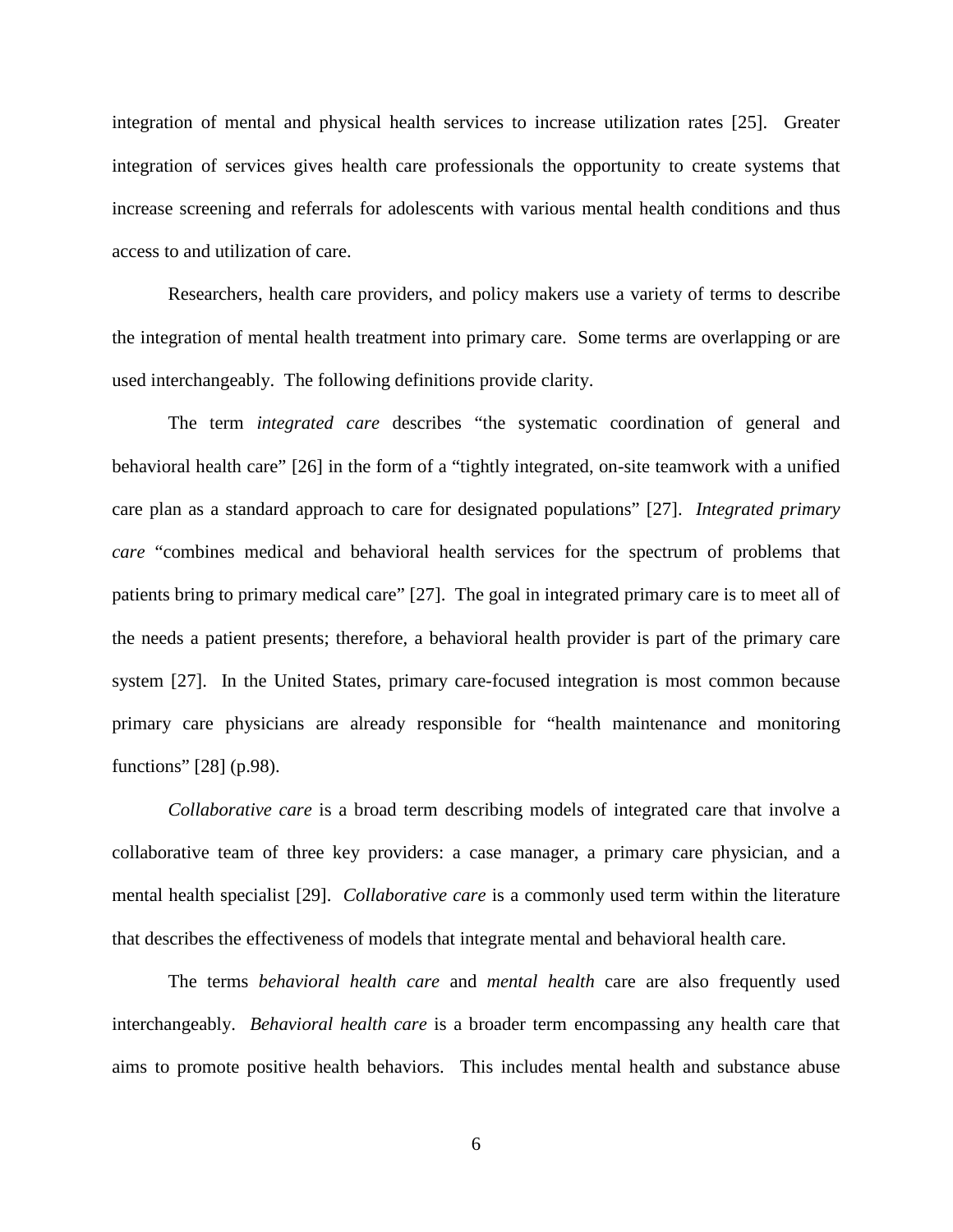treatment, as well as patient activation [\[27\]](#page-60-11). *Mental health care* provides for those with or at risk for mental illnesses, with the goal of helping patients "suffer less emotional pain and disability and live healthier, longer, more productive lives" [\[27\]](#page-60-11).

In addition to the broad terms used to describe the integration of mental and physical health care, three models of collaboration describe varying levels of integration. [\[30\]](#page-60-14). In *coordinated care*, medical and behavioral health providers operate in separate locations and systems and collaboration is limited to occasional communication regarding specific issues about shared patients. *Co-located care* describes care where medical and behavioral health providers have increased collaboration due to the convenience of occupying the same facility. In some colocated models, systems begin to overlap, such as with a shared electronic medical record (EMR). The highest level of collaboration, fully *integrated care,* is a single system with a team of interdisciplinary providers who treat all medical and psychosocial needs [\[30\]](#page-60-14).

#### <span id="page-14-0"></span>**2.3 DEVELOPMENT OF THE INTEGRATED CARE MODEL**

The integrated care model is based on Wagner's Chronic Care Model (CCM) developed in 1996 to address the high demands that chronic diseases, including depression, place on patients and families [\[31\]](#page-60-15). The CCM addresses gaps in the health care system that result from a lack of organization that contributes to a limited focus on acute problems. These gaps fail to empower patients to self-manage their disease. The CCM alleviates these problems by using preventative and secondary interventions to address the psychosocial concerns accompanying the chronic disease [\[31\]](#page-60-15).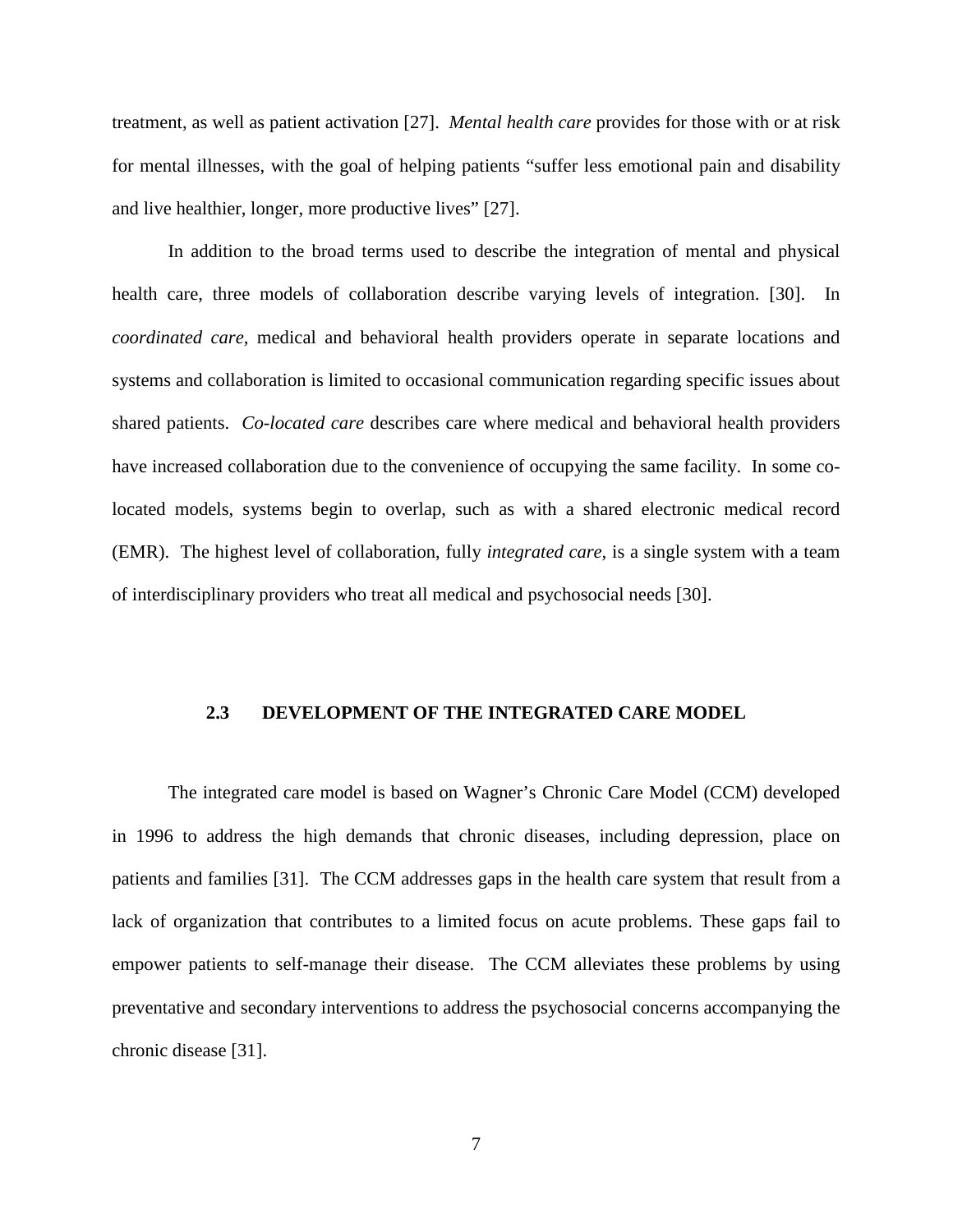Wagner and his colleagues posited that four barriers contribute to negative health outcomes:

- 1. Later detection of complications due to lack of assessment and follow-up,
- 2. Low patient self-management of disease due to lack of education, feedback, etc.,
- 3. Low quality of care and effective interventions, and
- 4. Psychosocial stress [\[31\]](#page-60-15).

Wagner proposed five elements essential to a successful Chronic Care Model to counteract the above factors and outcomes:

1. Clearly defined plans and protocols,

- 2. Additional resources and follow-up,
- 3. Focus on patients' behavioral change needs,
- 4. Access to mental health expertise, and
- 5. Information systems [\[31\]](#page-60-15)

The strong evidence for the effectiveness of Wagner's CCM in treating chronic diseases, including depression, led to the development of other standards for integrating care, first for adults and later for children and adolescents in pediatric primary care. The Agency for Healthcare Research and Quality (AHRQ) (2013) developed extensive standardized definitions, concepts, and guidelines for integrating behavioral health care into the primary care setting [\[27\]](#page-60-11). In general, integrated models should include a team of experts with primary care and behavioral health roles; a shared population of patients among primary care and behavioral health providers; a systematic approach to identifying patients needing behavioral health care, involving patients and providers in decision around a shared care plan; a shared electronic health record (EHR); and a plan for follow-up. Along with these factors, the success of the integrated model relies on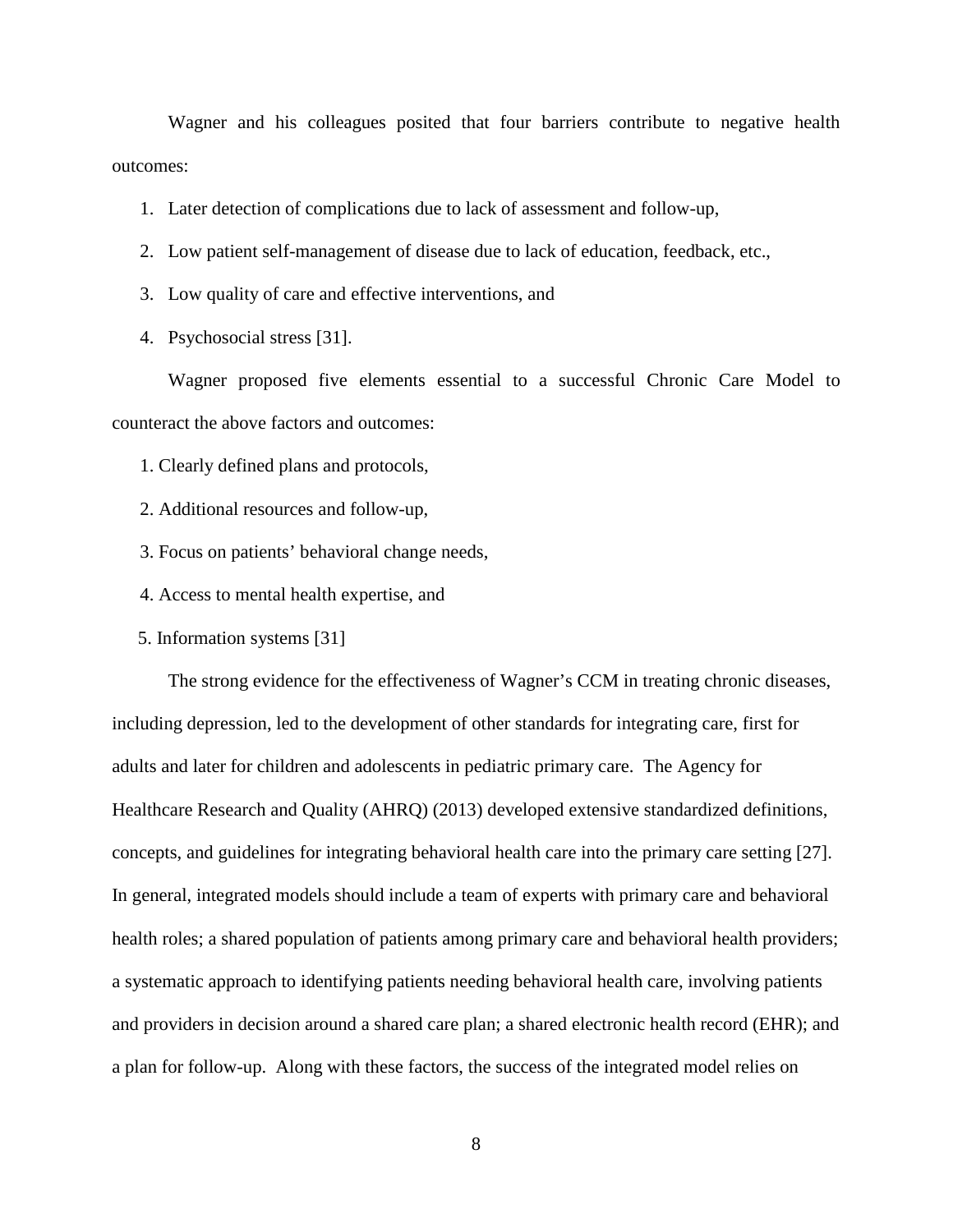integration as the standard model of care for all patients, the implementation of certain necessary business structures, and continuous quality improvement (QI) to monitor the system's effectiveness [\[27\]](#page-60-11).

<span id="page-16-0"></span>Integrated models implementing these standards have proved effective in research on the treatment of depression in both adult and pediatric primary care settings.

# **2.4 INTEGRATED CARE WITH ADULTS**

A number of studies, including randomized control trials, systematic reviews, and metaanalyses support the evidence base for integrated or collaborative care models [\[32-38\]](#page-60-16). Most notably, Gilbody et al. (2006)'s meta-analysis of 37 randomized studies including over 12,000 patients found that collaborative care for depression resulted in great positive outcomes than standard care, with statistically significant standardized mean differences of 0.25 for short term outcomes and 0.15 long term outcomes [\[34\]](#page-61-0).

Despite findings on the effectiveness of integrated care and published standards for integrated care models, research on the specific factors related to implementation is lacking [\[36,](#page-61-1) [39\]](#page-61-2). Katon et al. (2006) wrote that integrated or collaborative care's effectiveness is well established and further research should begin exploring facilitators of implementation [\[36\]](#page-61-1).

Emerging research examining collaborative care in practice identified a number of key factors facilitating implementation. These factors included a care manager [\[39-41\]](#page-61-2) who can engage effectively face-to-face with potential patient referrals [\[34\]](#page-61-0)[\[39\]](#page-61-2) ; an effective care team with engaged physicians [\[39,](#page-61-2) [42\]](#page-61-3); a liaison or champion physician to engage colleagues [39,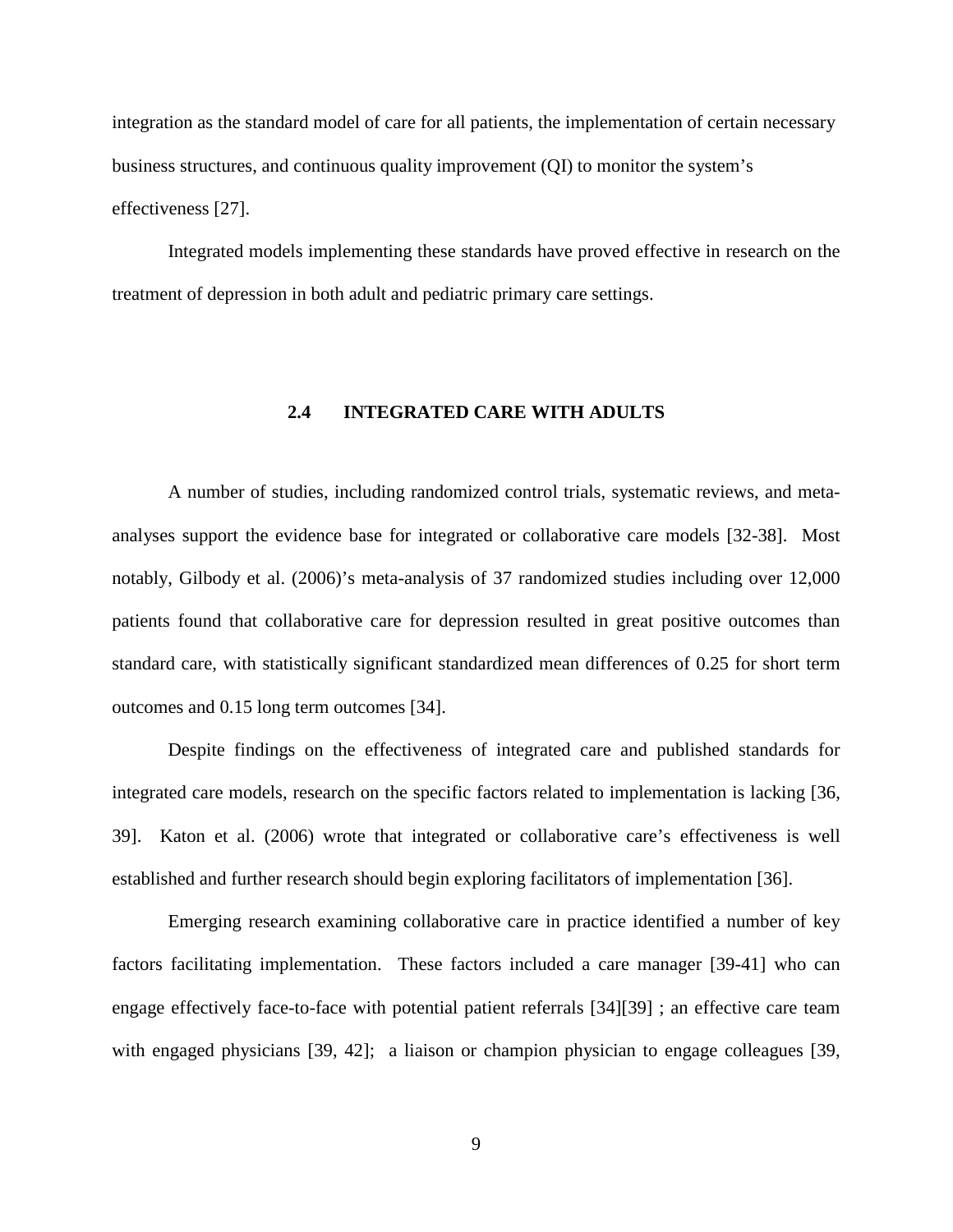[41\]](#page-61-4); support from leaders in the health care organization [\[41\]](#page-61-4); and clear protocols for identifying, tracking, and follow-up with referrals [\[39,](#page-61-2) [40,](#page-61-5) [42\]](#page-61-3).

The effectiveness of integrated or collaborative care with adults and the literature on implementation facilitators support the use of collaborative care with children and adolescents. The following section describes the treatment of mental health conditions in pediatric primary care and the current literature on standards and facilitators of collaborative care with youth.

# <span id="page-17-0"></span>**2.5 MENTAL HEALTH TREATMENT IN PEDIATRIC PRIMARY CARE**

Early intervention and prevention of mental health disorders within pediatric primary care is increasingly necessary due to their benefit in preventing increased severity of disorders and prevalence of comorbid disorders [\[5,](#page-59-12) [6\]](#page-59-13). Targeting early detection and intervention to children and adolescents will likely have greater success than later screening given the early age of onset of mental health disorders [\[5\]](#page-59-12). Early detection of youth at-risk for developing mental health disorders can enable coordination with families, childcare providers, and medical providers to intervene and prevent the development of a severe disorder [\[43\]](#page-61-6). In other cases of youth who already experience severe disorders, care coordination is necessary to best align the youth's services around shared treatment plan [\[43\]](#page-61-6)

Significant cost savings result from early detection of mental health disorders among youth in primary care settings. Early intervention reduces costs [\[44\]](#page-61-7) by decreasing lifetime use of intensive services [\[45\]](#page-61-8). Finally, there is a need to address social and emotional concerns through screening and early intervention in pediatric primary care. About half of all pediatric primary care appointments involve psychosocial, behavioral, or other non-medical concerns [\[45\]](#page-61-8)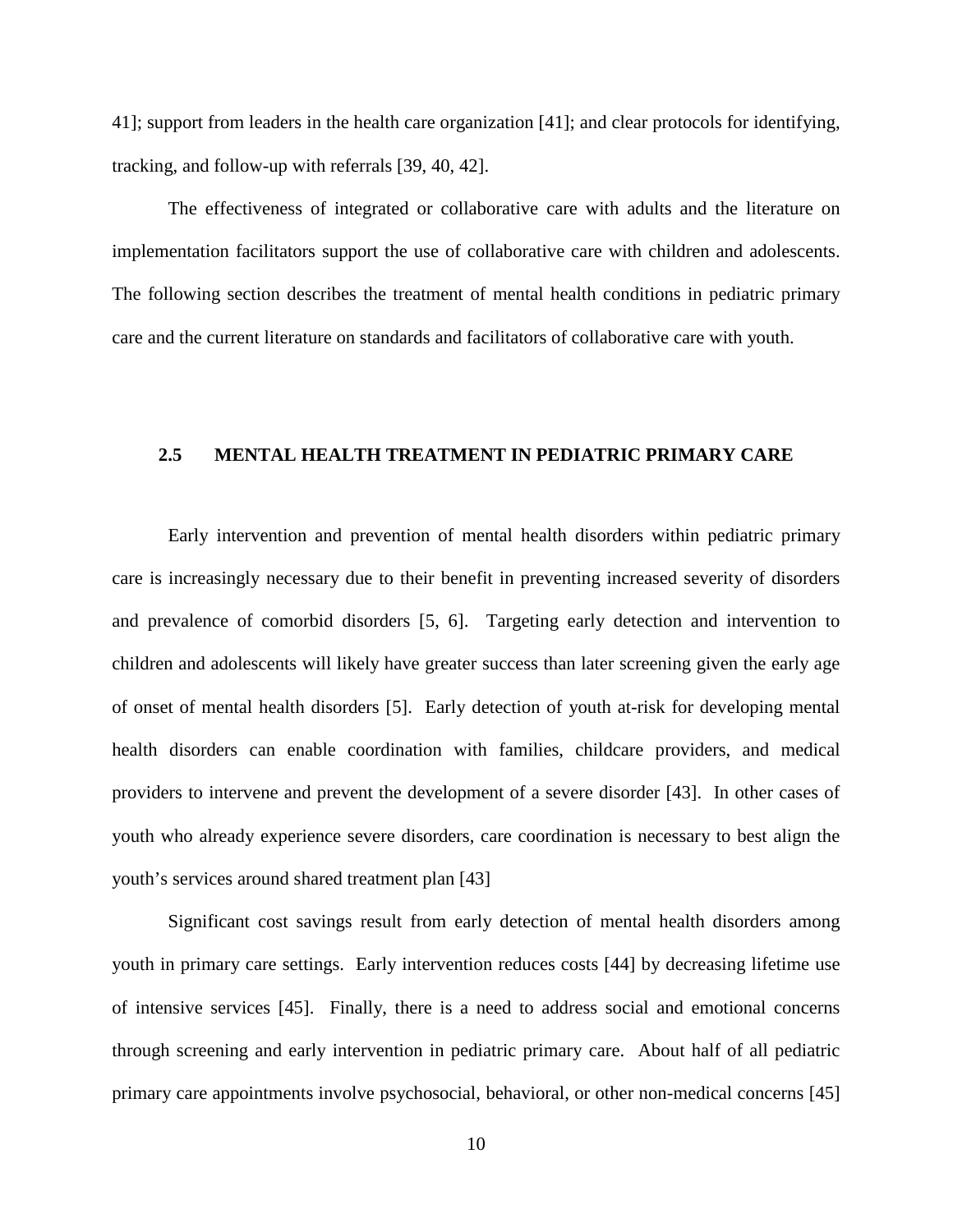<span id="page-18-0"></span>The American Academy of Child and Adolescent Psychiatry therefore advocates the formal integration of mental health care into primary care [\[43\]](#page-61-6).

# **2.6 INTEGRATED CARE WITH YOUTH**

Research describing the effectiveness of integrated care with children and adolescents has emerged [\[29\]](#page-60-13). Asarnow et al. (2015)'s meta-analysis of 31 randomized control trials with over 13,000 participants found that youth receiving integrated care were 66% more likely to have better behavioral health outcomes compared to youth receiving standard care [\[46\]](#page-61-9). Asarnow et al. acknowledge varying degrees of effect among studies but note that their findings increase confidence in the integrated model having positive clinical outcomes for adolescents [\[46\]](#page-61-9). Despite the large number of RCTs examining integrated models, prior to 2014, only two RCTs were published on the effectiveness of collaborative care on adolescent depression, contrasted to the 70 published on adults [\[47\]](#page-61-10).

Guidelines for the core components of coordinated care, implementation standards, and best practices vary slightly among authors but overlap on the following key components: early detection and screening; care coordination; protocols for identifying and methods for monitoring referrals; and access to psychiatric and/or mental health consultations [\[28,](#page-60-12) [29,](#page-60-13) [43,](#page-61-6) [45\]](#page-61-8). These factors improved outcomes in Richardson, et al (2014)'s randomized clinical trial in which patients with depression had a greater decrease in depression at 12 months when receiving care through an integrated model than those patients receiving standard care [\[47\]](#page-61-10).

Limited studies published examine pediatric primary care practices that have implemented the components discussed above and the operational barriers faced by health care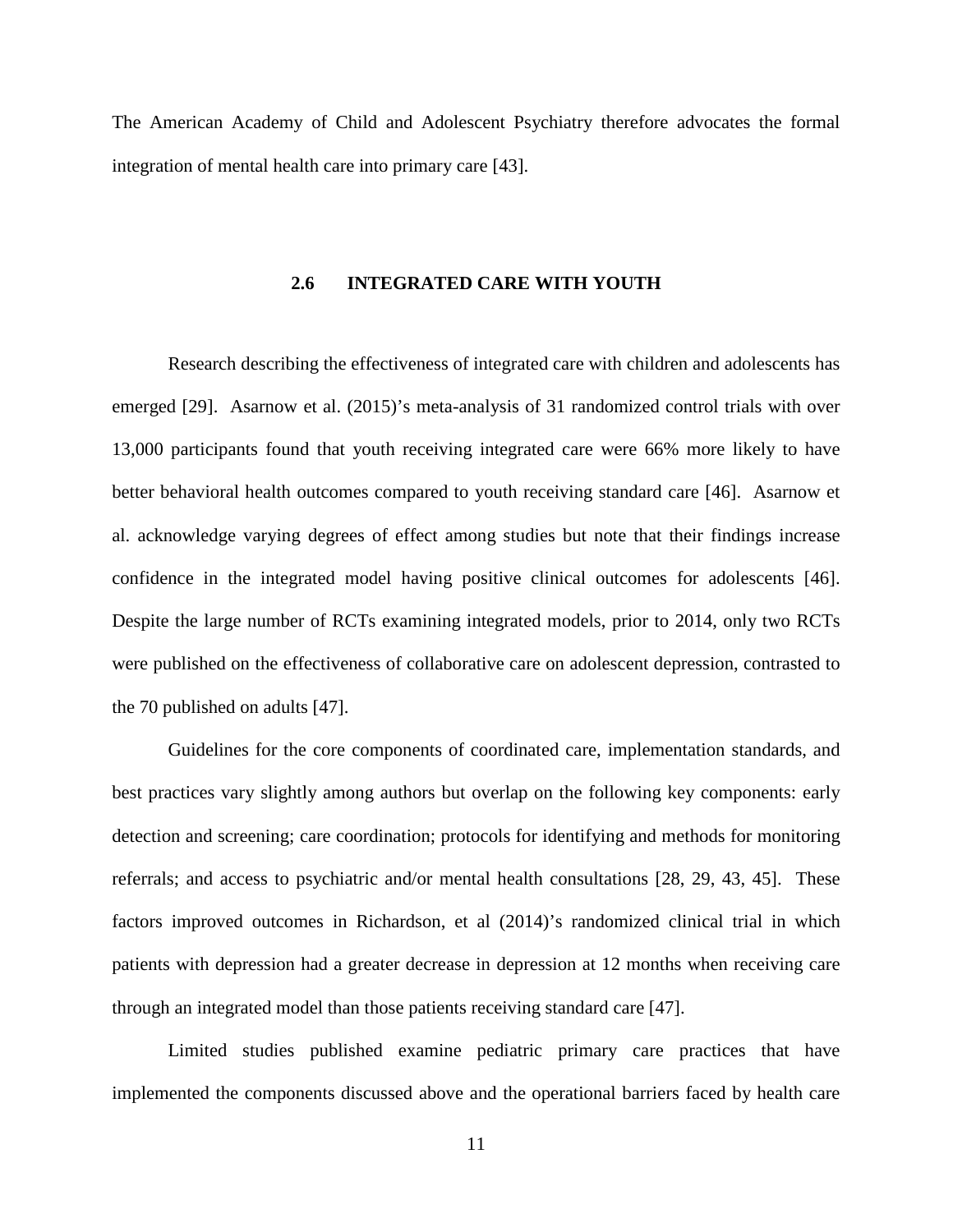teams. Literature on the barriers to integrated care discuss systemic and policy barriers to implementation, such as changes in reimbursement and incentives for quality care [\[43,](#page-61-6) [45\]](#page-61-8).

Important knowledge gaps for integrated health care implementation with children and adolescents include: 1) the structural components necessary to implement core components, 2) effective systems and protocols for identifying and monitoring referrals, 3) identification of the types of care team members necessary to fulfill the care management and care coordination responsibilities, and 4) barriers faced in implementing the core components. This paper aims to contribute knowledge of the specific factors that facilitate an integrated model by providing a detailed analysis of one clinic's implementation process.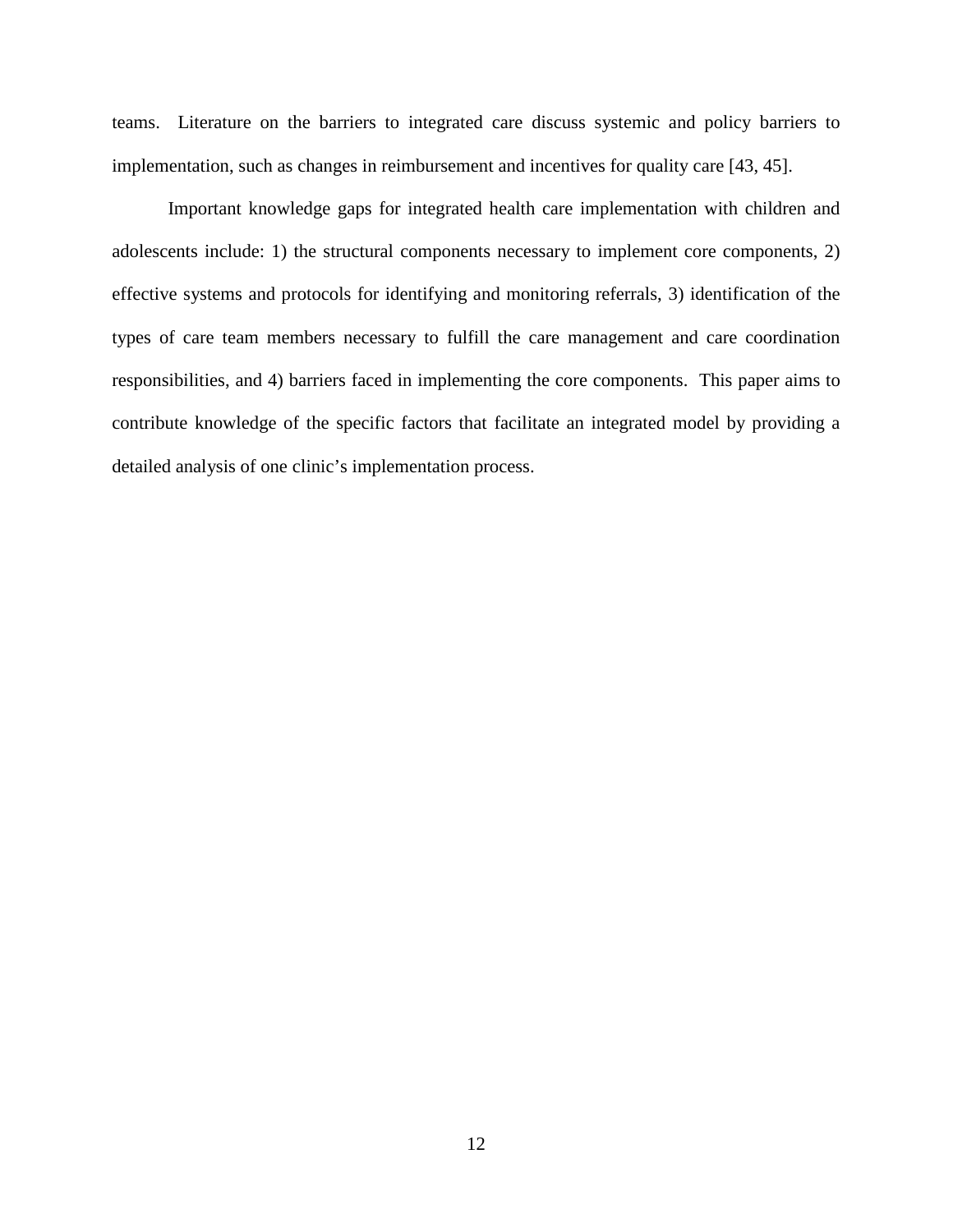#### **3.0 METHODS**

<span id="page-20-0"></span>This thesis assessed a case study of a mental health quality improvement (MHQI) project implemented in November 2014 at the Center for Adolescent and Young Adult Health (CAYAH) of Children's Hospital Pittsburgh (CHP) of the University of Pittsburgh Medical Center (UPMC). The CAYAH clinic serves adolescent and young adults ages 12 to 26 as either, or both, primary care and medical consultations for a variety of health needs: confidential sexual health concerns, such as birth control, pregnancy testing, and sexual transmitted infections (STI) testing and treatment; hormonal and menstruation problems; gender and sexuality development; eating disorders; and mental health [\[48\]](#page-61-11).

The clinical providers of the CAYAH clinic include attending physicians, pediatric residents, physician's assistants, nurse practitioners, a psychiatrist, a psychologists, post-doctoral psychology students, licensed clinical social workers (LCSWs), a licensed social worker (LSW)/Transition Care Coordinator (TCC), and graduate social work students. CAYAH created the TCC position in fall 2014 as a way to further integrate medical and mental health care both within the CAYAH clinic and with other organizations from which patients receive services. The addition of the TCC to CAYAH created a social work team, including the TCC and the social work students he supervises. The social work team provides care coordination, brief intervention, and a key role in the mental health quality improvement (MHQI) project.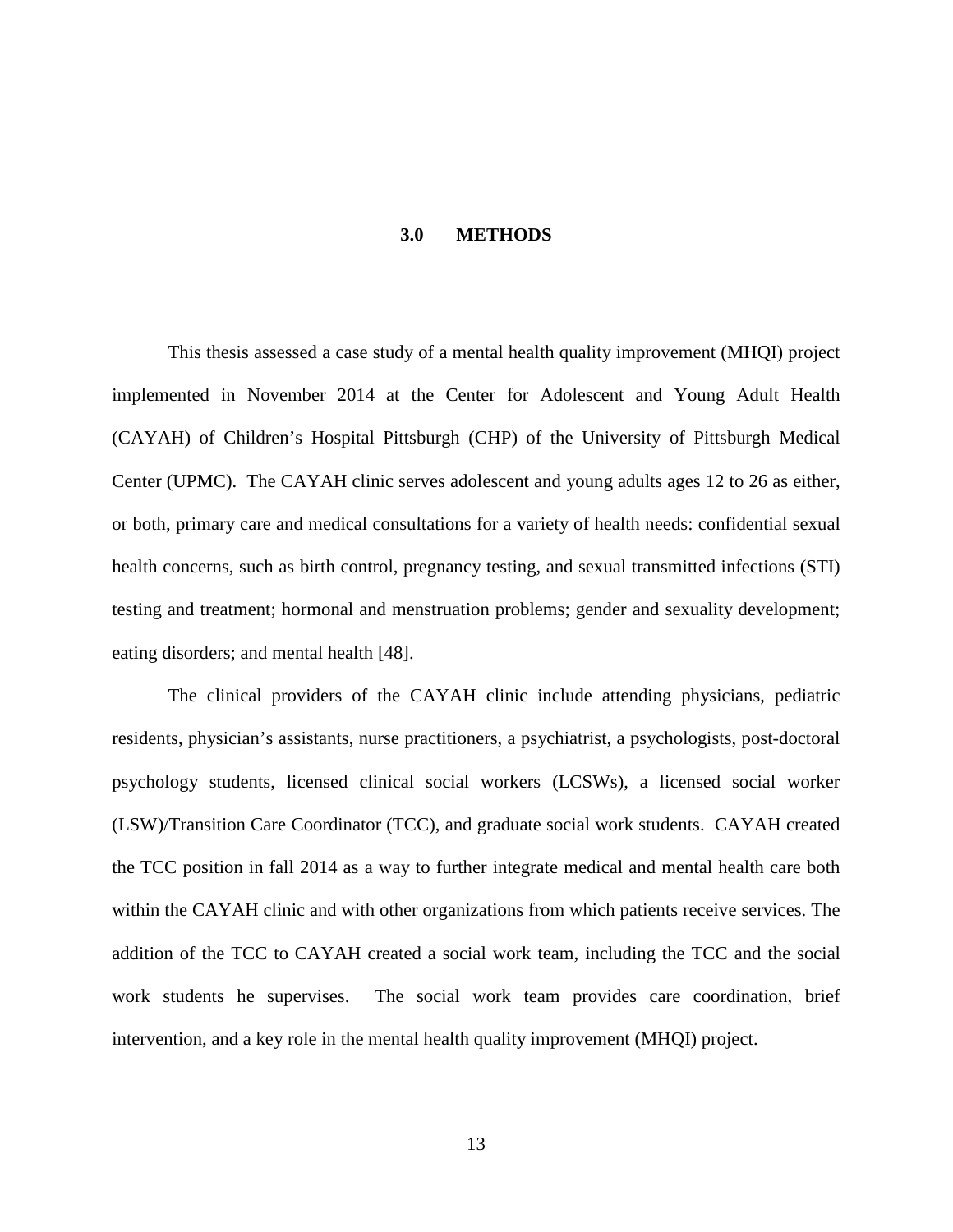The multidisciplinary MHQI team includes an attending physician, a psychiatrist, a licensed social worker (LSW), graduate social work students, and CAYAH's administrative assistant; the CAYAH's division chief supports the team's efforts by providing time, space, and resources. The physician and psychiatrist initiated the exploration of further integrating care at CAYAH in September 2013 which led to the formation of the mental health quality improvement team. The attending physician is the MHQI project leader, responsible for overseeing the project, chairing meetings, and disseminating the project via conferences and presentations. Under the TCC's supervision, the graduate social work students manage referrals and data collection. CAYAH's administrative assistant provides essential support including developing the Excel spreadsheet used for data tracking and reserving spaces for team meetings. All members contribute feedback and recommendations on the effectiveness of the MHQI.

The physician and psychiatrist led the process of implementing the electronic mental health/social work (MH/SW) orderset to be discussed in detail below. The electronic orderset is a way for medical providers to refer patients to mental health or social work services in the same way they refer patients to other medical specialist. The process for creating and implementing the orderset involved advocating the importance of the orderset to Children's Hospital of Pittsburgh's Data Warehouse, and developing the content of the orderset once CHP's Data Warehouse accepted it. This challenging process occurred over months and required the physician and psychiatrist to be strong advocates for the necessity or the MH/SW orderset.

This thesis systematically analyzed the barriers and facilitators of a mental health referral system and the impact of a quality improvement project on mental health care. CAYAH's mental health quality improvement (MHQI) project implemented two significant interventions to enhance the system through which patients were referred to mental health and social work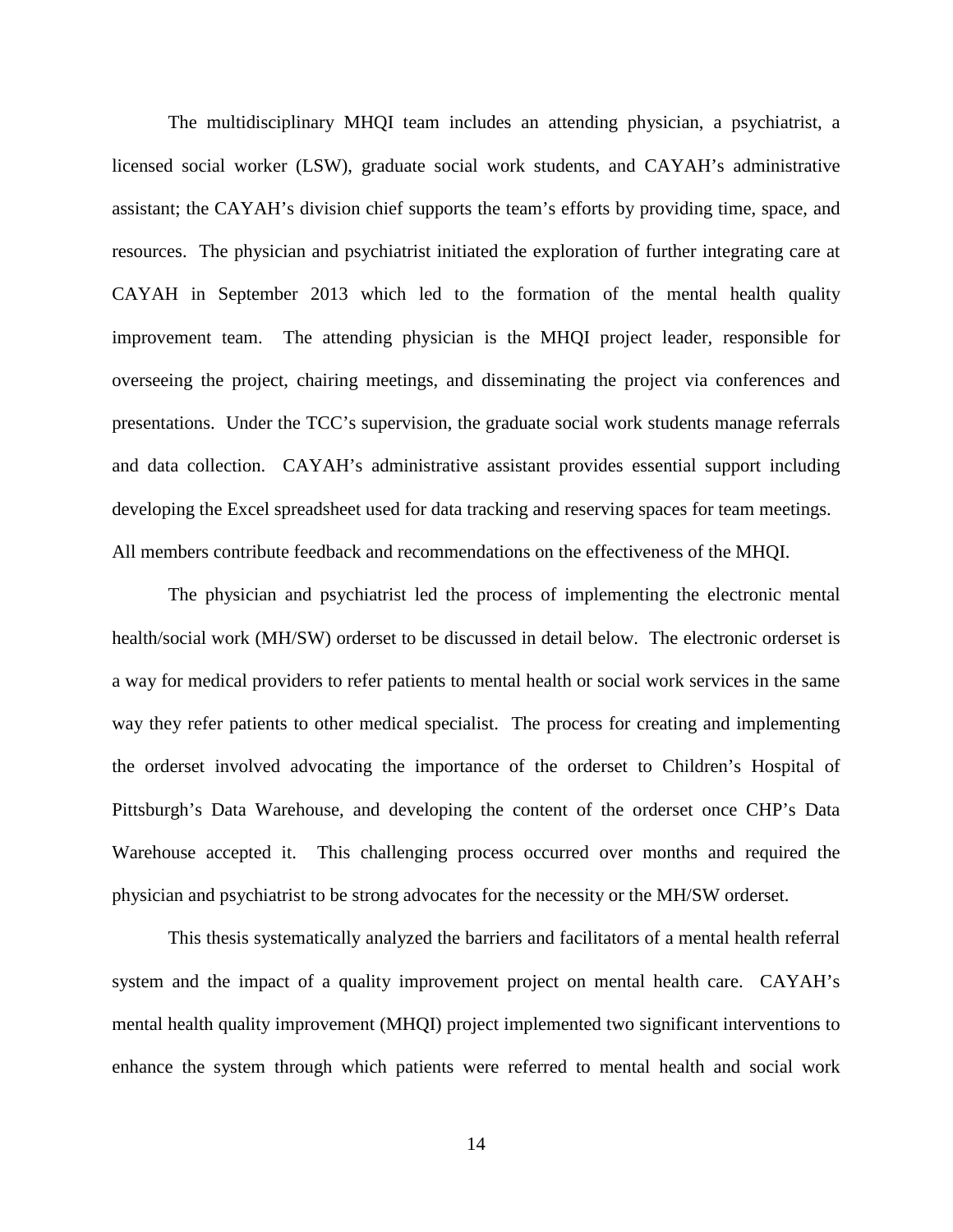services: an electronic mental health and social work referral orderset (used by physicians to make direct referrals to the mental health and social work team) through the electronic health record (EHR) and a social work follow-up intervention to coordinate patients' mental health treatment. The MHQI continually evaluated and modified the referral system on a monthly basis in response to identified barriers.

## **3.1 QUALITATIVE METHODS**

<span id="page-22-0"></span>The author explored the following research questions through qualitative analysis:

- 1. What are key **facilitators** to the implementation and continuation of the referral process and the MHQI project?
- 2. What **modifications** to the mental health referral process and MHQI have occurred since its implementation?
- 3. What **barriers** in the referral process and MHQI have emerged and how have project team members responded?

The author collected qualitative data on facilitators, modifications, and barriers through multiple methods. First, the MHQI team compiled meeting notes and records of modifications in a shared Microsoft OneNote file. The author read bimonthly and monthly meeting notes since the first meeting of the MHQI project team (August 2013) to gather data on the components of the project, barriers faced, and changes that occurred. Second, beginning in May 2015, the author observed and contributed to monthly MHQI meetings during which discussion of barriers, facilitators, and modifications of the project occurred. Finally, the author identified challenges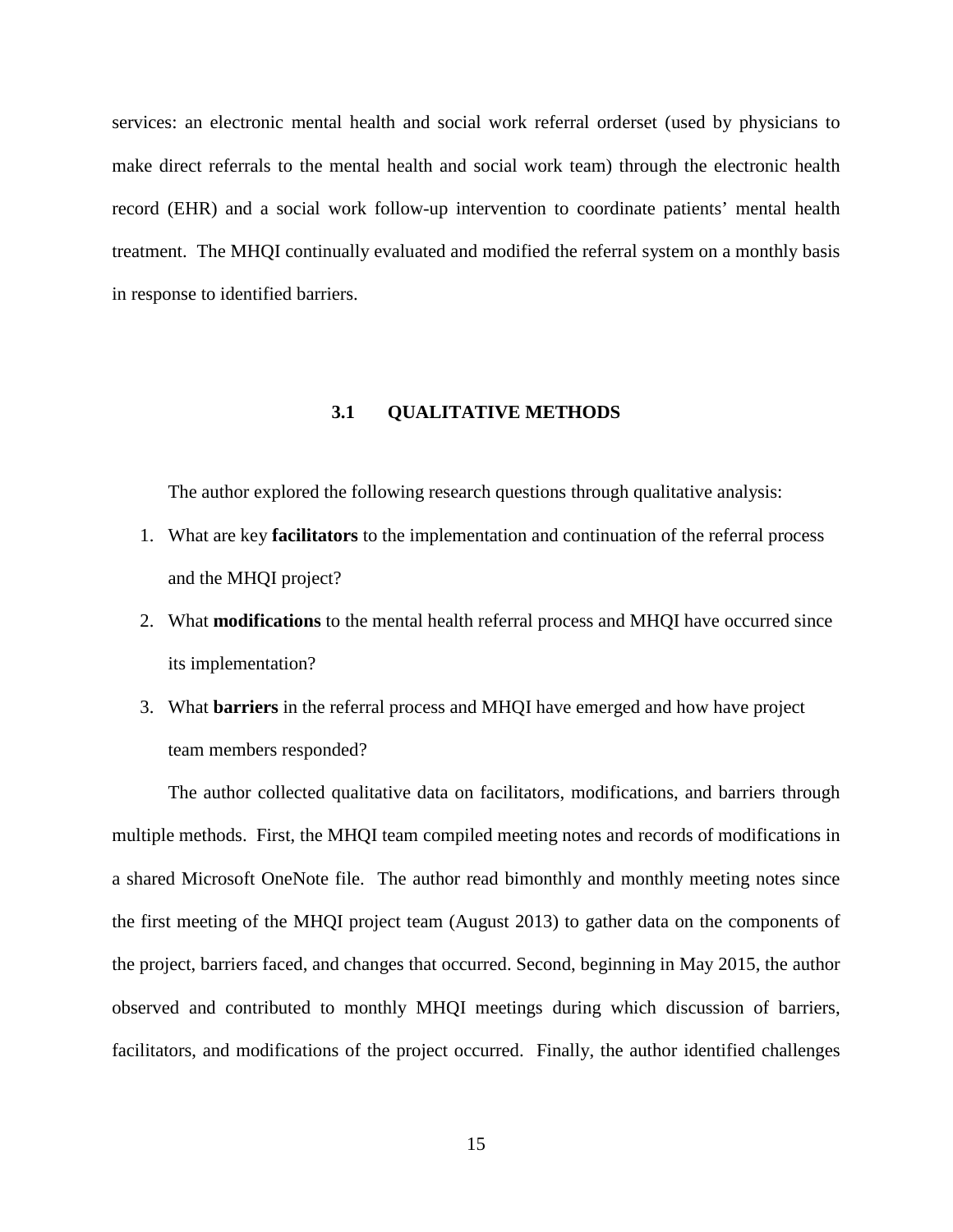and successes during ongoing data collection and management of the project that inform discussion of the facilitators, modifications, and barriers of the project.

Finally, the author coded the data into the domains of intervention, modification, facilitator, and/or barriers, and identified common categories of data points within each domain.

The author based domain coding on the following definitions:

**Intervention***:* Reserved to describe the MHQI project's two *significant system changes*: 1) the implementation of a mental health/social work orderset via a shared EMR and 2) a social work follow-up protocol to coordinate mental health appointments.

**Facilitator:**A *factor that enables or improves* the mental health referral system and/or the MHQI project.

**Modification:** A *change* made to the mental health referral system and/or the MHQI project with the intention of becoming a facilitator.

**Barrier:** A *challenge* inhibiting the mental health referral system and/or the QI project.

The author coded data into the following categories, determined by analyzing themes among the data points, within each domain: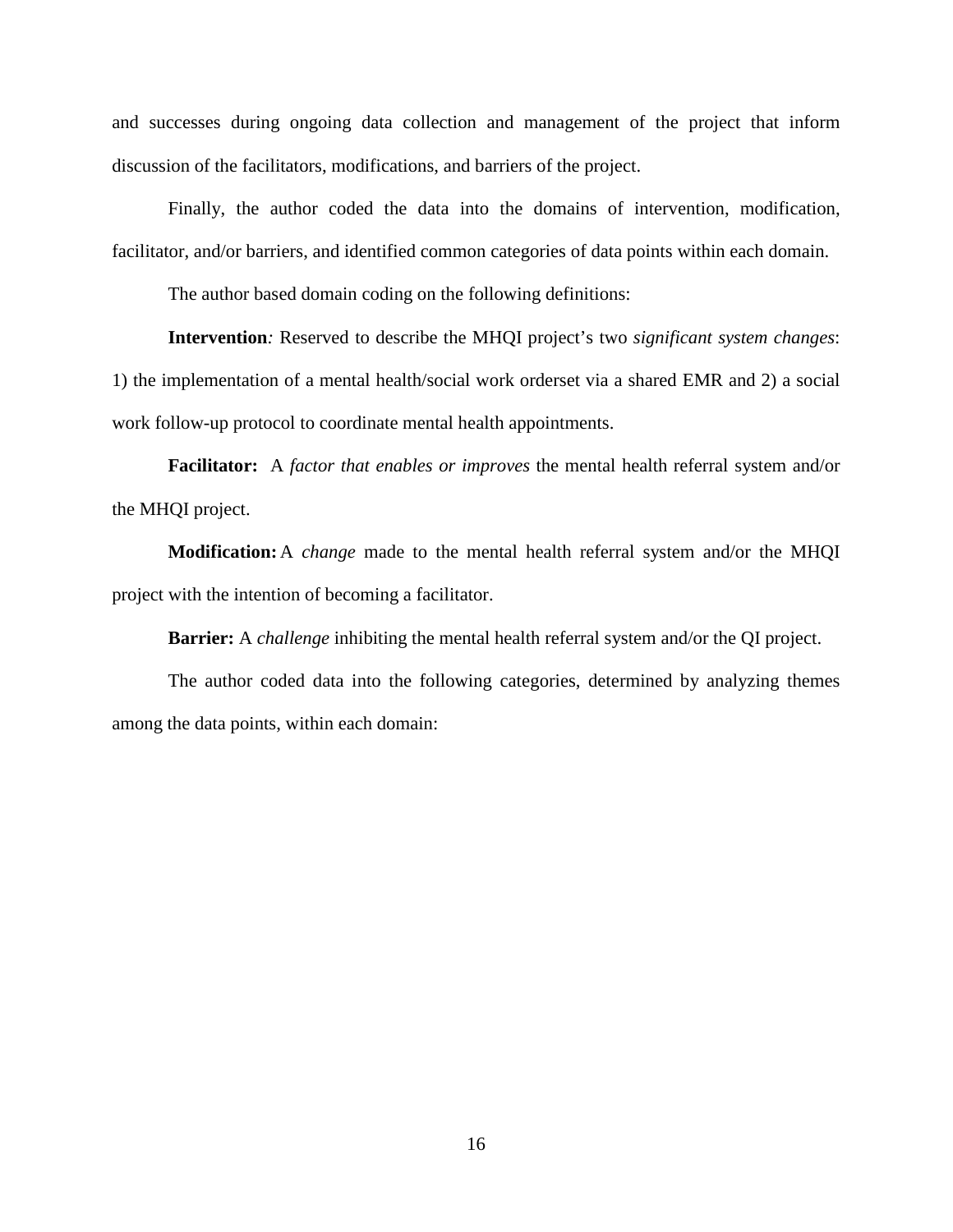<span id="page-24-1"></span>

| <b>Interventions</b>                    | <b>Facilitators</b>                                       | <b>Modifications</b>                                   | <b>Barriers</b>                                       |
|-----------------------------------------|-----------------------------------------------------------|--------------------------------------------------------|-------------------------------------------------------|
| Referral orderset<br>through shared EMR | Communication among<br>team members                       | Communication among team<br>members                    | System challenges                                     |
| Social Work                             | Referral orderset through<br>shared EMR                   | Referral orderset through<br>shared EMR                | Lack of follow-up<br>and/or communication<br>protocol |
|                                         | Provider education                                        | Provider education                                     | Fewer SW and care<br>coordination resources           |
|                                         | Monitoring, evaluating,<br>and/or improving the<br>system | Monitoring, evaluating,<br>and/or improving the system |                                                       |
|                                         | Growing MH/SW<br>services                                 | Growing MH/SW services                                 |                                                       |
|                                         | Social Work                                               | Social Work                                            |                                                       |

#### **Table 1 Qualitative Data Domains and Categories**

# **3.2 QUANTITATIVE METHODS**

<span id="page-24-0"></span>The following research questions were addressed utilizing quantitative methods. Table 2 further defines the key outcomes.

- 1. Has the implementation of the MHQI's interventions impacted the overall **utilization and show rates** of mental and behavioral health?
- 2. Since the implementation of the MHQI project, has the **uptake rate of first appointments** changed?
- 3. Since the implementation of the MHQI project, has the **show rate for first appointments** changed?
- 4. Have any **MHQI modifications** impacted the outcome changes?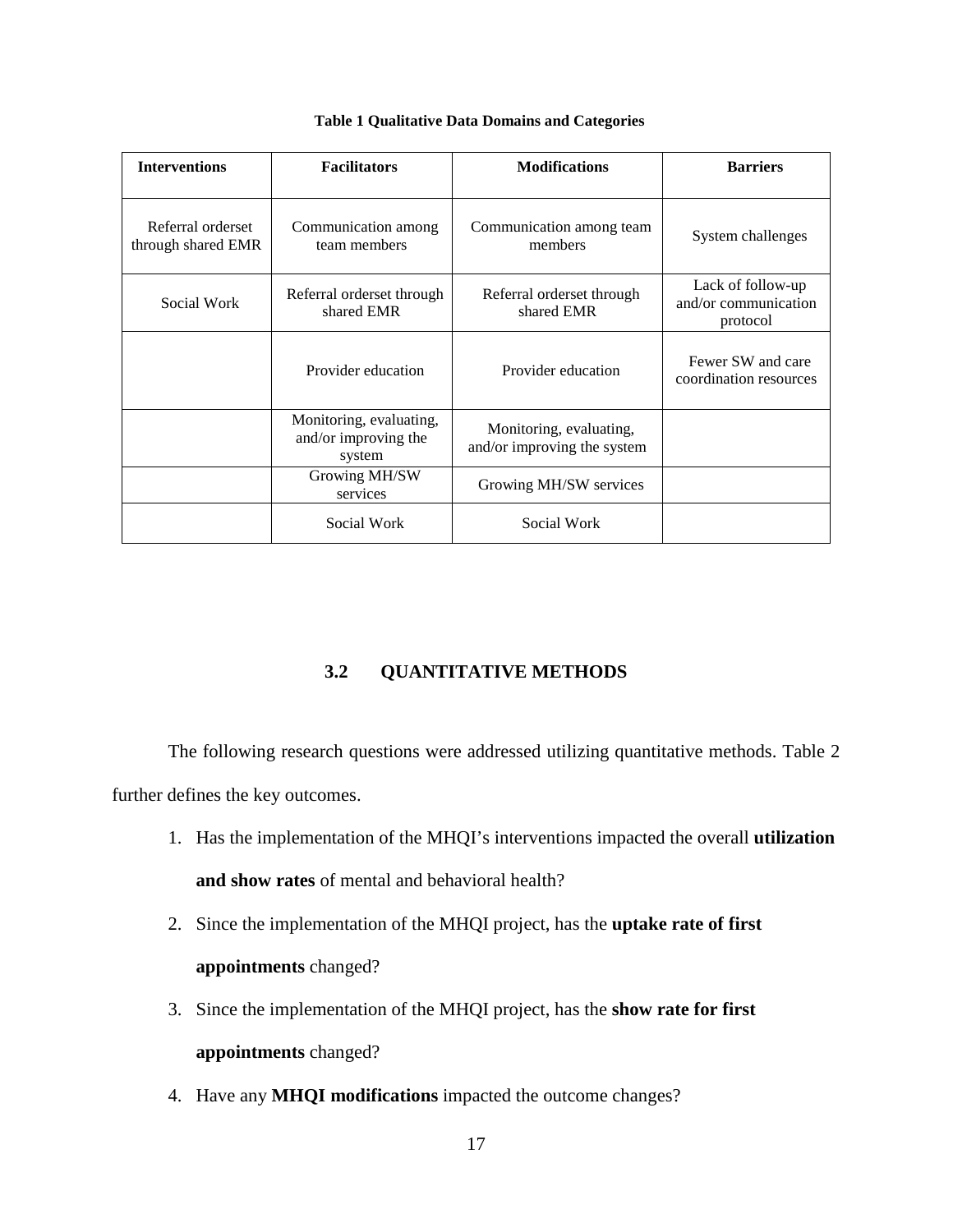Data collection began in September 2013. UPMC's primary electronic medical record (EMR) *Epic* was used to collect utilization and show rates for all mental and behavioral health appointments at CAYAH. Prior to May 2015, CAYAH's program manager performed a monthly calculation for each mental health provider and overall by reviewing daily scheduling reports and tallying the number of appointment slots available, the number of appointment slots filled, and the number of appointments labeled as "no show." In May 2015, the author, a social work intern, began managing MHQI data collection.

In November 2014, the MHQI team, specifically the Transition Care Coordinator (TCC) and social work interns, began data collection and tracking of new referrals. In May 2015, the author assumed responsibility for data collection and referral monitoring. The author accessed a weekly report through Children's Hospital's Data Warehouse of referrals made by medical providers using an electronic orderset within CHP's EMR*.* She used an Excel Workbook to organize follow-up calls to referrals and to track the number of referrals, uptake of first appointments, and show rates of first appointments. The author also recorded any patientidentified barriers to treatment, analysis of which was outside this thesis's scope.

The author produced statistical control charts generated by QI Macros, a program extension of Microsoft Excel which is a commonly used tool used for analysis of outcome measures in quality improvement (QI) projects [\[49\]](#page-61-12). Control charts are used to display data over time in a way that allows QI teams to systematically evaluate variability of outcomes that result from interventions and modifications to the system. Control charts include a center line, the average of the data points, as well as statistical *control limits* which are "computed from collected data to allow the differentiation of predictable variation from unpredictable variation" (p.2116). The Upper Control Limit (UCL) and Lower Control Limit (LCL) represent three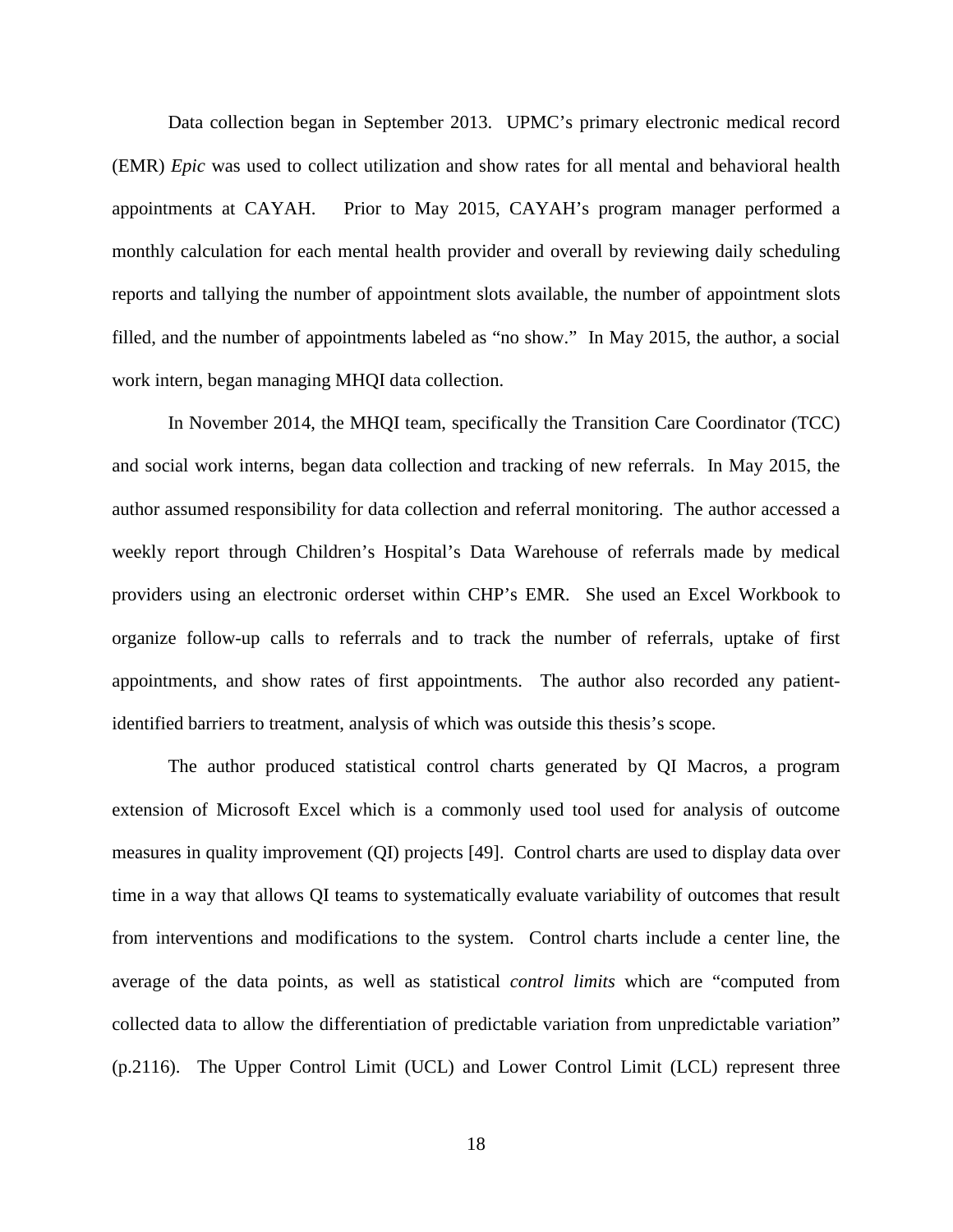standard deviations from the average, between which is 99% of data points. In conjunction with the control limits, there are four rules that, if present on a control chart, indicate there is a *special cause*, meaning that the variation is outside of the statistical control (p.2121). Identifying these "special causes" helps inform future intervention and modification of QI projects. The following are the four main rules, developed by Shewhart, indicating special causes; statistical probabilities are calculated for Rules 1 and 2 (as cited in [\[49\]](#page-61-12)):

"Rule 1 (beyond limits): One or more points above upper (UCL) or below lower (LCL) control limits

*Probability: This outcome is observed only 0.5% of the time (one chance in 200).* 

Rule 2 (run or shift): Eight or more consecutive points above or below but on the same side of the center line

*Probability: The likelihood of this pattern occurring by chance is one in 256.*

Rule 3 (trend): Seven or more consecutive points (of 20 or more total points) or six or more consecutive points (if total points are fewer than 20), all either ascending or descending

Rule 4 (sawtooth): Fourteen or more consecutive points alternating above and below the center line" (p.2122).

Pujar et al. (2010) proposed four additional rules for increased sensitivity in identifying

special causes (as cited in [\[49\]](#page-61-12)):

"Rule 5 (two sigma): Two of three consecutive points outside the two-sigma limit (ie, in zone 3) and on the same side of the center line

Rule 6 (one sigma): Four of five consecutive points outside the one-sigma limit (ie, in or beyond zone 2) and on the same side of the center line

Rule 7: Fifteen or more consecutive points within the one-sigma limits (ie, in zone 1) on both sides of the center line

Rule 8: Eight or more consecutive points outside the one-sigma limits (ie, outside zone 1) on both sides of the center line" (p.2123).

The author used the *p*-chart for the quantitative analysis. *P*-charts are used to represent proportions of attribute data from unequal sample sizes [\[49\]](#page-61-12). Each outcome is dichotomous (i.e. either an appointment was attended or was not attended) and measured within a designated time frame (monthly). To create the charts, the QI Macros program uses two sets of data: the total n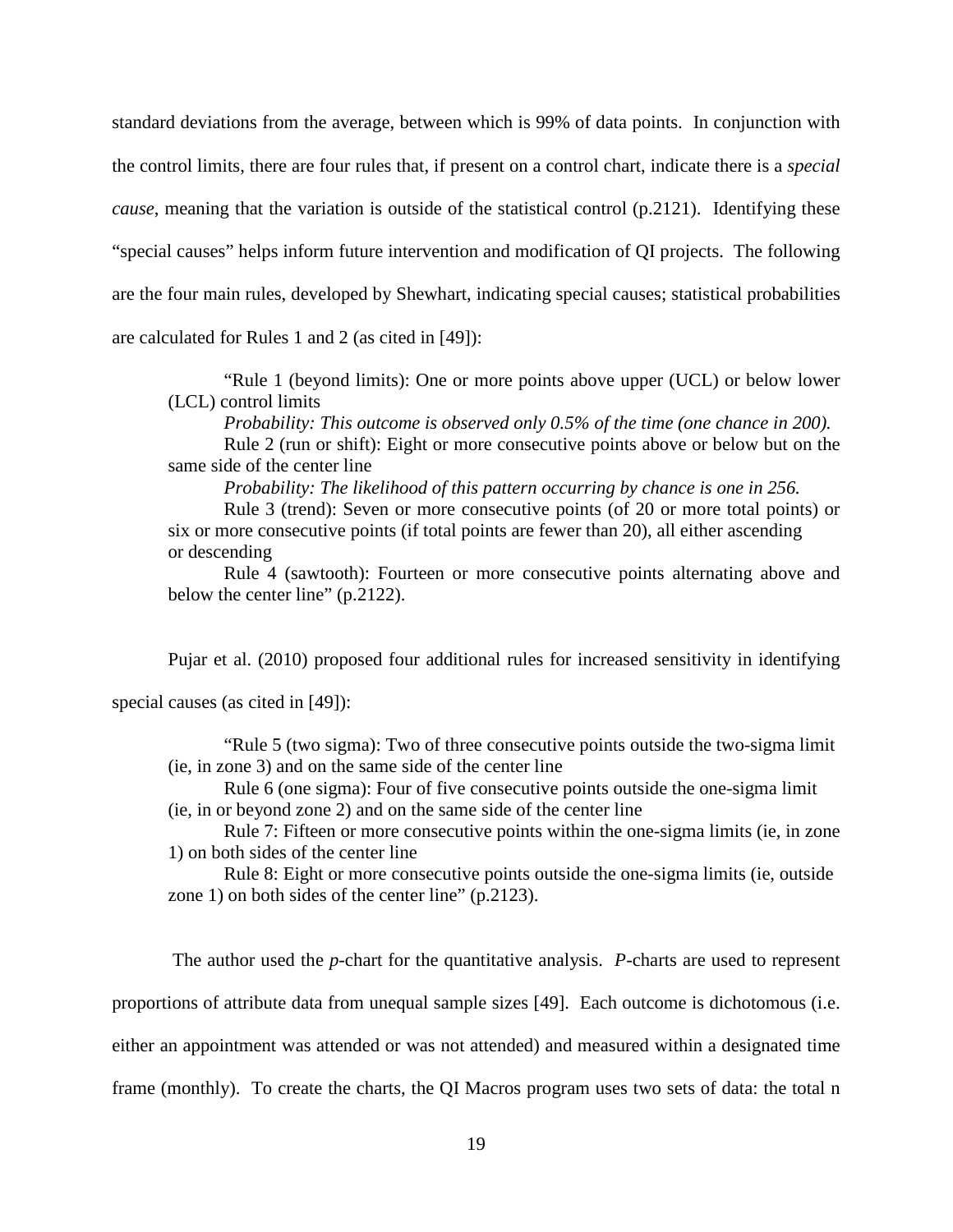number of opportunities (i.e. the number of scheduled appointments) and the total number of successful outcomes (i.e. the number of attended appointments) [\[50\]](#page-61-13). The p-chart uses moving control limits, continuously redefined with the data over time.

The author plotted the two MHQI interventions, as well as any modifications corresponding with any special causes, on each control chart.

The following table describes the quantitative outcomes analyzed.

<span id="page-27-0"></span>

| <b>Outcome</b>                                     | <b>Range of Data</b><br><b>Definition</b><br><b>Collected</b>                                                                                                                                                                                                |                                    | <b>Control Chart Used for</b><br><b>Analysis</b> |
|----------------------------------------------------|--------------------------------------------------------------------------------------------------------------------------------------------------------------------------------------------------------------------------------------------------------------|------------------------------------|--------------------------------------------------|
| Monthly Utilization Rate<br>of MH Appointments     | #aappointments (appts)<br>scheduled/#available slots<br>for the following<br>providers: Psychologist,<br>Post-Doctoral Psychology<br>Students, Licensed<br><b>Clinical Social Workers</b><br>(LCSW), and Licensed<br><b>Professional Counselors</b><br>(LPC) | September 2013 -<br>December 2015  | p                                                |
| Monthly Show Rate of<br><b>MH</b> Appointments     | #appts attended/#appts<br>scheduled for the<br>following providers:<br>Psychologist, Post-<br>Doctoral Psychology<br>Students, LCSWs, and<br><b>LPCs</b>                                                                                                     | September 2013 -<br>December 2015  | p                                                |
| Monthly Show Rate of<br>MH and SW<br>Appointments* | #appts attended/#appts<br>scheduled for the<br>following providers:<br>Psychologist, Post-<br>Doctoral Psychology<br>Students, LCSWs, LPCs,<br><b>Transition Care</b><br>Coordinator (TCC)/Master<br>of Social Work, and<br>graduate SW interns              | September 2014**-<br>December 2015 | p                                                |
| Monthly Uptake Rate                                | #appts<br>scheduled/#referrals made<br>using the MH/SW orderset                                                                                                                                                                                              | November 2014 -<br>November 2015   | p                                                |
| First Appt Show Rate                               | # first appts attended/#<br>appts scheduled from the<br>MH/SW orderset                                                                                                                                                                                       | November $2014 -$<br>November 2015 | $\mathbf{p}$                                     |

## **Table 2 Quantitative Outcomes**

\*Utilization rates are not calculated for SW appointments as the SW role involves a variety of responsibilities in addition to in-person appointments.

\*\*The TCC/MSW was hired in September 2014; there was no SW team prior to September 2014.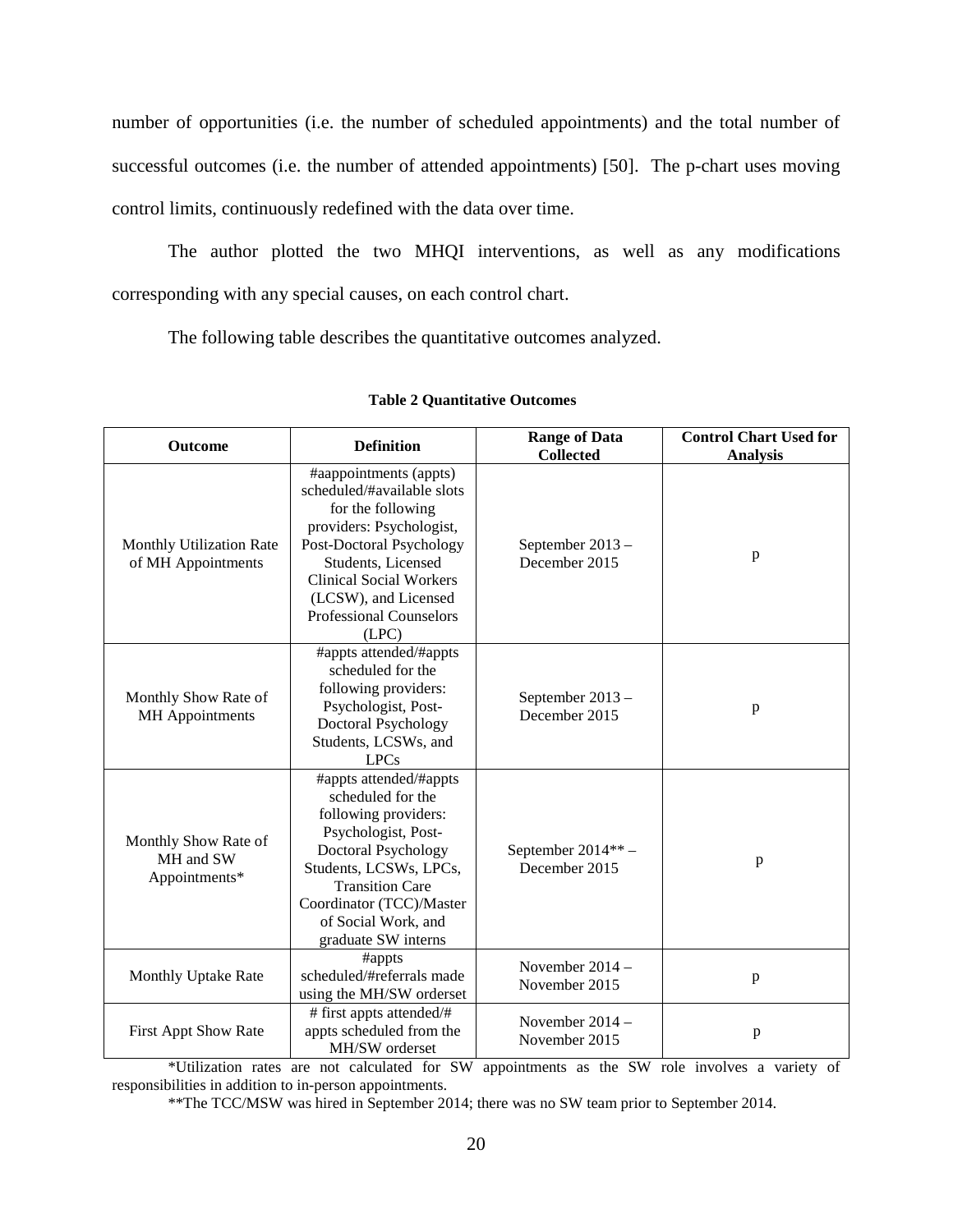# **4.0 RESULTS**

# **4.1 QUALITATIVE RESULTS**

<span id="page-28-1"></span><span id="page-28-0"></span>The following table displays the qualitative data gathered and coded into categories and types of factors identified in meeting notes and project records.

<span id="page-28-2"></span>

| <b>Factors Identified in Meeting Notes and Records</b> |                                                                                                                                               |                                                                                                    |                                     |                         |  |
|--------------------------------------------------------|-----------------------------------------------------------------------------------------------------------------------------------------------|----------------------------------------------------------------------------------------------------|-------------------------------------|-------------------------|--|
|                                                        | <b>Note</b>                                                                                                                                   |                                                                                                    | <b>Domain</b>                       |                         |  |
| <b>Month</b>                                           |                                                                                                                                               | Category                                                                                           | <b>Intentional</b><br><b>Change</b> | <b>System</b><br>Factor |  |
| August<br>2013                                         | Bimonthly QI meetings began                                                                                                                   | Communication among<br>team members;<br>Monitoring, evaluation,<br>and/or improvement of<br>system |                                     | Facilitator             |  |
| December<br>2013                                       | No one knows (unless referring<br>provider initiates follow-up) if a<br>referred patient does not schedule or<br>does not come to appointment | Lack of follow-up<br>and/or communication<br>protocol                                              |                                     | Barrier                 |  |
| December<br>2013                                       | Providers encouraged to schedule<br>MH/BH appointments on day of<br>referral                                                                  | Monitoring, evaluation,<br>and/or improvement of<br>system                                         | Modification                        |                         |  |
| December<br>2013                                       | Inadequate use of Family Links<br>therapists                                                                                                  | Workflow challenge                                                                                 |                                     | Barrier                 |  |
| December<br>2013                                       | Inconvenient appointment times                                                                                                                | Workflow challenge                                                                                 |                                     | Barrier                 |  |
| December<br>2013                                       | Increase warm referrals to therapist<br>if available                                                                                          | Monitoring, evaluation,<br>and/or improvement of<br>system                                         | Modification                        |                         |  |
| April 2014                                             | Referral orderset introduced at<br>faculty meeting by a presentation by<br>the MHQI physician                                                 | Provider education                                                                                 |                                     | Facilitator             |  |
| June 2014                                              | Challenge scheduling patients on a<br>later date; can therapists access<br>EMR to schedule?                                                   | Workflow challenge;<br>Lack of follow-up and/or<br>communication protocol                          |                                     | Barrier                 |  |

**Table 3 Factors Identified in Meeting Notes and Records**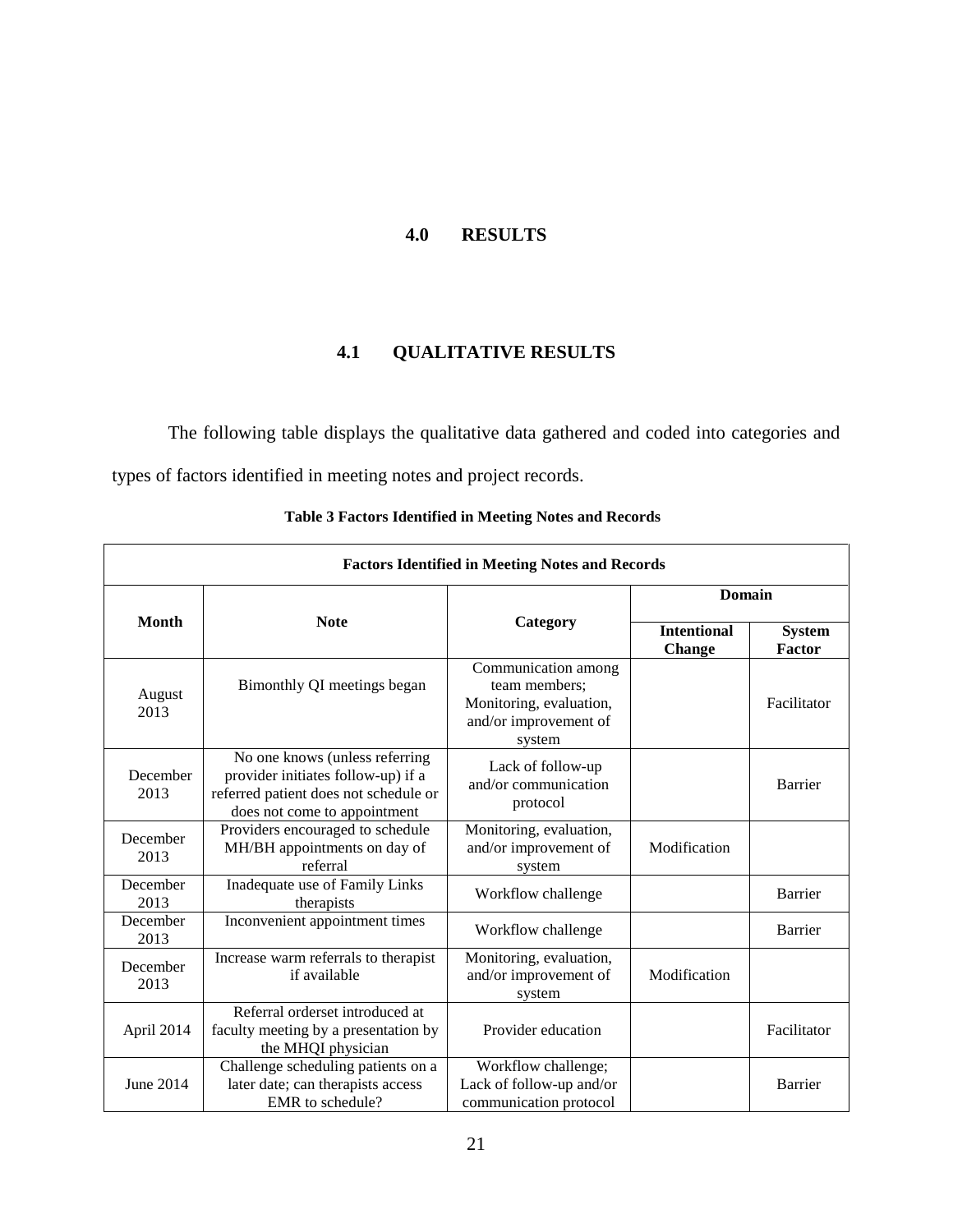# **Table 3 Continued**

| June 2014               | Challenge monitoring which<br>referrals have/have not scheduled                                                                                             | Workflow challenge;<br>Lack of follow-up and/or<br>communication protocol                       |                     | Barrier     |
|-------------------------|-------------------------------------------------------------------------------------------------------------------------------------------------------------|-------------------------------------------------------------------------------------------------|---------------------|-------------|
| <b>July 2014</b>        | Inadequate utilization of Family<br>Links therapists                                                                                                        | Workflow challenge                                                                              |                     | Barrier     |
| <b>July 2014</b>        | Plan for role of SW students<br>beginning in September: warm<br>referrals, engage with patient during<br>medical visit, coordinating care                   | Social work                                                                                     |                     | Facilitator |
| August 2014             | CHP Data Warehouse presentation<br>re: data collection                                                                                                      | Provider education                                                                              |                     | Facilitator |
| August 2014             | Meetings became monthly                                                                                                                                     | Communication among<br>team members                                                             | Modification        |             |
| August<br>2014          | Clinicians asked to be more<br>specific about referral reasons in<br>notes                                                                                  | Communication among<br>team members                                                             | Modification        |             |
| August<br>2014          | Spreadsheet created to keep track<br>of referrals, who schedules, who<br>attends, etc.                                                                      | Monitoring, evaluation,<br>and/or improvement of<br>system; Communication<br>among team members | Modification        |             |
| September<br>2014       | <b>Began using MH orderset</b>                                                                                                                              | <b>Referral orderset</b><br>through shared EMR                                                  | <b>Intervention</b> |             |
| September<br>2014       | <b>Transition Care Coordinator</b><br>(TCC)/Master of Social Work<br>(MSW) hired full time; responsible<br>for tracking referrals                           | Social work                                                                                     | Modification        |             |
| September<br>2014       | Two MSW students began<br>interning, under supervision of the<br><b>TCC</b>                                                                                 | Social work; Growing<br>MH/SW services                                                          | Modification        |             |
| September<br>2014       | CHP Data Warehouse began<br>sending weekly reports of referrals                                                                                             | Monitoring, evaluation,<br>and/or improvement of<br>system                                      | Modification        |             |
| October<br>2014         | Created call-back protocol for SW<br>follow-ups                                                                                                             | Social work                                                                                     | Modification        |             |
| October<br>2014         | Began to create monthly<br>summary report to share at faculty<br>meetings and provide feedback to<br>providers                                              | Monitoring, evaluation,<br>and/or improvement of<br>system; Communication<br>among team members | Modification        |             |
| November<br>2014        | Began keeping track of data:<br>baseline month                                                                                                              | Monitoring, evaluation,<br>and/or improvement of<br>system                                      | Modification        |             |
| November<br>2014        | Expanding therapists                                                                                                                                        | Growing MH/SW<br>services                                                                       | Modification        |             |
| November<br>2014        | TCC and SW students begin<br>reviewing data to identify trends<br>and systemic barriers                                                                     | Social work                                                                                     | Modification        |             |
| <b>December</b><br>2014 | <b>First SW intervention month:</b><br>follow-up with missed<br>appointments orderset referrals                                                             | <b>Social work</b>                                                                              | <b>Intervention</b> |             |
| December<br>2014        | No MH care available for patients<br>without insurance; however,<br>TCC/MSW can do counseling for<br>mild depression and anxiety and<br>psychosocial issues | Social work                                                                                     |                     | Facilitator |
| December                | Difficulty reaching patients to                                                                                                                             | Workflow challenge                                                                              |                     | Barrier     |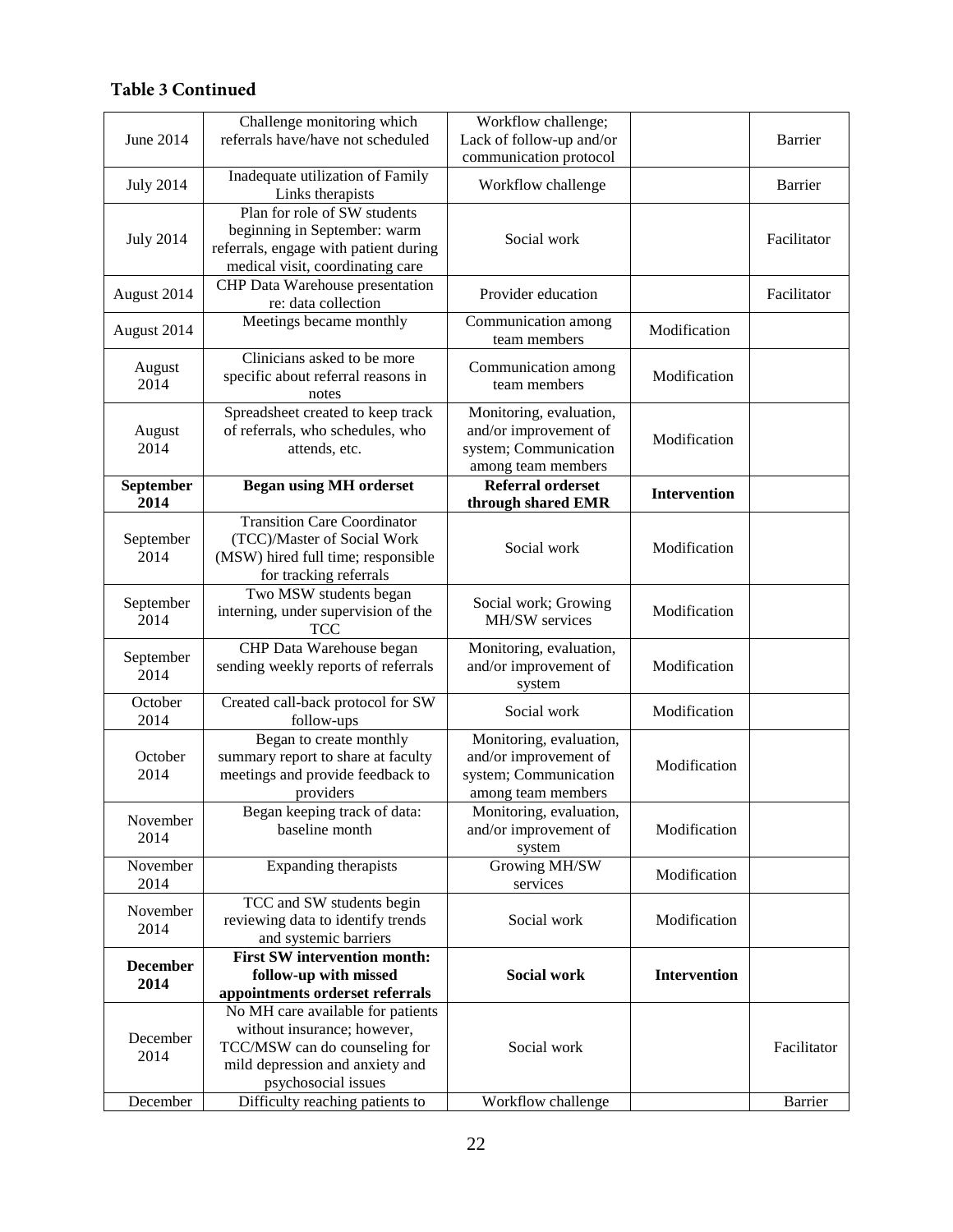# **Table 3 Continued**

| 2014      | follow-up                             |                           |              |                |
|-----------|---------------------------------------|---------------------------|--------------|----------------|
|           | TCC/MSW begins orienting new          |                           |              |                |
| January   | residents to the orderset and to the  | Provider education;       |              |                |
| 2015      |                                       | Referral orderset through | Modification |                |
|           | SW team                               | shared EMR; Social work   |              |                |
|           | MSW students assist with              | Social work; Referral     |              |                |
| February  | scheduling patients referred through  | orderset through EMR;     |              |                |
| 2015      | orderset; referrals are tracked using | Monitoring, evaluation,   | Modification |                |
|           | spreadsheet                           | and/or improvement of     |              |                |
|           |                                       | system                    |              |                |
| March     | Patients noted transportation and     |                           |              |                |
| 2015      | scheduling as barriers to attending   | Workflow challenge        |              | <b>Barrier</b> |
|           | visits                                |                           |              |                |
| March     | Patients could see SW in interim      | Social work               |              | Facilitator    |
| 2015      | if therapists' schedules are full     |                           |              |                |
| May 2015  | MSW students conclude interning       | Fewer SW and care         |              | Barrier        |
|           |                                       | coordination resources    |              |                |
| June 2015 | MSW student begins managing           | Social work; Growing      | Modification |                |
|           | MHQI project                          | MH/SW services            |              |                |
|           | OneNote file created to organize      | Communication among       |              |                |
|           | MHQI project meetings notes,          | team members;             |              |                |
| June 2015 | updates, and data                     | Monitoring, evaluation,   | Modification |                |
|           |                                       | and/or improvement of     |              |                |
|           |                                       | system                    |              |                |
|           | First set of data analyzed            | Monitoring, evaluation,   |              |                |
| June 2015 |                                       | and/or improvement of     |              | Facilitator    |
|           |                                       | system                    |              |                |
|           | MHQI team began using data to         |                           |              |                |
| June 2015 | submit abstracts disseminating the    | Provider Education        |              | Facilitator    |
|           | project and gaining hospital support  |                           |              |                |
|           | SW increases communication            | Communication among       |              |                |
| June 2015 | back to provider when referral is     | team members; Social      | Modification |                |
|           | unsuccessful                          | work                      |              |                |
|           | Three MSW student fellows             |                           |              |                |
|           | begin interning. Responsibilities     |                           |              |                |
|           | include: Care coordination of         | Growing MH/SW             |              |                |
| September | referrals; engaging with patients     | services; Social work;    |              |                |
| 2015      | during medical visits; meeting        | Monitoring, evaluation,   | Modification |                |
|           | patients through "warm hand-offs";    | and/or improvement of     |              |                |
|           | meeting with patients for brief       | system                    |              |                |
|           | counseling                            |                           |              |                |
|           | MHQI's lead physician on              |                           |              |                |
| September | maternity leave; another key          | Workflow challenge        |              | Barrier        |
| 2015      | physician left CAYAH                  |                           |              |                |
|           | SW fellow makes reminder calls        | Social work;              |              |                |
| October   | to patients of partnering Family      | Monitoring, evaluation,   |              |                |
| 2015      | Links therapist to attempt to         | and/or improvement of     | Modification |                |
|           | increase "show rate"                  | system                    |              |                |
|           | SW fellows doing                      |                           |              |                |
|           | counseling/brief intervention on      |                           |              |                |
| November  | Wednesdays and Fridays when           | Social work               |              | Facilitator    |
| 2015      | there are no MH providers             |                           |              |                |
|           | scheduled                             |                           |              |                |
|           | Many referrals made as "warm          |                           |              |                |
| November  | hand-offs" to SW are not being        | Workflow challenge        |              | Barrier        |
| 2015      | tracked by an orderset                |                           |              |                |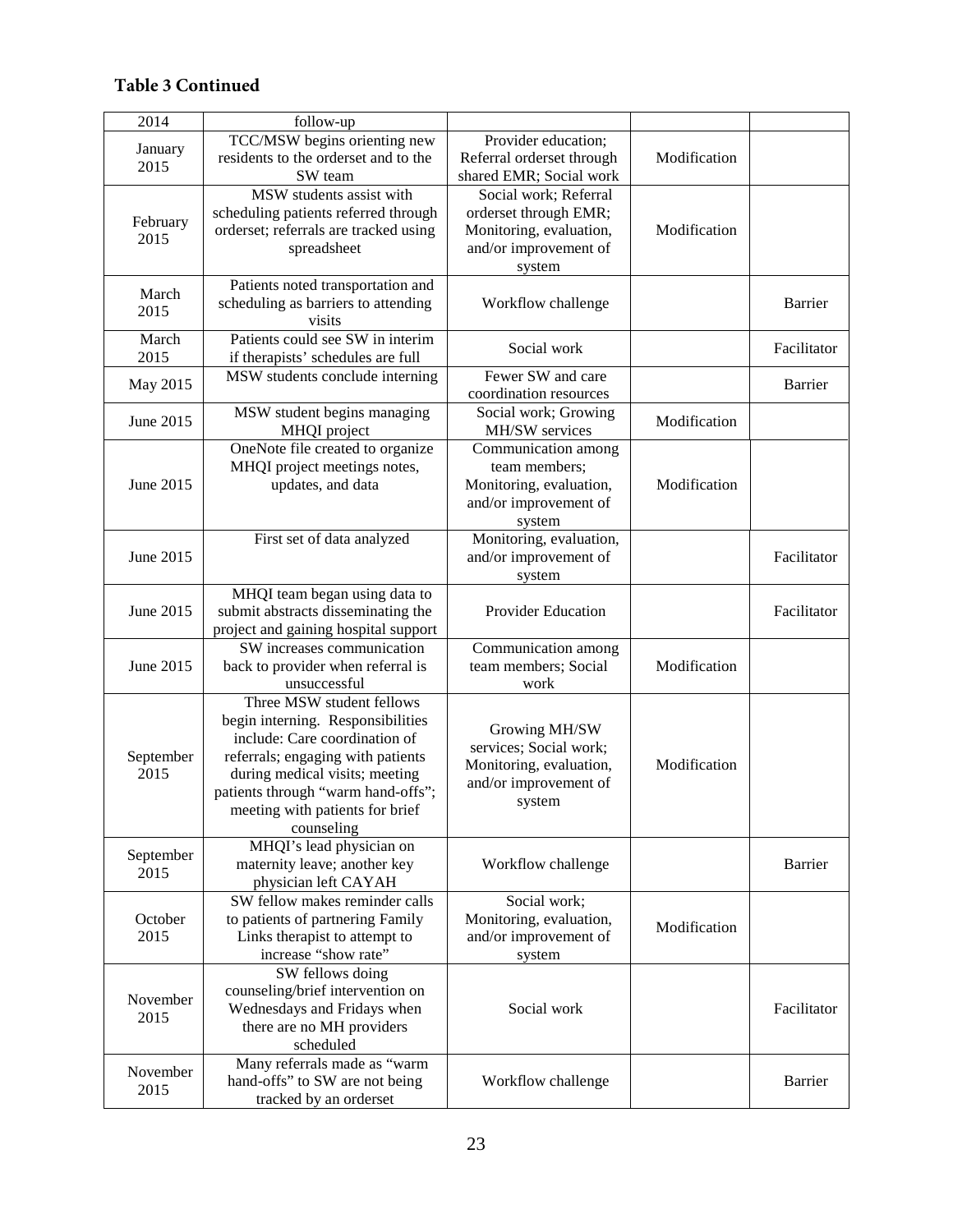# **Table 3 Continued**

| November | Providers reminded to use MH         | Provider education;       |              |             |
|----------|--------------------------------------|---------------------------|--------------|-------------|
| 2015     | orderset even if a SW fellow as met  | Referral orderset through |              | Facilitator |
|          | patient in person                    | shared EMR; Social work   |              |             |
| November | Psychiatrist to begin in January     | Growing MH/SW             | Modification |             |
| 2015     | one day/week                         | services                  |              |             |
|          | New plan to advise providers to      | Monitoring, evaluation,   |              |             |
|          | print ordersets and place in folder; | and/or improvement of     |              |             |
| December | SW fellows will try to fill          | system; Provider          | Modification |             |
| 2015     | therapist's schedule ASAP            | education; Referral       |              |             |
|          |                                      | orderset through shared   |              |             |
|          |                                      | <b>EMR</b> ; Social work  |              |             |
| December | SW fellows conclude semester on      | Fewer SW and care         |              | Barrier     |
| 2015     | 12/17/15                             | coordination resources    |              |             |

Investigation into the qualitative factors of the mental health referral system and the MHQI project revealed a number of themes. The following tables indicate the categories within which notes were organized, and the number of times each was indicated. *(Note: Notes were coded into multiple categories where appropriate.)* 

<span id="page-31-0"></span>

| <b>Counts of Qualitative Data Categories</b>   |                                                                 |                                                                  |                                                           |  |  |  |
|------------------------------------------------|-----------------------------------------------------------------|------------------------------------------------------------------|-----------------------------------------------------------|--|--|--|
| <b>Interventions</b>                           | <b>Facilitators</b>                                             | <b>Modifications</b>                                             | <b>Barriers</b>                                           |  |  |  |
| Referral orderset<br>through shared EMR<br>(1) | Social work (5)                                                 | Monitoring, evaluating,<br>and/or improving the<br>system $(11)$ | Workflow challenges<br>(9)                                |  |  |  |
| Social Work (1)                                | Provider education (4)                                          | Social work (11)                                                 | Lack of follow-up<br>and/or communication<br>protocol (3) |  |  |  |
|                                                | Monitoring, evaluating,<br>and/or improving the<br>system $(2)$ | Communication among<br>team members $(6)$                        | Fewer SW and care<br>coordination resources<br>(2)        |  |  |  |
|                                                | Referral orderset through<br>shared EMR $(1)$                   | Growing MH/SW<br>services (4)                                    |                                                           |  |  |  |
|                                                | Communication among<br>team members $(1)$                       | Referral orderset through<br>shared EMR (3)                      |                                                           |  |  |  |
|                                                |                                                                 | Provider education (2)                                           |                                                           |  |  |  |

**Table 4 Counts of Qualitative Data Categories**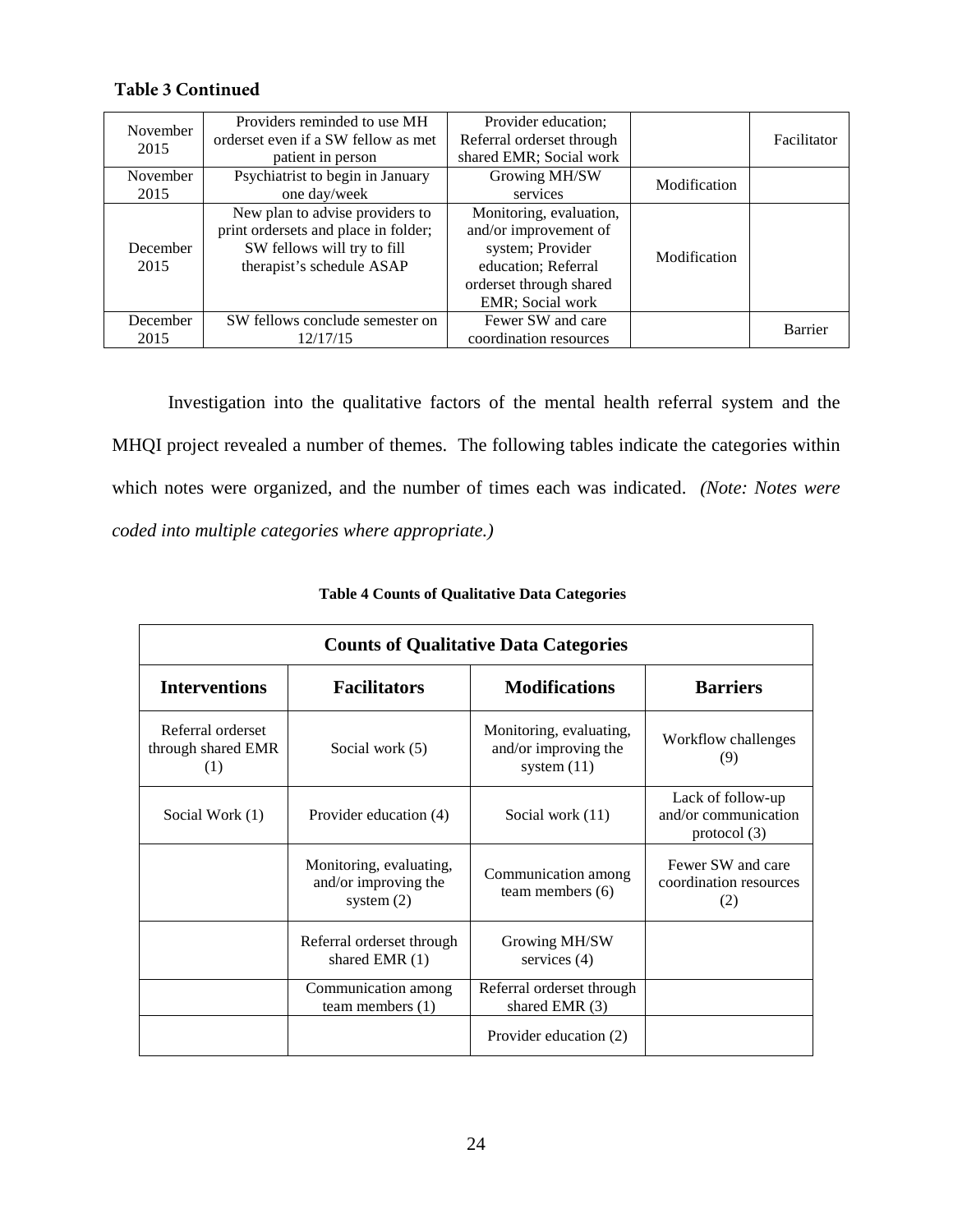## <span id="page-32-0"></span>**4.1.1 Facilitators**

#### <span id="page-32-1"></span>**4.1.1.1 Communication Among Team Members.**

The MHQI project began with the establishment of bimonthly meetings of a team representing different providers involved in the integration of mental health care into the CAYAH clinic. These members included physicians, mental health providers, and the Transition Care Coordinator and his social work interns. Meetings became more frequent, occurring monthly, as the project progressed. The meetings were an essential venue for addressing another key facilitator: monitoring, evaluating, and/or improving the system. The time dedicated to assessing challenges, reporting data, and brainstorming modification was integral to the quality improvement process.

Second, the MHQI team reported findings and developments to the entire CAYAH team at monthly staff meetings. Staff meetings were an opportunity to implement another identified facilitator, provider education, to ensure that all members of the care team have consistent knowledge of the referral process.

Third, communication among team members included specification of roles and responsibilities. For example, when the MHQI team determined that monitoring and analyzing data using a spreadsheet would be a helpful strategy, the team assigned this responsibility to the Transition Care Coordinator and his social work interns.

Finally, the creation of a shared data drive, OneNote, allowed for shared access of meeting notes, monthly reports, and data analysis files.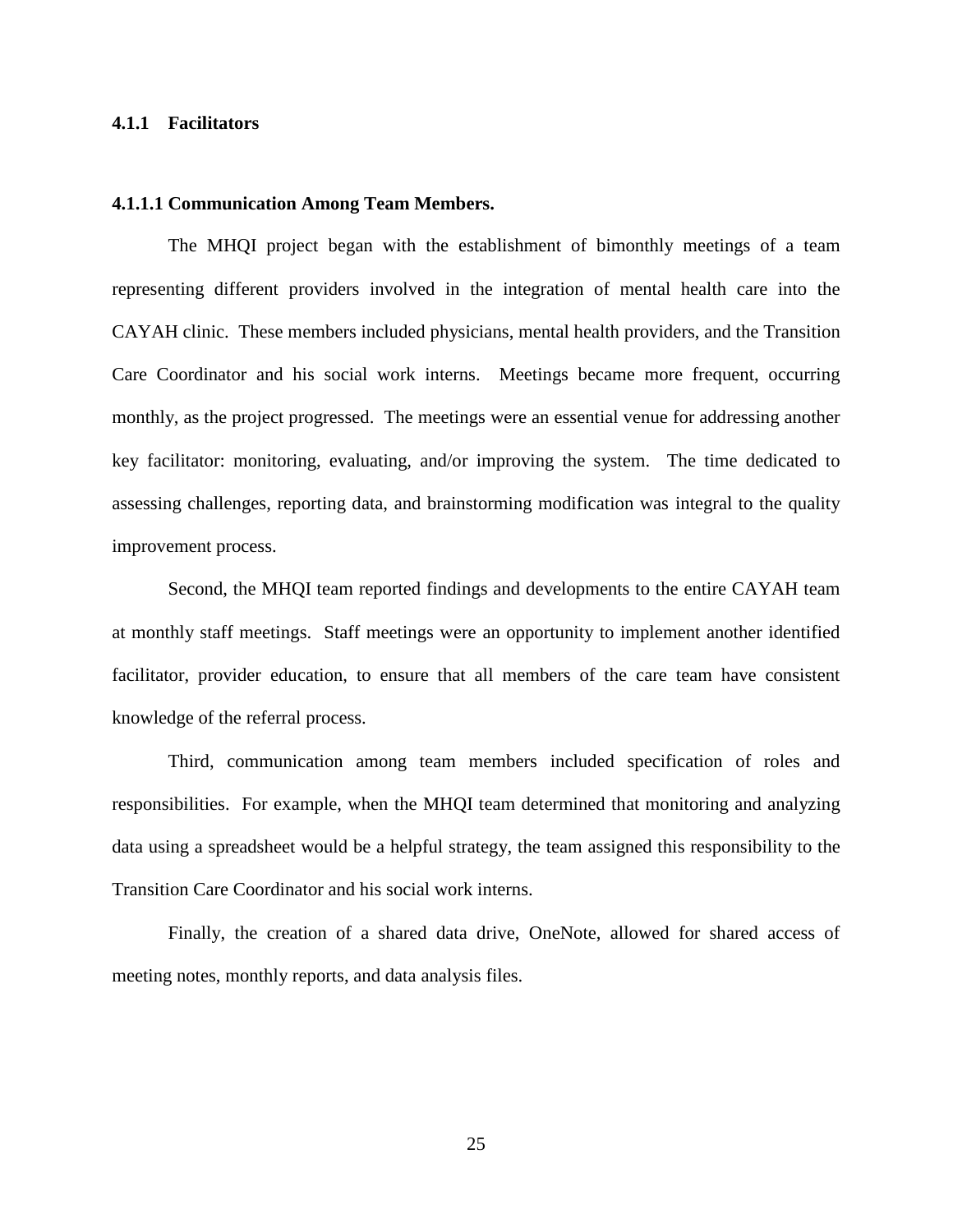#### <span id="page-33-0"></span>**4.1.1.2 Electronic MH/SW Orderset Through a Shared Electronic Health Record (EHR)**

A shared electronic health record (EHR) among all members of a care team, and the corresponding electronic MH/SW orderset, facilitated successful mental health referrals and greater integration of care in the following ways. First, the shared EHR allowed the social work team (to be discussed more below) to access necessary information for data collection, including patient scheduling records, clinical notes from the patient's medical visit, and confidentiality information. Second, the social work team member accessed providers' schedule templates so that he/she could assist the patient with scheduling MH/SW appointments rather than the patient contacting the front desk staff. Third, all members of the care team – medical providers, mental health providers, and the SW team – could communicate with each other through the EHR, a key component to collaboration. This helped facilitate the *communication among team members* discussed above.

Finally, the electronic MH/SW orderset facilitated CAYAH's mental health referral system in a number of ways. First, while in-person "warm referrals" are beneficial to improving mental health appointment outcomes, they were not always feasible for the CAYAH providers. The mental health providers' time at CAYAH was limited; while the social work team was present most frequently, a team member may not always be available. The electronic MH/SW orderset ensured that patients, at minimum, received follow-up calls to facilitate mental health care. Second, medical providers were familiar with the process of using an electronic orderset and could conveniently access the MH/SW orderset in the same section of the EMR as other referral order forms. Third, the electronic MH/SW orderset produced a weekly report, an organized way to access the referrals ensuring timely follow-up. Lastly, the electronic MH/SW orderset provided a quantitative component to evaluate the MHQI interventions.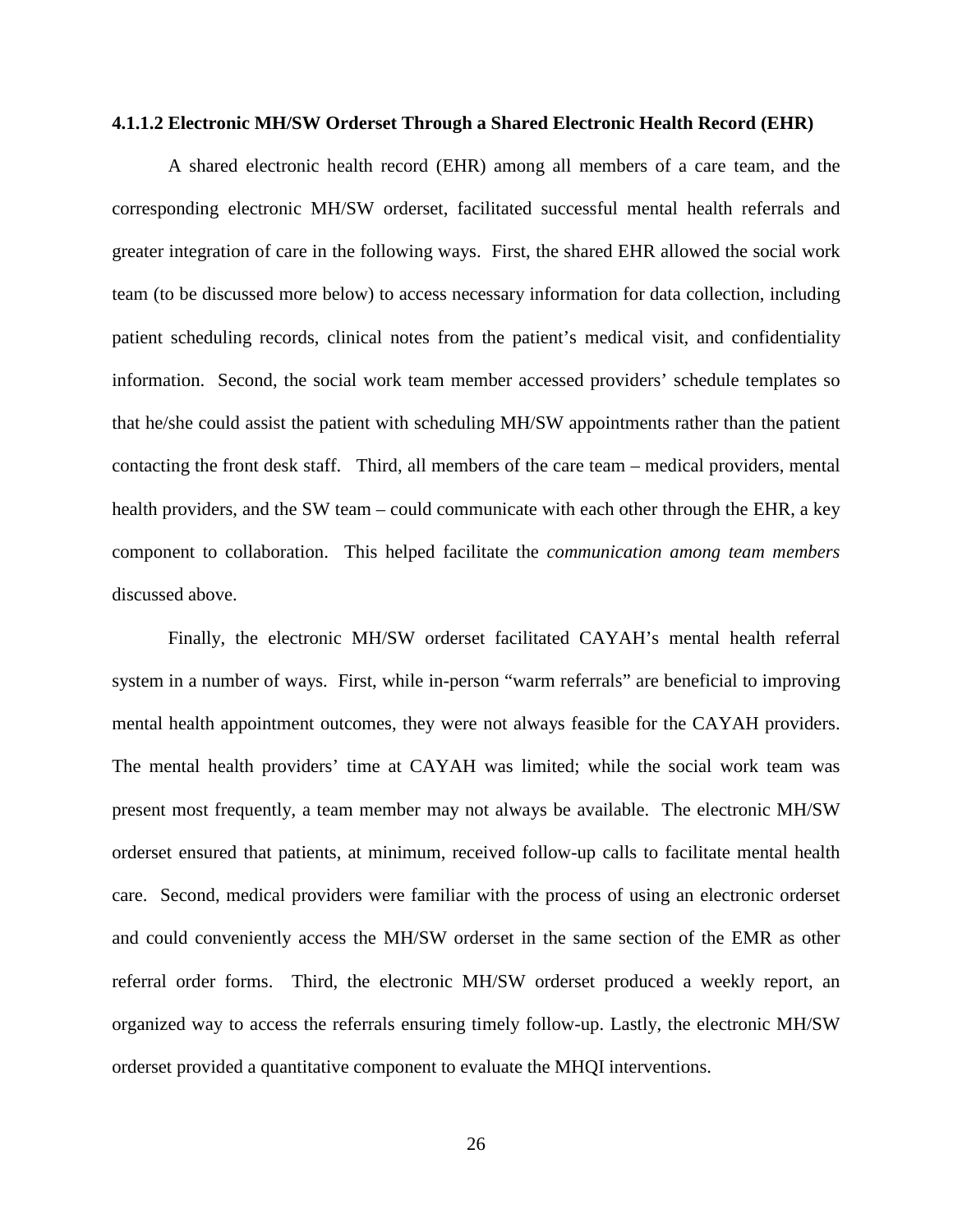## <span id="page-34-0"></span>**4.1.1.3 Provider Education**

Implementation of a mental health referral system required educating providers on the process, expectations, and any system modifications. The author identified a number of *provider education* notes. Prior to the MH/SW intervention, the MHQI team's physician trained medical providers to use the orderset during a staff meeting. As medical residents rotated monthly through the CAYAH clinic, the social work team oriented them specifically to the mental health referral system, including the MH/SW orderset and the role of the social work team. The MHQI continually update providers on modification to the referral system.

The MHQI team submitted a number of abstracts to conferences to disseminate the innovations and findings of the MHQI project. The team's physician presentations educated other providers on ways to further integrate care in their settings.

## <span id="page-34-1"></span>**4.1.1.4 Monitoring, Evaluating, and/or Improving System**

The MHQI project involved continuous effort to monitor, evaluate, and improve the referral system. These processes facilitated systematic analysis of the project barriers and development of evidence-supported modifications.

# *Data Collection and Organization*

A clearly defined data organization method enabled systematic monitoring of the mental health referral process. The MHQI team created a data organization method in response to the challenge it identified of monitoring mental health appointment scheduling. As the MHQI project adapted, the team further defined the data collection and organization. The following outlines the data organization method.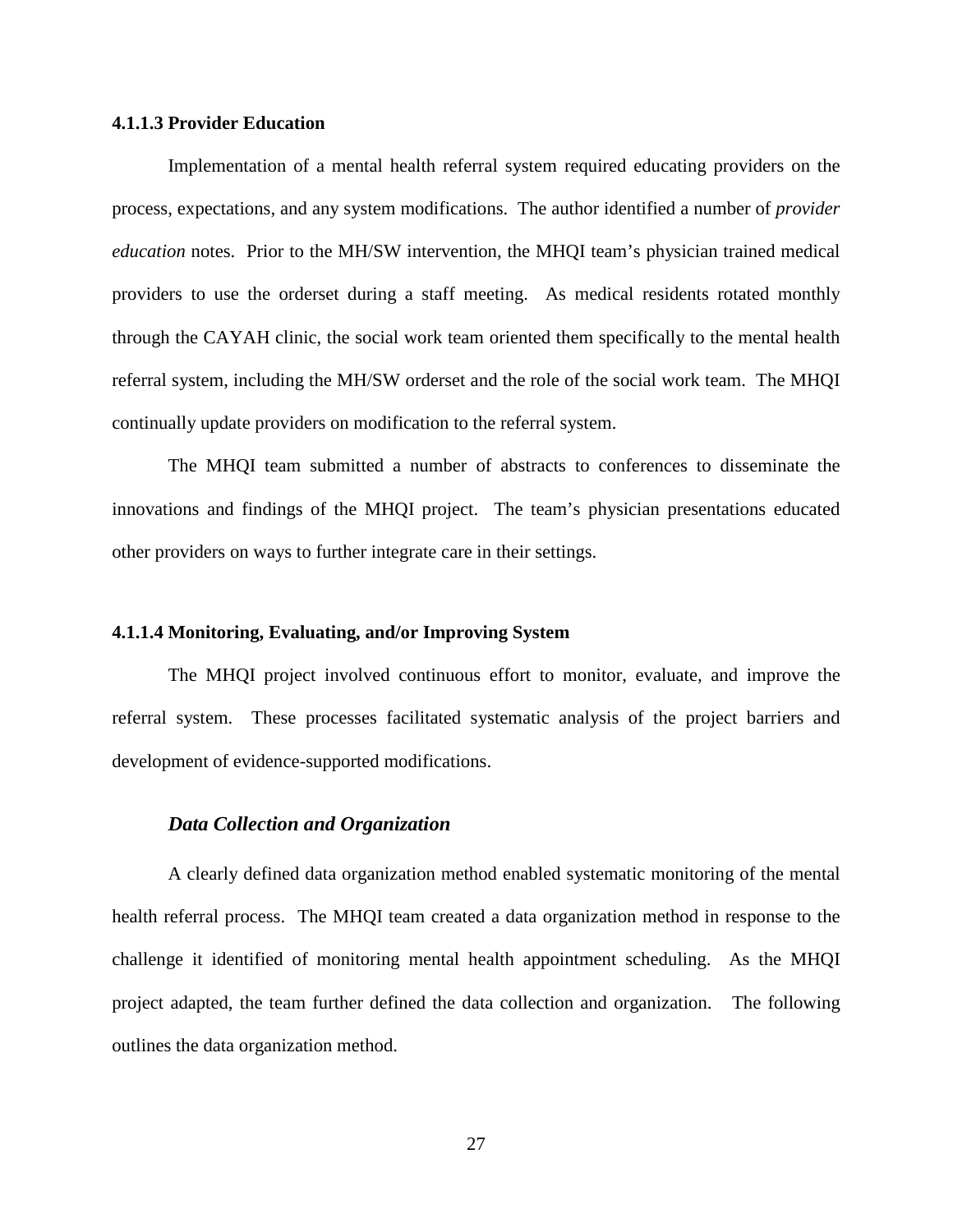First, a member of the social work team (the Transition Care Coordinator and his social work interns) retrieved weekly reports of the MH/SW referrals sent from the CHP Data Warehouse. The weekly reports included the following patient information: name, date of birth, date of referral, referring provider, reason for referral, to whom the patient is referred, patient contact information (phone numbers and occasionally email addresses). The social work team member then transferred data from the weekly report into a monthly Excel spreadsheet. Next, the social work team member reviewed each patient's chart in the EMR to find the patient's scheduling status. If a patient already scheduled a mental health or social work appointment, the social work team member recorded the date and provider of the appointment in the spreadsheet. If the patient had not scheduled an appointment, the social work team member read clinical notes from the date of referral for further information. The SW team member called the patient to facilitate scheduling with the appropriate provider. The social work team members record all contacts or attempted contacts with the patient in the spreadsheet. The SW team member monitored the referrals to collect data on appointment attendance, retrieved from the EMR. When a patient scheduled and attended his/her first appointment, the social work team concludes the MHQI intervention for that patient.

If a patient scheduled an appointment but did not attend, the social work team member called the patient with two intentions. First, the caller probed for reasons the patient missed the appointment. The caller premised this question by acknowledging that many patients face challenges to attending appointments, and the clinic was trying to learn about these barriers to best treat its patients. The caller recorded patients' responses in the spreadsheet. Second, the caller assisted the patient in rescheduling the appointment if he/she was willing.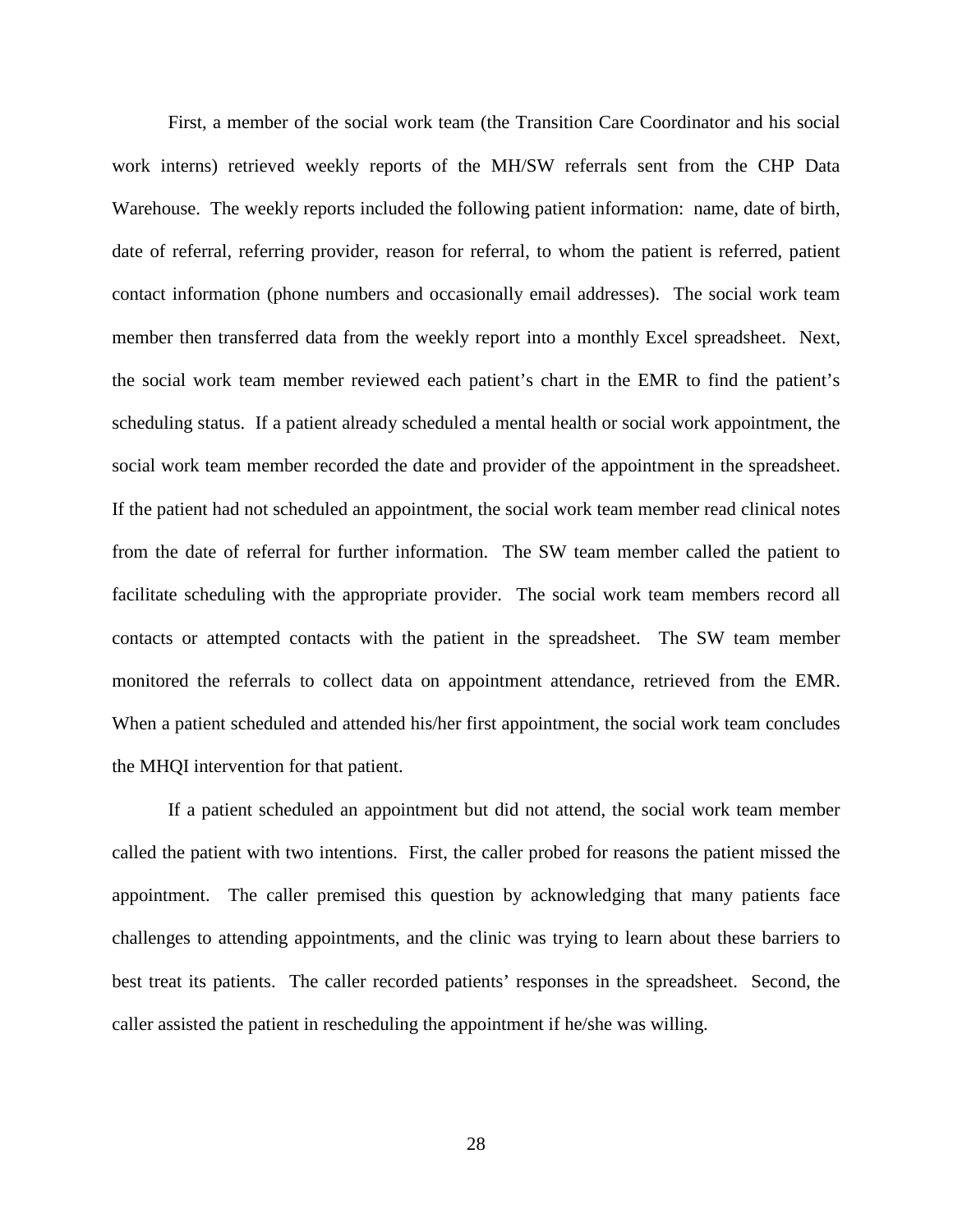For both calling patients to schedule initial appointments and as follow-up to missed appointments, the SW team member made two attempts to reach each patient. After two attempts, the social work team member sent a communication message to the referring medical provider through the EHR to inform him/her that the referral closed and to request that he/she revisits the concern at the patient's next medical visit. If the social work team member reached patients who did not want to pursue mental health or social work treatment, the social work team member attempted to address the reasons for which a patient did not want to attend, providing support and normalizing any negative attitude about treatment. This conversation was shared with the referring medical provider to address at the patient's next medical visit.

In summary, three possible outcomes of the referral process indicated that the MHQI's intervention with the patient was complete. The social work team coded these outcomes as: the patient made the first appointment and showed up; the patient did not want an appointment; or the referral was closed/the provider was emailed.

#### *Data Analysis*

To evaluate the process, the social work team analyzed key outcomes two months from the month of the referral. This timeline allowed for patients to schedule appointments, complete appointments, and for the SW team to adequately follow-up with patients. After two months, the social work team analyzed the following outcomes: the number of referrals, the uptake rate, and the show rate for first appointments. Analysis included comparing the monthly outcomes to the prior month's outcomes. The social work team members included additional outcomes such as the barriers patients reported, the number of referrals who were reached by the SW team, and the uptake and shows rates by referral reason in their analysis. The SW team members created Excel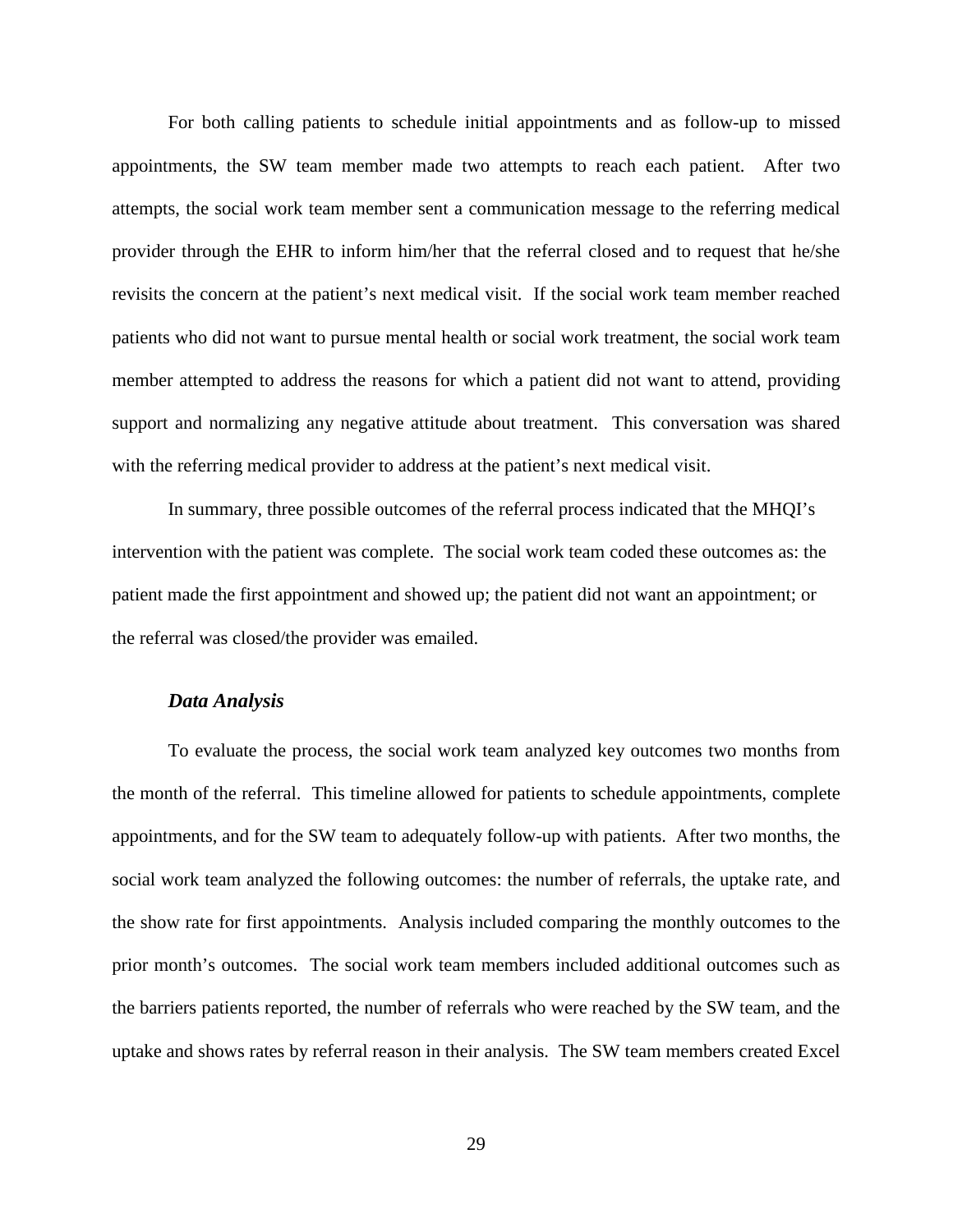charts and graphs to display outcomes; the SW team members presented outcomes to the MHQI team, and the MHQI team reported outcomes at CAYAH staff meetings.

#### *Data Reporting*

Two opportunities for data reporting occurred that facilitated system improvements. First, social work team members reported monthly data to the MHQI team during meetings. The quantitative outcomes, along with qualitative discussions of the process, informed discussions about potential modifications that may improve the mental health referral system and the measured outcomes. Second, the MHQI team reported data at the CAYAH staff meetings. This was an important component of *communication with team members* where the MHQI team shared project updates. This opportunity allowed MHQI team members to propose potential modifications to the system, supported by the data. Including the entire CAYAH staff in the modification process was important given the entire care team's integral role in the referral process.

### <span id="page-37-0"></span>**4.1.1.5 Growing Mental Health/Social Work Services**

The expansion of accessible mental health and social work services was essential to the integration of mental health into the CAYAH clinic. Modifications in this category included expanding the hours the clinic offers appointments with mental health providers and including a psychiatrist in the care team beginning in January 2016. In September 2014, CAYAH hired a full-time Master of Social Work (MSW) into a new role as a Transition Care Coordinator (TCC), including a social worker as a member of the care team for the first time. Also in September 2014, the CAYAH clinic began hosting masters-level social work interns. The social work team enabled greater accessibility to services in a numbers of ways. At least one member of the social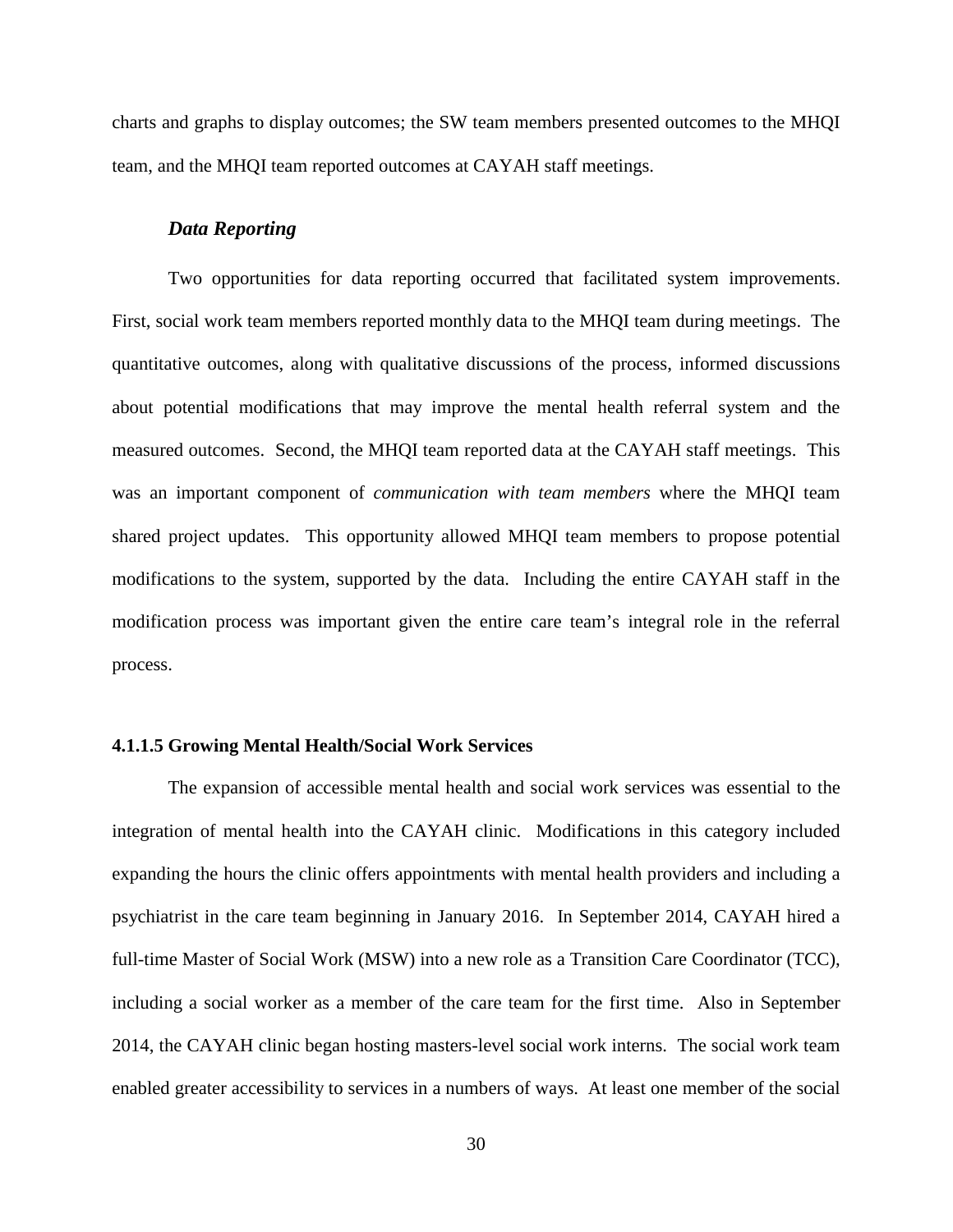work team was always present in the clinic, and the team members typically had more flexible schedules than other mental health providers at CAYAH. Finally, the social work team members did not bill for services, allowing them to treat uninsured patients. The following section discusses the detailed role of the social work team in facilitating the mental health referral system and the MHQI project.

#### <span id="page-38-0"></span>**4.1.1.6 Social Work**

The social work team was a significant facilitator propelling the MHQI project and the mental health referral system. CAYAH's social work team included a Transition Care Coordinator (TCC)/Master of Social Work (MSW) and three advanced practice MSW interns, including the author. The TCC worked full time at the CAYAH clinic; the MSW interns spent an average of 24 hours at the clinic weekly during the academic year. The MSW interns were part of the University of Pittsburgh School of Social Work's Cannon Fellowship program, funded by a federal grant to train social workers in integrated health care settings.

The social work team has been integral to the implementation of the MHQI project and the mental health referral process. The social work interns managed data collection, referral tracking, and patient follow-up since the initiation of the MHQI project. Beginning May 2015, the author managed the project, under the supervision of the TCC and the leading physician. As noted in the *monitoring, evaluating, and/or improving system* section, the social work team conducted all patient communication with referrals and collected, analyzed, and reported data. In addition to this critical role in the MHQI project, the social work team members intervened with patients in a variety of capacities that facilitated greater integration of mental health services into the CAYAH clinic. Five examples of the ways that the social work team engaged with patients in the integrated care model are outlined below.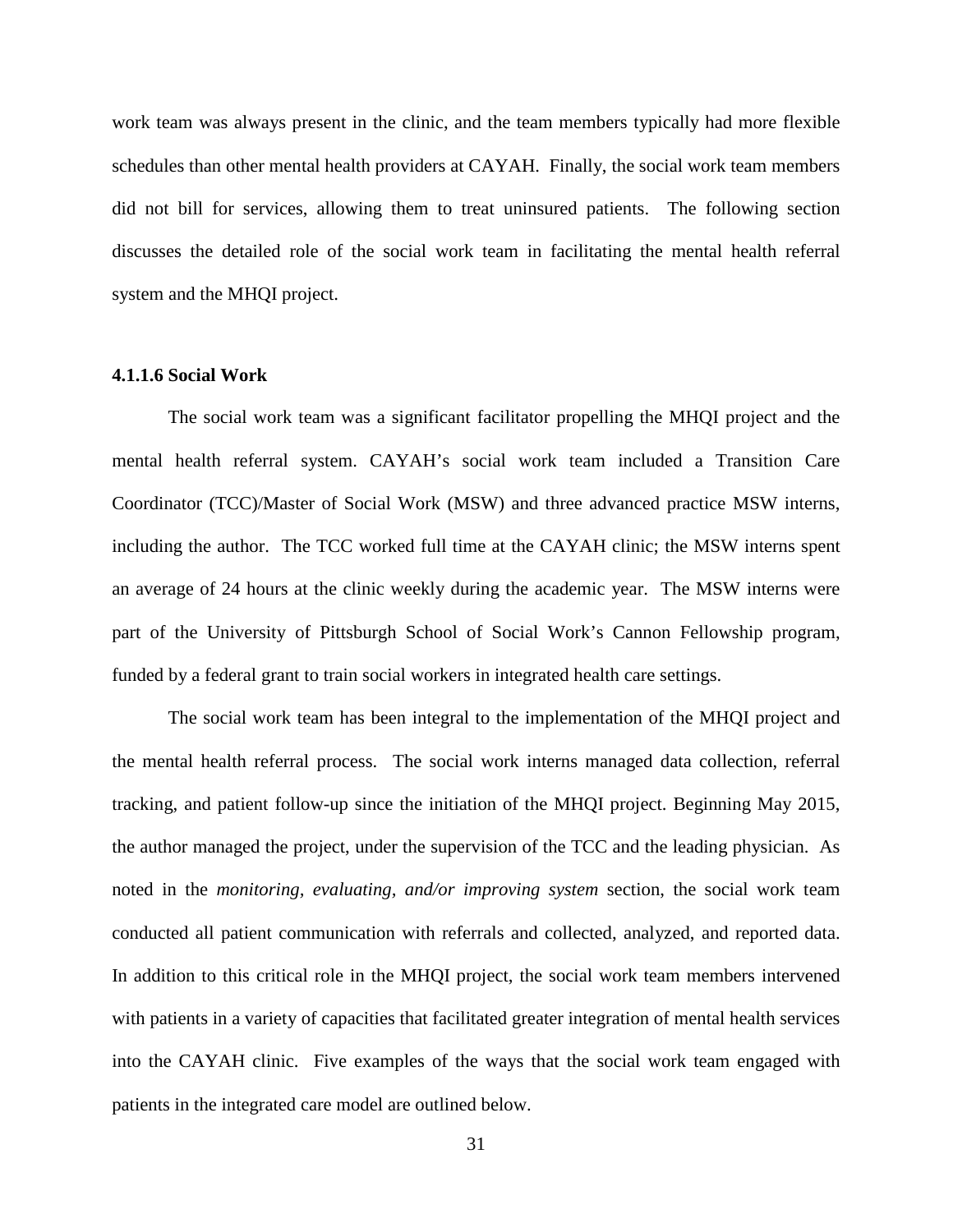#### *Engagement with Patient and Medical Team for Entirety of Medical Visit*

Members of the social work team often engaged with patients along with the medical providers during medical appointments. In this intervention, a member of the social work team accompanied the medical provider as he/she greeted the patient in a medical room for their intake assessment. When the medical provider and social work team member met the patient, the social work team member briefly oriented the patient to the integrated model, normalizing the presence of a social worker as part of the clinic's structure.

While the medical provider conducted the intake assessment, gathering information about the patient's health concerns and conducting a HEADSS assessment (Home, Education and Employment, Activities, Drugs, Sexuality, Suicide/Depression), the social work team member observed, making note of any social work-related to address. After the assessment, the social work team member asked any relevant follow-up questions. Next, the medical provider and the social work team member convened to develop a care plan for the patient's visit. At this point in the process, the role of the social work team members varied based on the patient's mental health presentation. The following were some of the possible outcomes:

- 1. The team did not identify any mental health or social work needs; the social work team member ceased involvement in the patient's care.
- 2. The team identified psychosocial stressors that the social work team member could address through brief counseling. The social work team member and the patient scheduled an in-person appointment.
- 3. The patient presented with some possible symptoms of a mental health diagnosis. The social work team member and the patient scheduled an in-person biopsychosocial assessment.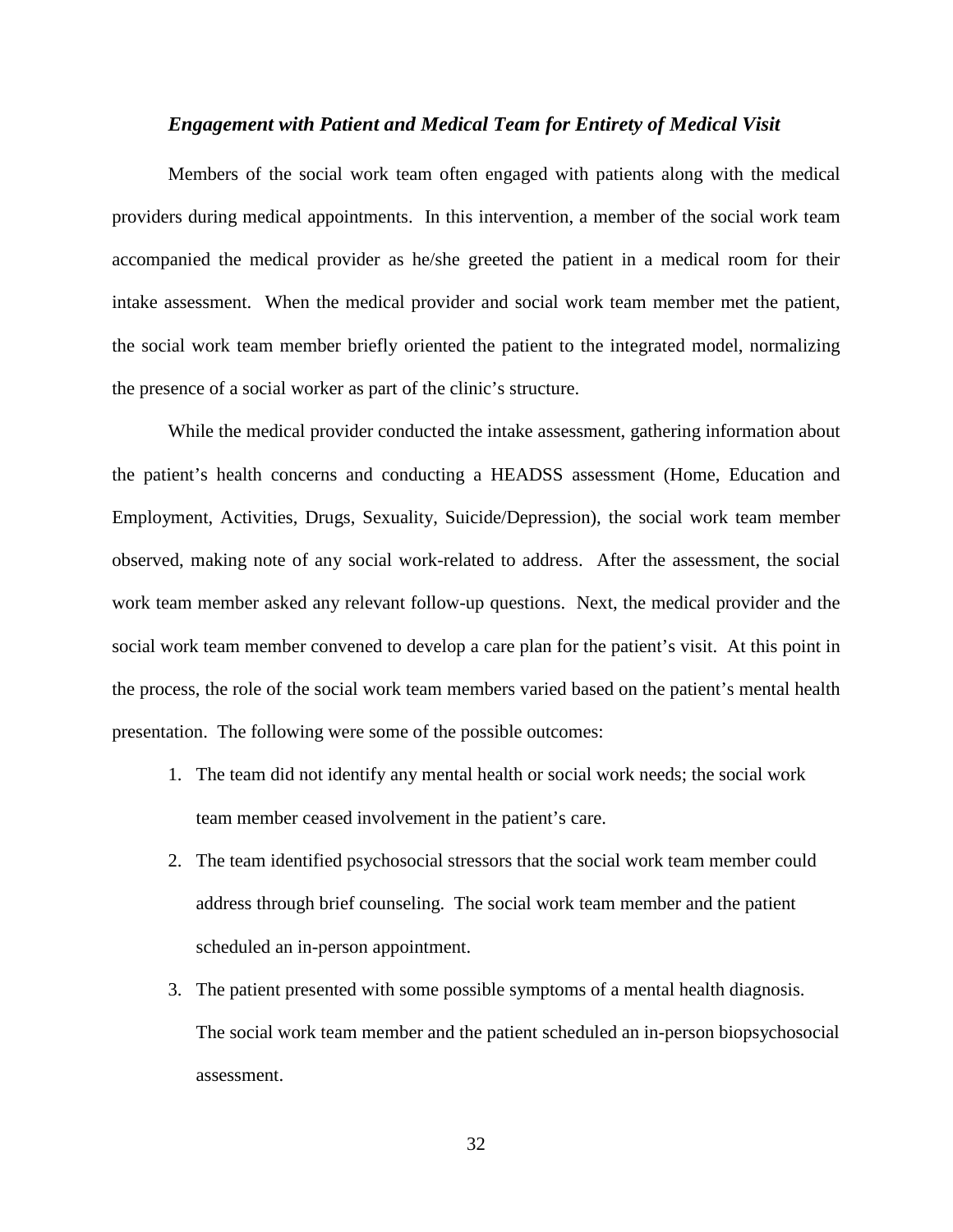4. The patient presented with a history or diagnosis of a mental health condition. The social work team member assisted the patient in scheduling with a therapist or psychologist.

This model of including members of the social work team from the beginning of a medical appointment normalized the inclusion of mental health and social work into patient care with the intention of reducing the stigma associated with mental health treatment. Patients did not receive attention from the social work team in response to a problem, but rather simply because they were a patient in an integrated health care clinic.

# *Warm Referral/Warm Hand-Off*

During a medical visit, the medical provider identified the need for a social work referral. The provider invited a member of the social work team to briefly meet the patient and create a care plan. Four possible social work outcomes after this meeting included care coordination, biopsychosocial assessing, brief intervention counseling, or no care in cases in which patients were not interested in receiving any behavioral health support. This warm referral built rapport between the patient and the social work, with hopes that the patient would likely return for his/her MH/SW appointment.

# *Care Coordination*

The social work team could assist a patient through care coordination regardless of the way in which the social work team came to work with a patient. For example, the care team identified that a patient needed a higher level of care than the CAYAH clinic offers, such as an assessment at UPMC's Western Psychiatric's Services for Teens at Risk (STAR) clinic. The social work team member facilitated this referral by emailing a contact person at the STAR clinic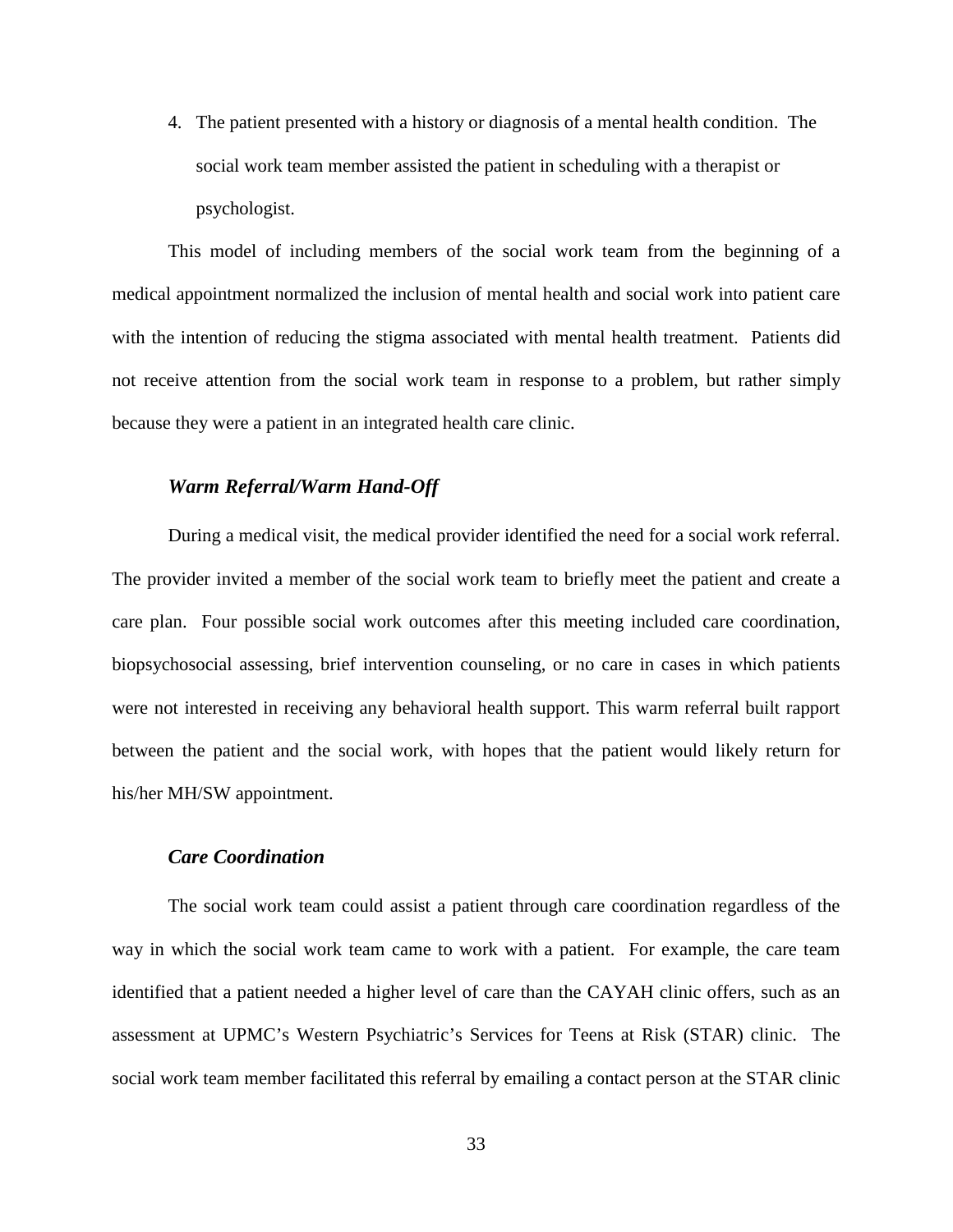to provide patient information. After confirmation that the patient needed an assessment, the social work team member contacted the patient or patient's family to guide them through scheduling the assessment at STAR. The social work team member communicated with the patient or patient's family to confirm that the patient completed the assessment and learn STAR's recommendations for treatment. The social work team member reported this information back to the ordering medical provider.

Other situations of care coordination included assisting patients with insurance applications, locating mental health providers within a patient's insurance network close to their residence, assisting with transportation, and engaging with patients' school counselors or teachers.

### *Assessment and Referrals*

Social work team members frequently scheduled appointments with patients to conduct biopsychosocial assessments. From these assessments, social work team member determined whether a patient did or did not present with a particular mental health diagnosis at that point in time. If the biopsychosocial assessment revealed a mental health diagnosis, the social work team member referred the patient to a therapist or psychologist. The social work team member facilitated the referral by assisting with scheduling and communicating with the future provider.

# *Brief Intervention Counseling*

If after conducting a biopsychosocial assessment, the social work team member concluded that the patient did not meet a mental health diagnosis and, therefore, did not need a higher level of care, the social work team member met with the patient for 5-8 sessions of brief intervention counseling, under the supervision of the Transition Care Coordinator. This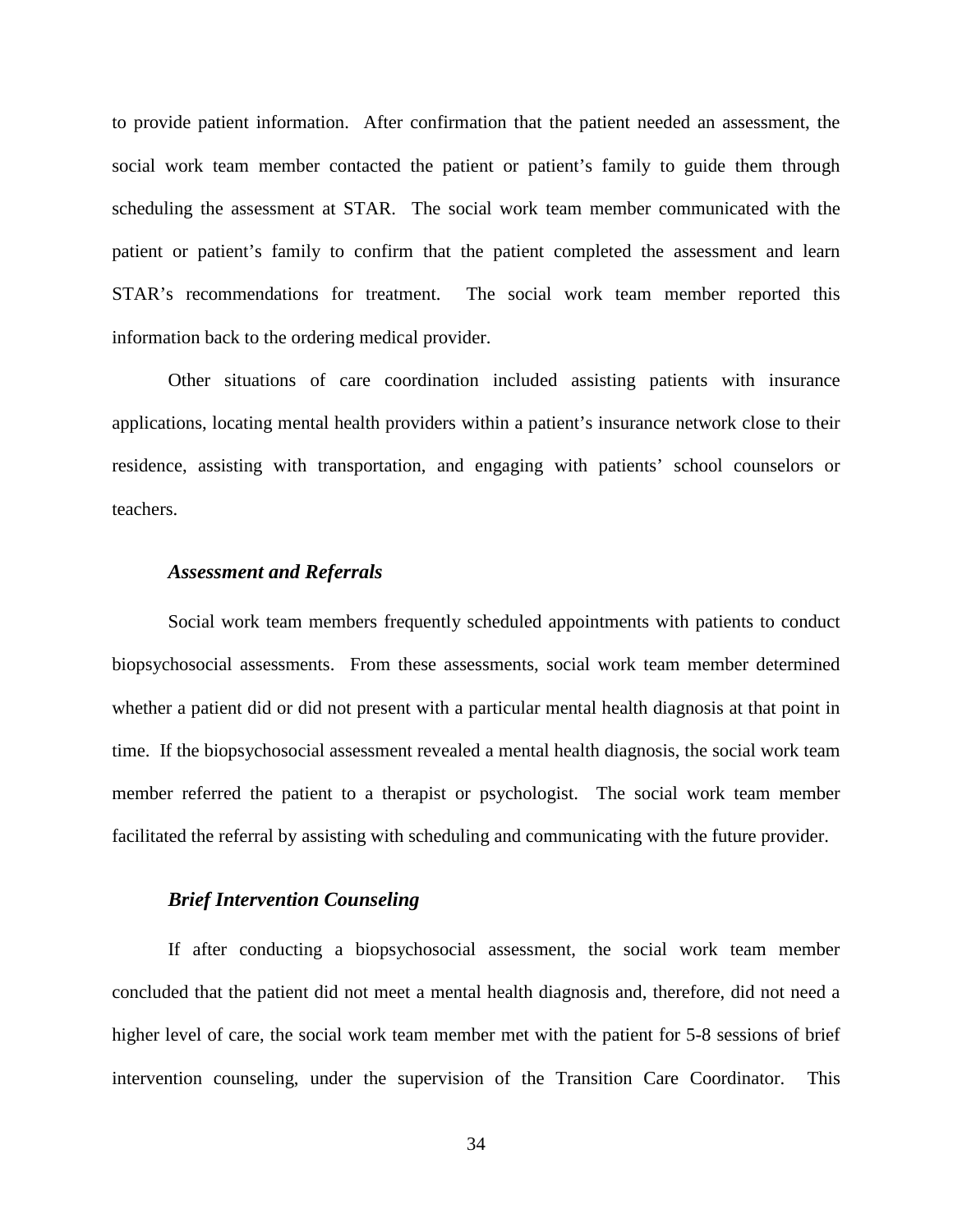counseling included a variety of therapeutic models and interventions including: using Cognitive Behavioral Therapy (CBT) strategies; increasing healthy lifestyle behaviors; skill-building around healthy relationships; and developing skills for coping with stress and anxiety. If at any point during the therapeutic relationship, the social work team member identified a need for a higher level of care, he/she referred the patient to the appropriate mental health provider.

The social work team's work with patients involved any combination of the interventions identified above. As a recent inclusion to CAYAH clinic model, the role of social work in the integrated setting continually evolved.

## <span id="page-42-0"></span>**4.1.2 Barriers**

Barriers identified in the qualitative data included workflow challenges, lack of follow-up and/or communication protocol, and fewer SW and/or care coordination resources**.** 

### <span id="page-42-1"></span>**4.1.2.1 Workflow Challenges**

A number of meetings discussed workflow barriers relating to the mental health referral system. A significant system challenge noted in November 2015 was low utilization of the MH/SW orderset. Particularly when social work students began meeting patients during medical visits or through warm-handoffs, providers interpreted these introductions as referrals and did not submit the electronic MH/SW orderset. Therefore, the quantitative data does not include a number of successful mental health referrals. This prohibited the social work team from identifying which patients needed follow-up to assure appointment attendance. The MHQI team responded to this barrier through provider education at the following staff meeting, reminding providers to complete the orderset regardless of whether the social work team has already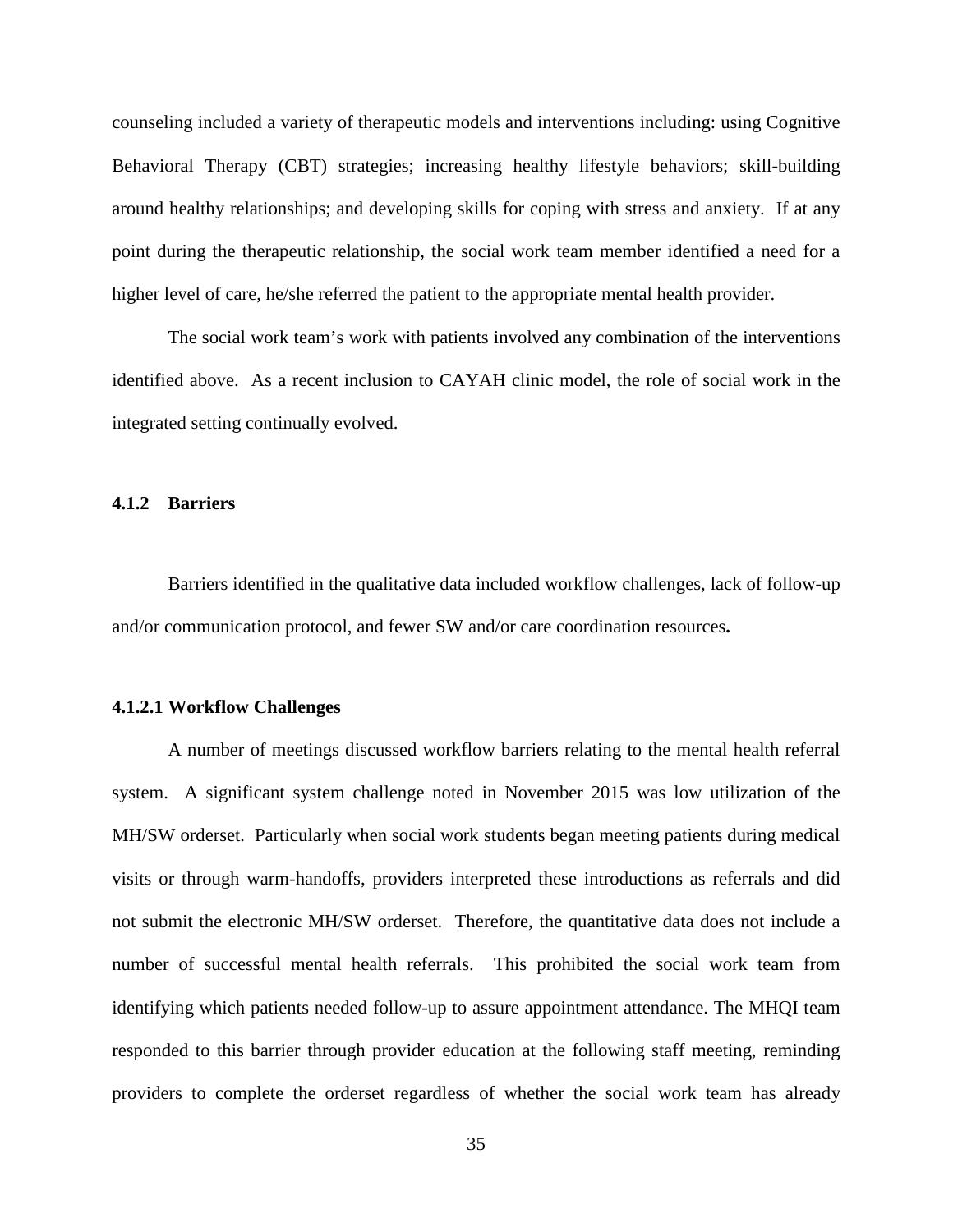connected with the patient. Additionally, the social work team became more diligent about reminding providers to complete the orderset.

The MHQI team and the CAYAH clinic as a whole went through a number of staff changes that impacted the workflow of the referral system. MHQI team members assumed new responsibilities while the lead physician was on maternity leave and when a key physician left the CAYAH clinic. As new medical and mental health providers joined the CAYAH team, the MHQI team provided additional education on the MHQI project and the referral system. The project faced challenges during these transition times as new providers learned the process.

## <span id="page-43-0"></span>**4.1.2.2 Lack of Follow-Up and/or Communication Protocol**

The team encountered a number of challenges related to the lack of protocol particularly early in the MHQI project. For example, meeting notes from December indicated that the team could not decipher if a referred patient had or had not scheduled their initial appointment unless the referring provider accessed this information; in June 2014, the team struggled without a protocol for following-up to schedule referred patients who did not schedule independently. These challenges prompted the team to develop more defined systems for patient follow-up and team communication.In June 2014, the team identified that a protocol was needed for scheduling and monitoring referred patients' appointments. Unanswered questions the team asked included: If patients did not schedule with a mental health provider independently, who would call the patient to follow-up? Would this caller know which mental health provider the patient should meet? What will be the protocol when patients miss their first appointment?

These challenges resulted in system modifications. In August 2014, the team created a spreadsheet to monitor referrals and appointments. In September 2014, the Transition Care Coordinator and his social work interns assumed responsibility of following-up with patients to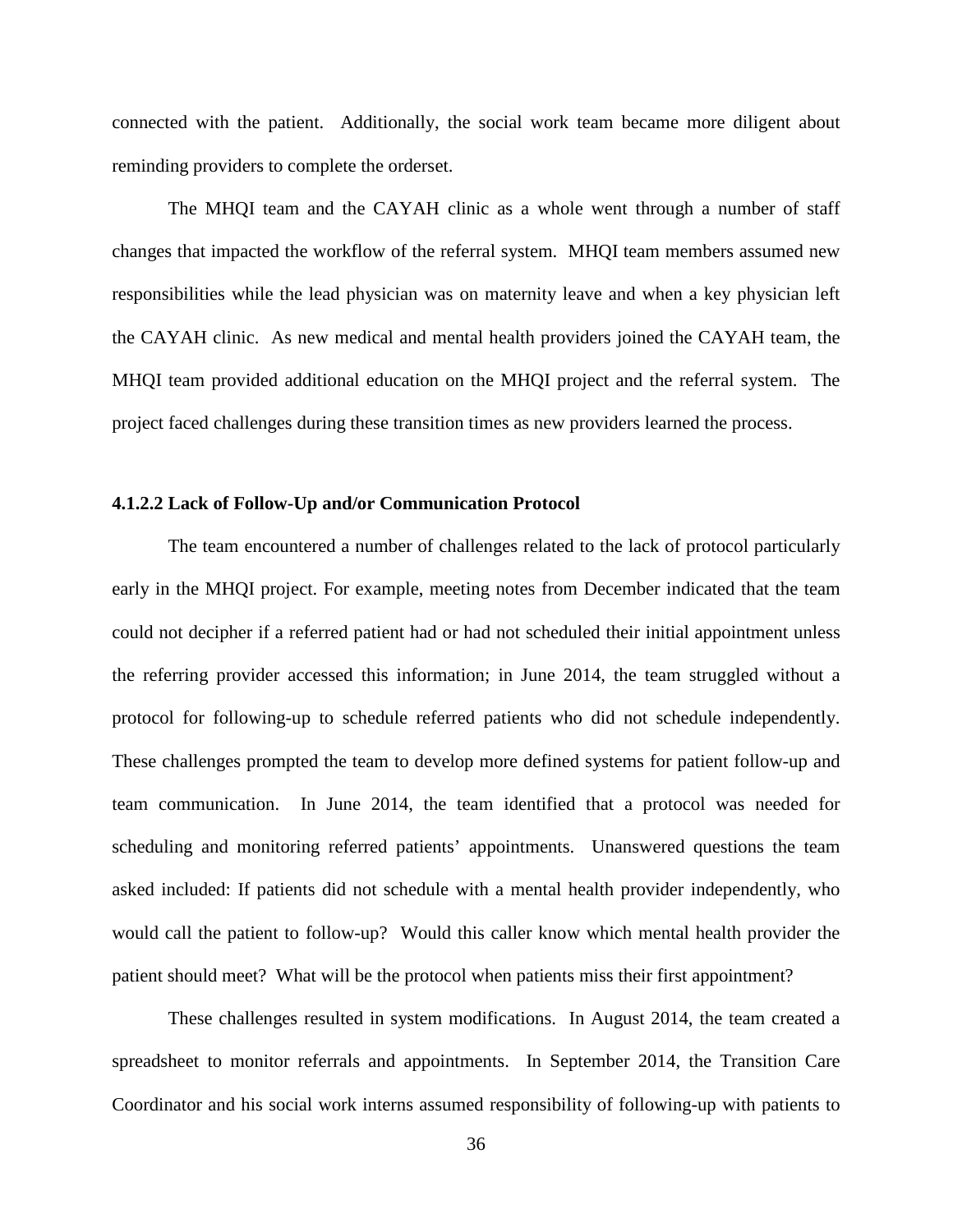assist with scheduling. From these barriers, a system developed through which the social work team reviewed the medical provider's clinical notes to determine the appropriate mental health provider; the social work team member accessed the provider's schedule through the EMR. Then, the social work team members communicated with the referred patient to schedule the appointment through an EMR message to the front desk staff.

Difficulty reaching patients to schedule or reschedule appointments was another system barrier. The MHQI team determined that the social work team members have engagement and motivational interviewing skills that made them the appropriate team members responsible for patient follow-up. The social work team members called patients to schedule appointments but to also assess barriers the patients face to attending appointment. However, the social work team members often had difficulty engaging patients by phone. If patients did not schedule on their own prior to leaving their medical appointment, the social work team needed to spend more time making additional phone calls to facilitate the referral. Often, multiple voicemails went unreturned. The social work team faced similar difficulty reaching patients after they did not attend their first appointment. This made it especially difficult to gather data on the barriers patients faced that prevented their attendance. No particular modifications have addressed this barrier, but the team has considered implementing text-message communication.

# <span id="page-44-0"></span>**4.1.2.3 Fewer Social Work and/or Care Coordination Resources**

The final category of barriers coded from the qualitative data was the inverse of one of the most effective facilitators: social work resources. Once social work became integral to the mental health referral system and the MHQI project, the functioning of both waned when there were fewer social work team members. Student interns, following an academic calendar schedule, comprised the majority of the social work team. Therefore, when students concluded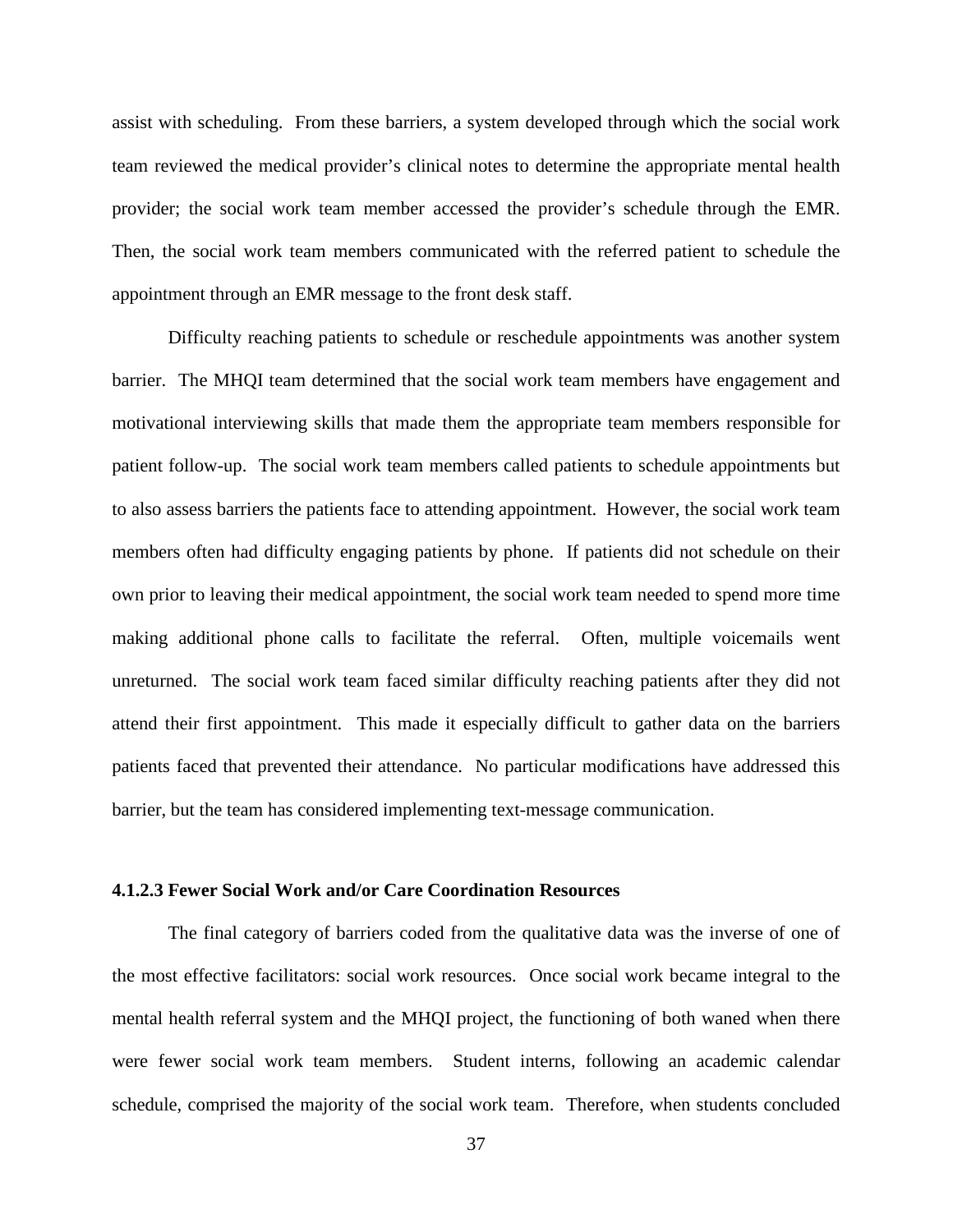interning for summer or winter breaks, fewer resources were available to meet patient needs and to monitor the system. The team has yet to modify the system to address this barrier.

<span id="page-45-0"></span>Qualitative data analyses revealed the preceding facilitators, modifications, and barriers to CAYAH's mental health referral system.

# **4.2 QUANTITATIVE RESULTS**

The following control charts display the quantitative outcomes of utilization, uptake, and show rates and were analyzed for any special causes that resulted from MHQI factors.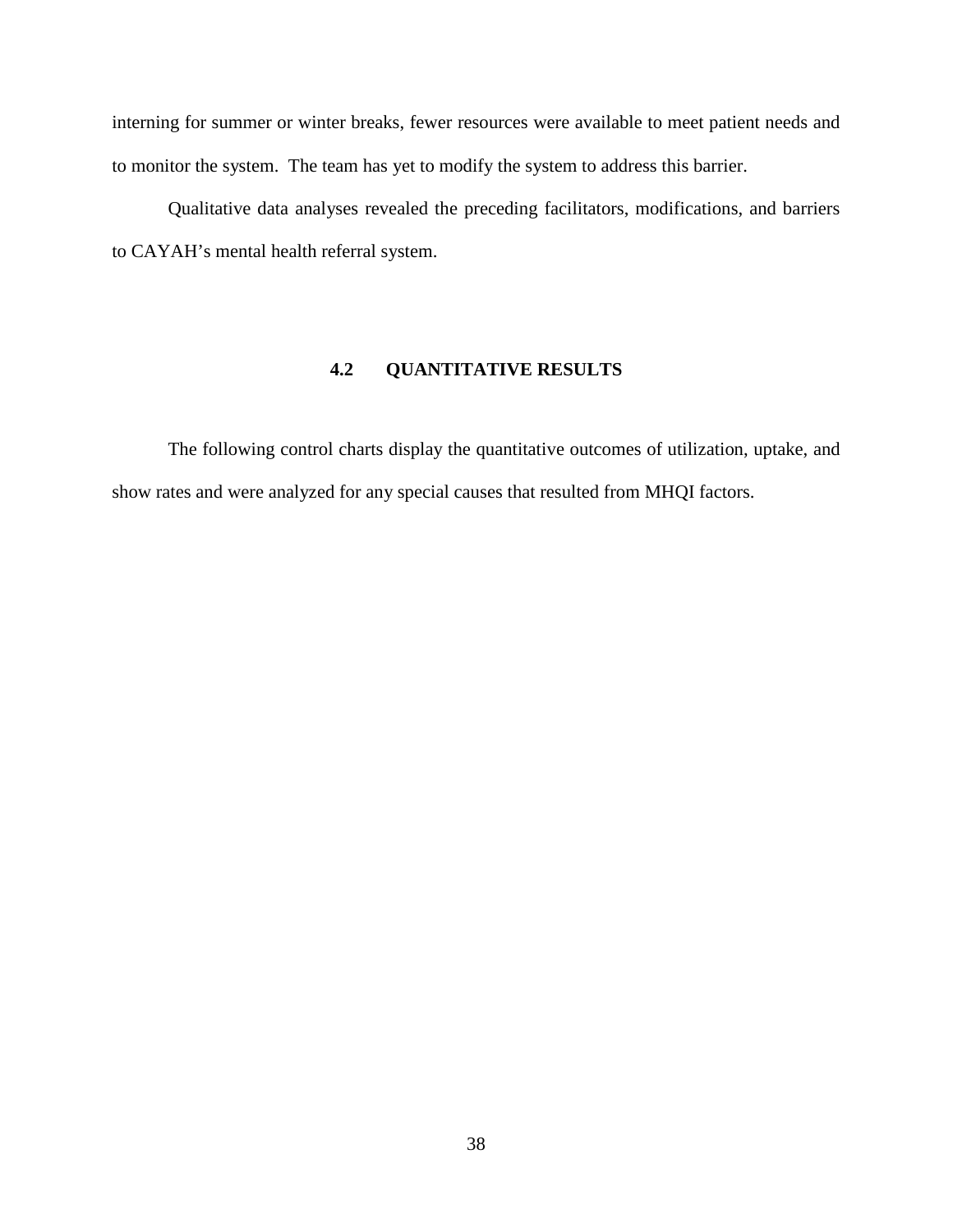## <span id="page-46-0"></span>**4.2.1 Monthly Utilization Rate of Mental Health Appointments**



**Figure 1 Utilization Rate of Mental Health Appointments**

<span id="page-46-1"></span>The *p*-chart for Utilization Rate of Mental Health appointments indicated a number of special causes. In September 2013, the data point falls below the Lower Control Limit (LCL), fulfilling Rule 1: beyond limits. The utilization rate for September 2013 was outside the control and not due to normal system fluctuation. Data collection began during September 2013, as did the MHQI project meetings. One possible explanation for the low rate is that the MHQI project's initiation increased utilization after September 2013; however, this explanation cannot be supported without data from the months prior to September 2013.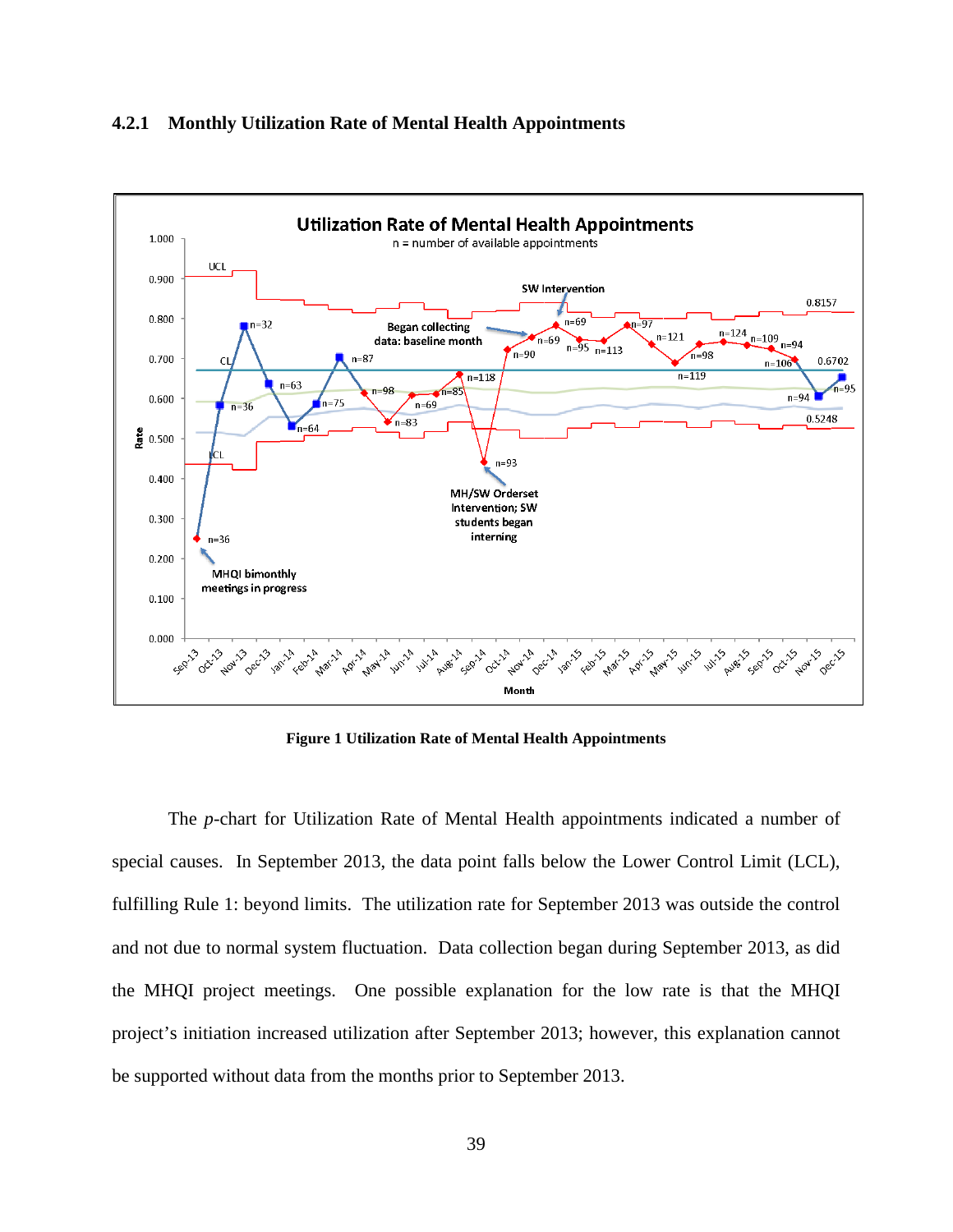The points between April 2014 and August 2014 indicate Rule 6: one sigma; four of five consecutive points are outside the one-sigma limit. These low show rates occurred prior to any MHQI project interventions.

The September 2014 data point fell below the LCL, fulfilling Rule 1: beyond limits. The utilization rate was outside the control and not due to normal system fluctuation. The low utilization rate in September 2014 may be due to the Transition Care Coordinator's time dedicated to training the new social work interns, rather than engaging in patient follow-up to schedule appointments.

The thirteen consecutive points from October 2014 to October 2015 above the median indicated Rule 2: run. This run indicates that an overall improvement to utilization rate occurred after October 2014. The beginning of this run aligned with the implementation of the MH/SW orderset intervention, suggesting that the intervention improved utilization rates.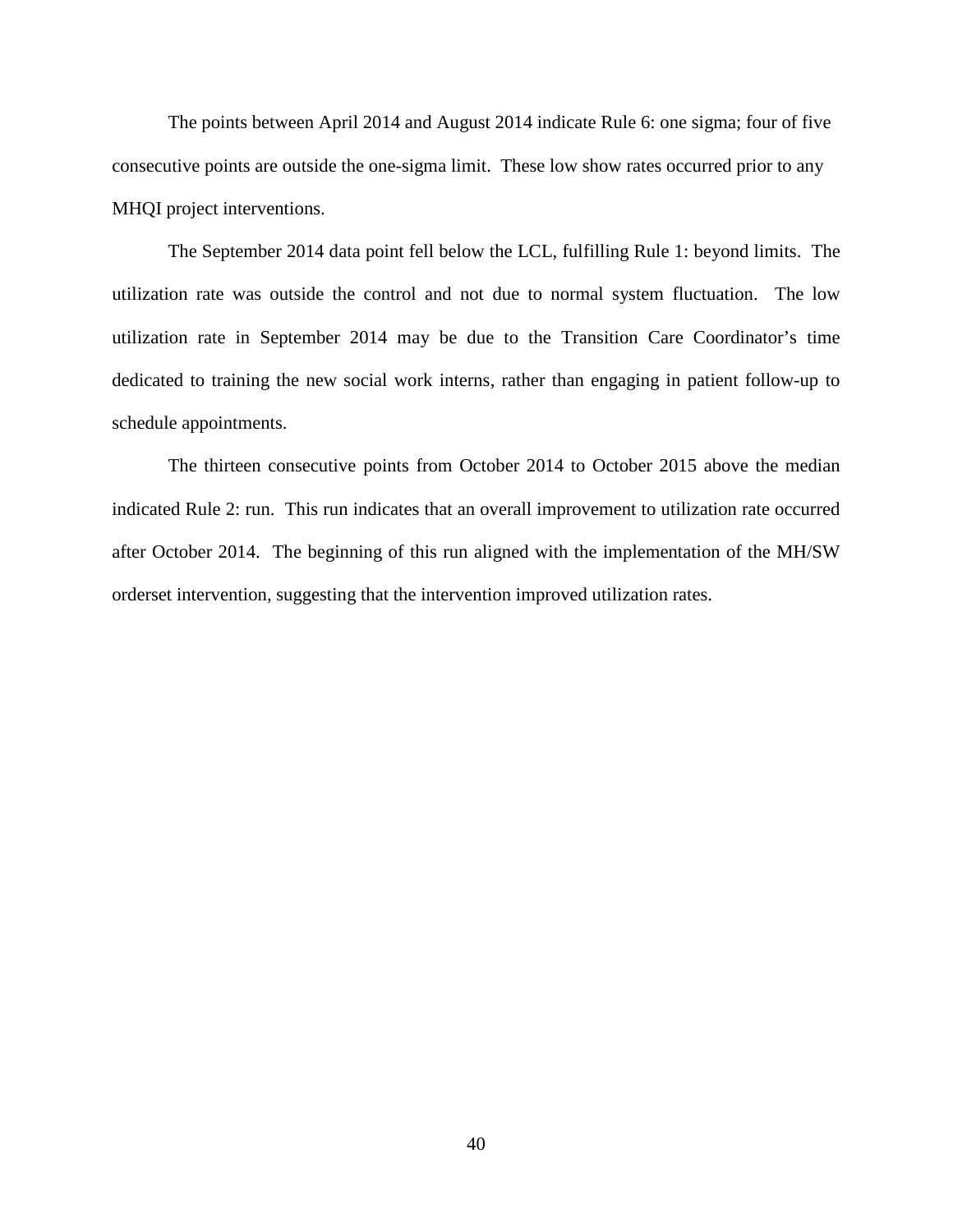### <span id="page-48-0"></span>**4.2.2 Monthly Show Rate of Mental Health Appointments**



**Figure 2 Show Rate of Mental Health Appointments**

<span id="page-48-1"></span>Figure 2 indicated Rule 6: one sigma. The four consecutive data points from January 2015 to April 2015 fall below the one-sigma (one standard deviation) limit. There are a number of possible explanations for the low show rates during this time. The qualitative data indicated that in December 2014, the social work team members had difficulty reaching patients to followup; patients may have been harder to engage during these months of low show rates. In March 2015, the team identified a transportation barrier among patients who did not attend their first appointments. This transportation barrier may have been an even greater barrier during months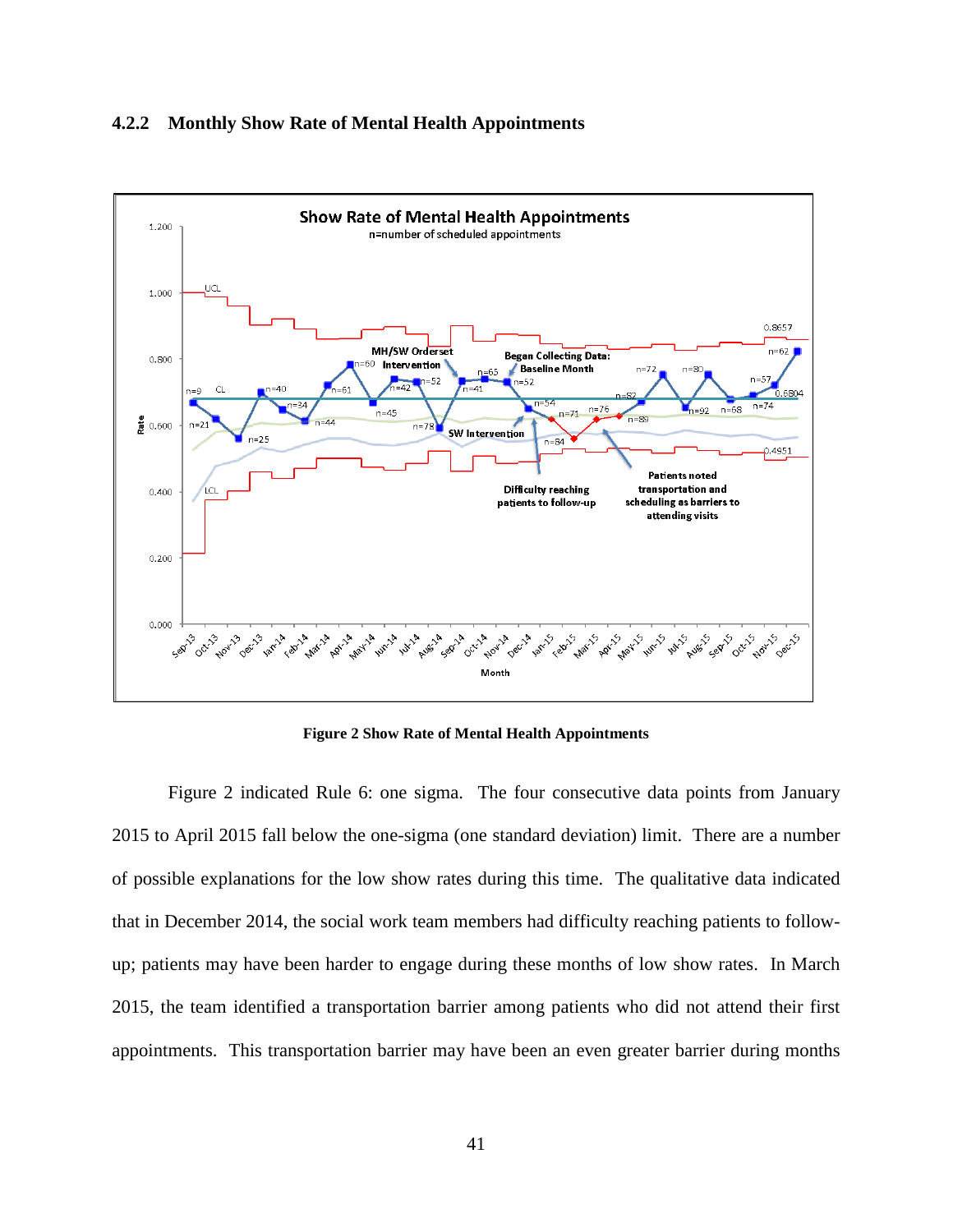of inclement winter weather. Overall, the MHQI interventions did not significantly improve the show rate of mental health appointments prior to December 2015.

<span id="page-49-0"></span>



#### **Figure 3 Show Rate of MH and SW Appointments**

<span id="page-49-1"></span>Figure 3 displays the monthly show rate of mental health and social work appointments. No consistent trends or changes in the show rate occurred between September 2014 and December 2015.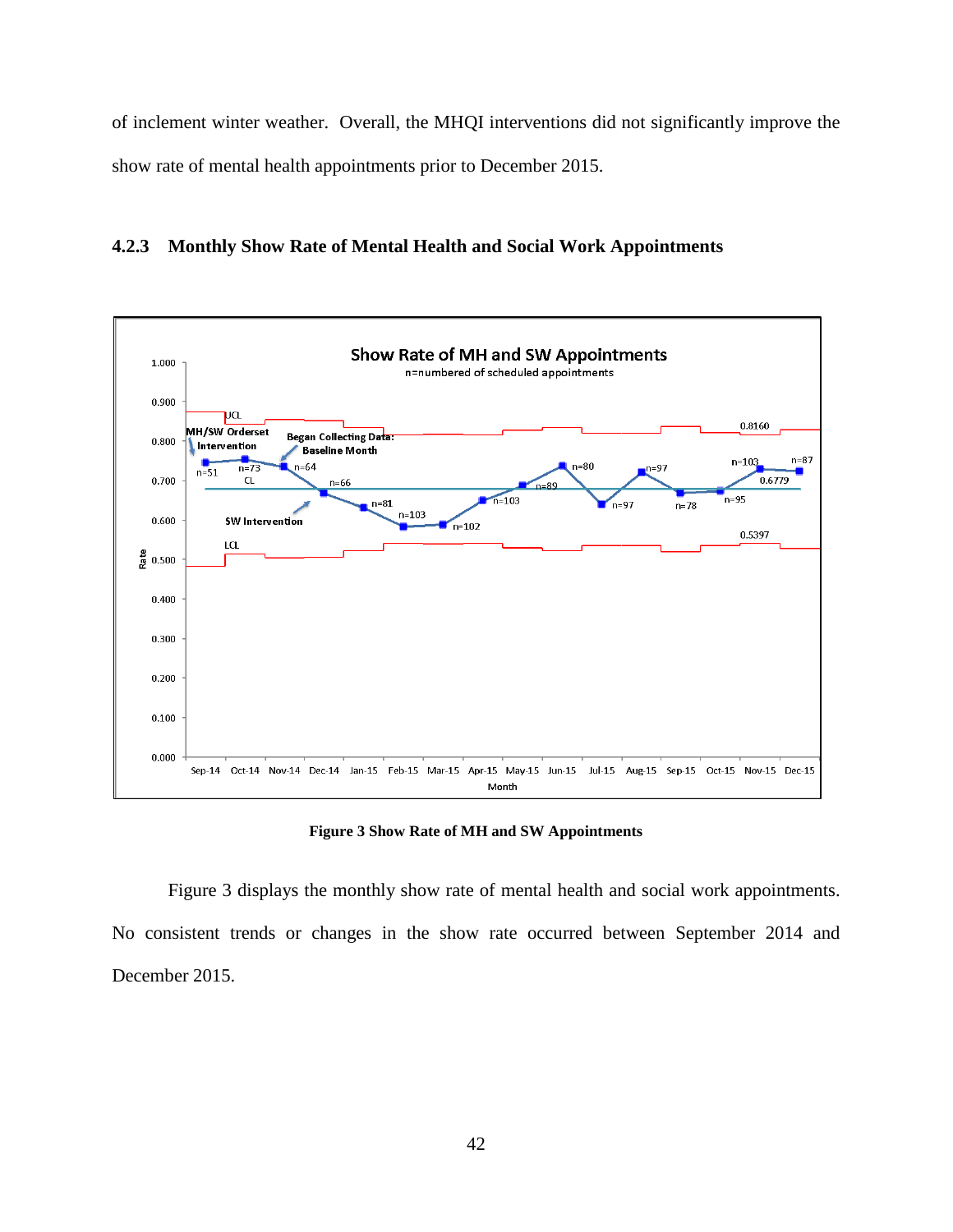# <span id="page-50-0"></span>**4.2.4 Monthly Uptake Rate of First Appointments**



**Figure 4 Uptake Rate of First Appointments**

<span id="page-50-1"></span>The *p*-chart displaying the uptake rate of first appointments of patients referred through the MH/SW orderset showed no special causes. No significant changes in the uptake rate occurred between November 2014 and November 2015.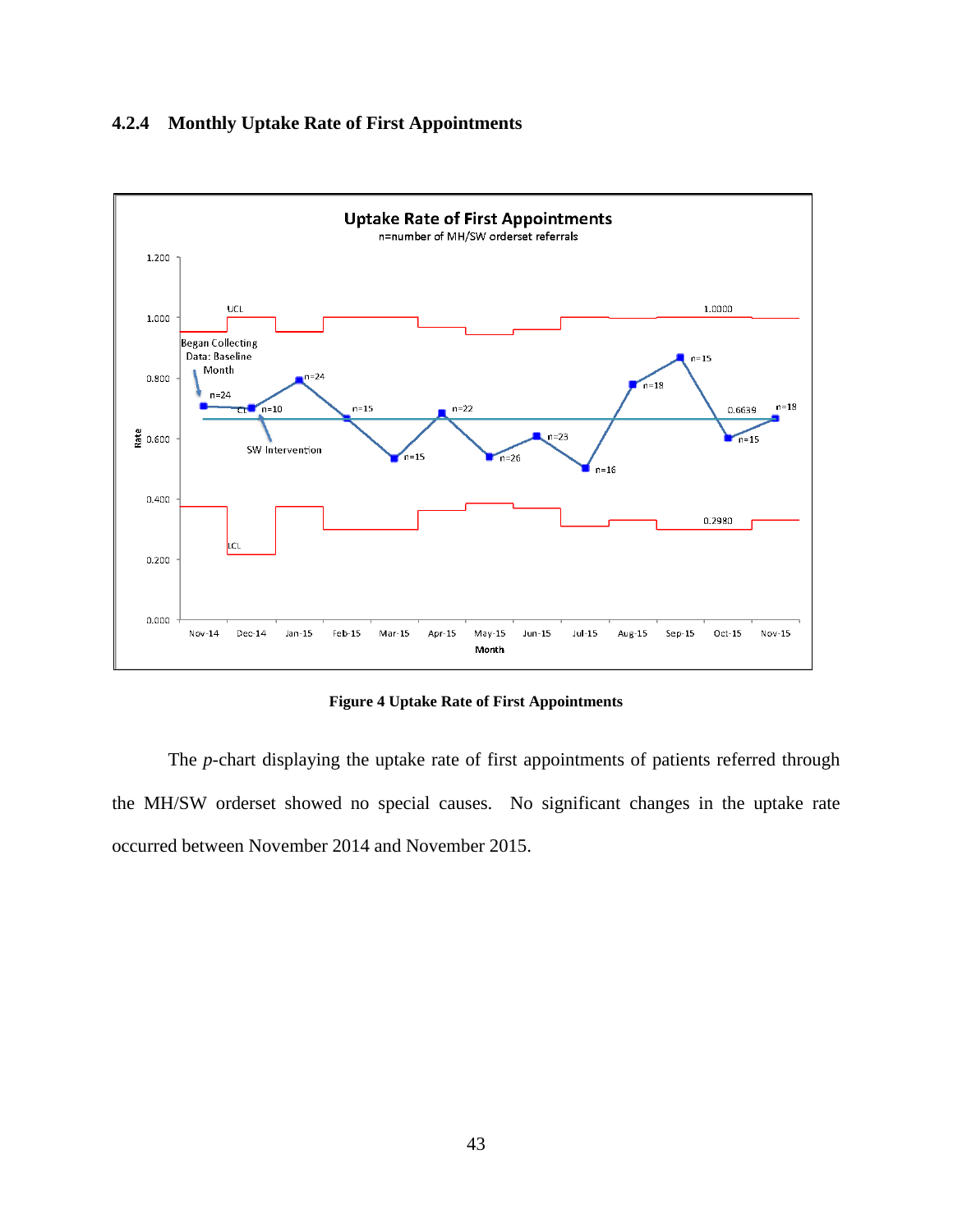# <span id="page-51-0"></span>**4.2.5 Monthly Show Rate of First Appointments**



**Figure 5 Show Rate of First Appointments**

<span id="page-51-1"></span>The *p*-chart displaying the first appointment show rate of patients referred through the MH/SW orderset showed no special causes. No significant changes in the first appointment show rate occurred between November 2014 and November 2015.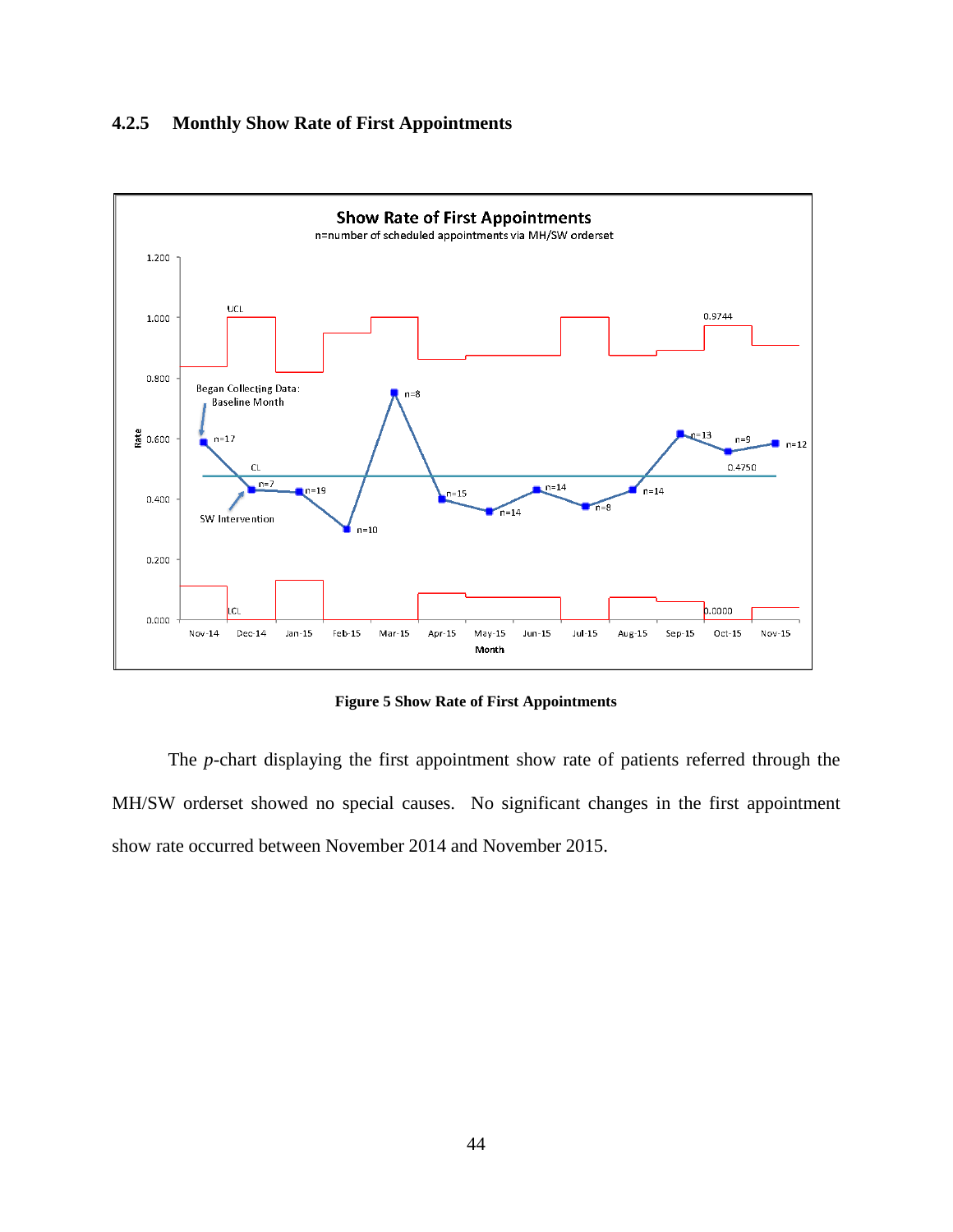#### **5.0 DISCUSSION**

<span id="page-52-0"></span>Integration of mental health services into primary care is an evidenced-based method for addressing the public health problem of mental health disorders among adolescents [\[46\]](#page-61-9). Implementation of integrated models with adolescents is emerging in the literature. More research is however needed to identify the facilitators necessary for implementation and related barriers. The purpose of this thesis was to explore and evaluate the facilitators and barriers to the integration of a mental health referral system into the outpatient clinic of Children's Hospital Pittsburgh's Center for Adolescent and Young Adult Health (CAYAH).

This thesis' qualitative analysis revealed that modifications made to the mental health referral system that served as facilitators were communication among team members; an electronic MH/SW orderset through a shared EMR; provider education; continuous monitoring, evaluating, and/or improving the system; growing mental health and social work services; and a social work team. The barriers faced by the MHQI team were system challenges; lack of followup and communication protocols; and fewer MH/SW resources available.

Quantitative data analysis showed that the overall utilization of mental health appointments at CAYAH has steadily increased since the start of the MHQI project, specifically following the implementation of the electronic mental health/social work orderset. Overall show rates, first appointment uptake, and first appointment show rates did not significantly change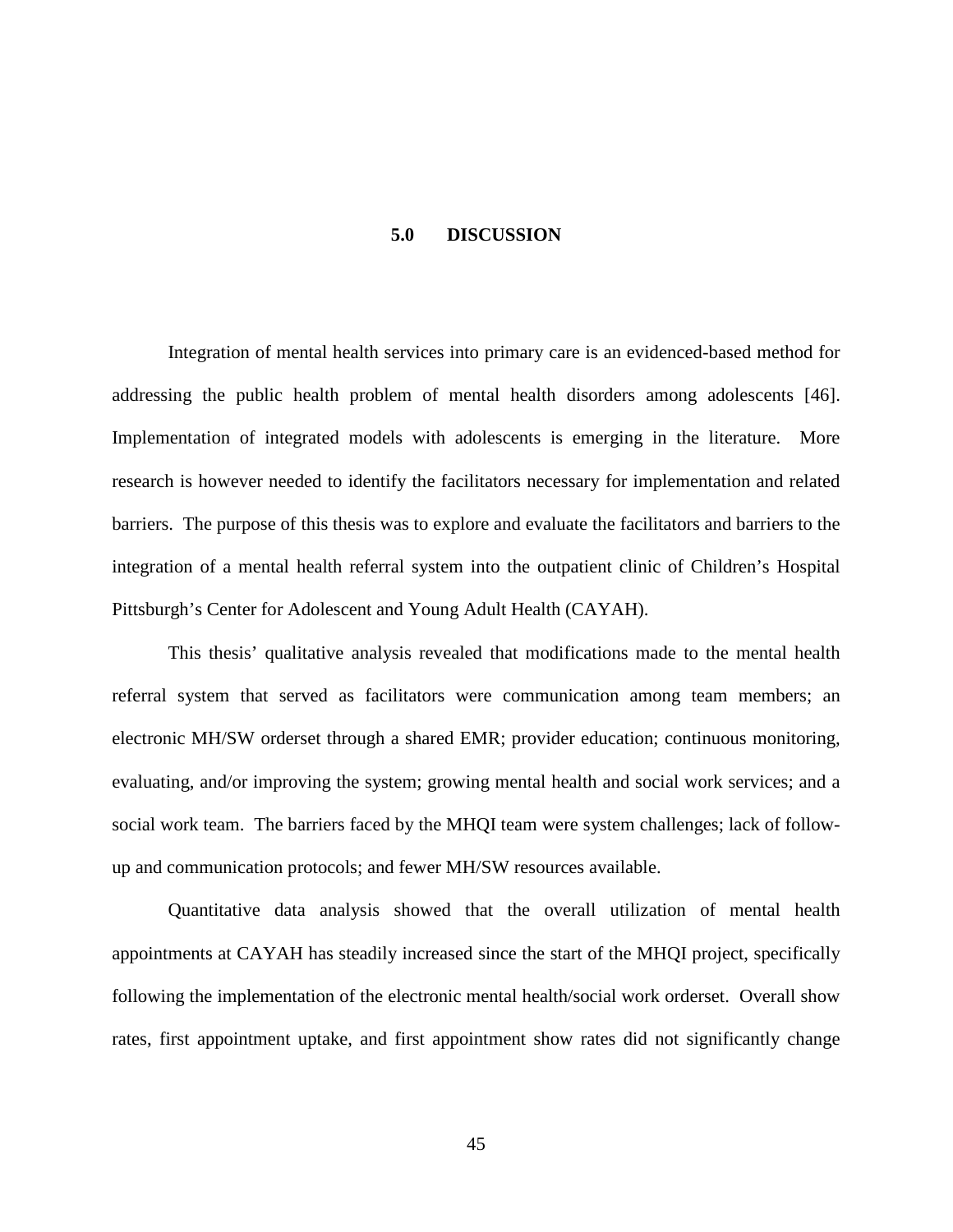<span id="page-53-0"></span>during the studied time span. Future data analysis may reveal different trends as the MHQI implement modifications to address the identified barriers.

## **5.1 FINDINGS CONSISTENT WITH PUBLISHED LITERATURE**

The facilitators of CAYAH's integrated model were consistent with the standards for mental health integration discussed in the literature. First, the social work team filled the care management and coordination responsibilities, a commonly discussed component of integrated care with adults and adolescents [\[29,](#page-60-13) [39-41,](#page-61-2) [43,](#page-61-6) [45\]](#page-61-8). Second, CAYAH's electronic orderset and the MHQI project's ongoing monitoring and evaluating illustrated clearly identified systems and protocols for identifying, monitoring, and collecting data on referrals supported by the literature [\[27-29,](#page-60-11) [31,](#page-60-15) [39,](#page-61-2) [40,](#page-61-5) [42,](#page-61-3) [43\]](#page-61-6) Third, a collaborative multidisciplinary team, including a physician to be the liaison between the MHQI project and the medical provider, facilitated CAYAH's integrated model [\[27,](#page-60-11) [28,](#page-60-12) [31,](#page-60-15) [39,](#page-61-2) [41,](#page-61-4) [42\]](#page-61-3). Finally, the use of information technology, such as the orderset through the shared EMR, met standard recommendations for integrated models [\[27,](#page-60-11) [29,](#page-60-13) [31\]](#page-60-15).

The identified barriers related to policy, operational, and clinical systems. These are in many ways the inverse of the facilitators found in the literature. First, the system challenges the MHQI encountered were continually monitored through the quality improvement process and were addressed by ongoing modifications. Second, the MHQI team faced challenges that led to the development of protocols and clearer roles and responsibilities of the MHQI team members. Third, the lack of sufficient full time social work and mental health clinicians limited the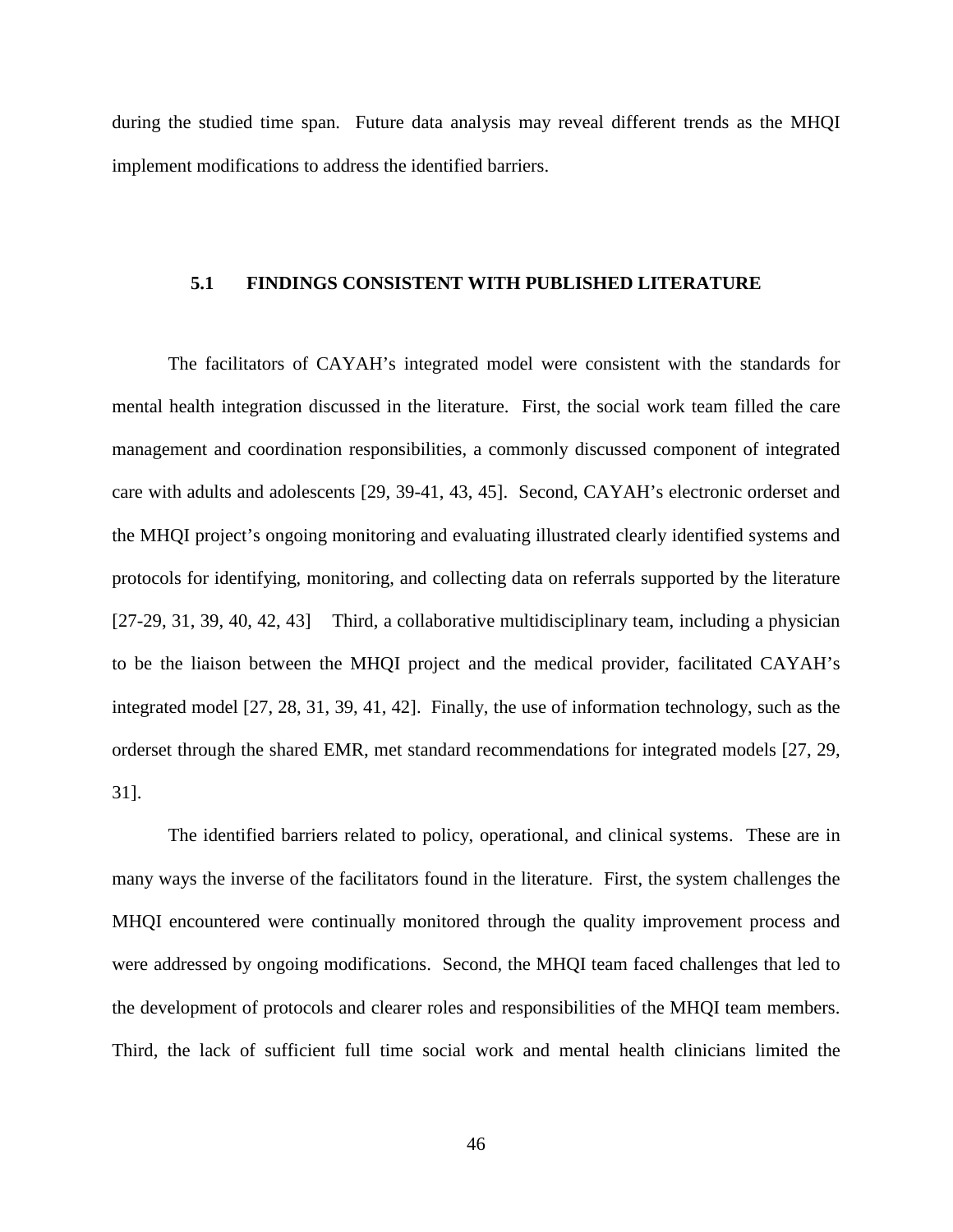<span id="page-54-0"></span>project's care management and coordination scope. The policy barrier noted in the literature related to challenges in reimbursement likely influenced this deficiency [\[43,](#page-61-6) [45\]](#page-61-8).

#### **5.2 LIMITATIONS**

The author encountered a number of limitations in the execution of this thesis and its results. First, as a single case study, the CAYAH experience of integrating mental health services into its outpatient clinic may not generalize to other settings. Second, the author was the only person coding qualitative data into domains and categories. However, the author consulted other MHQI team members to confirm that all data points were included and coded consistently.

Next, the current MHQI system did not differentiate between social work and mental health referrals via the electronic orderset. Sometimes referrals entailed a social work consult involving care coordination or connections to other services, not an actual appointment. The MHQI team discussed this challenge and decided to include social work appointments in the outcomes given the broad scope of social work's involvement that included both behavioral health appointments and care management. The author used her judgment when coding these referrals as successful or unsuccessful. Data may have been influenced by these inconsistencies and variations in the types of referrals made in the order set.

Further, there were limitations to the quantitative data. The MHQI team only collected one month of baseline data before implementing the social work intervention. A longer baseline period would have allowed for more rigorous pre-and post-data analysis. The MHQI project was still in its early stages, so outcomes indicating its impact may change as the project continues.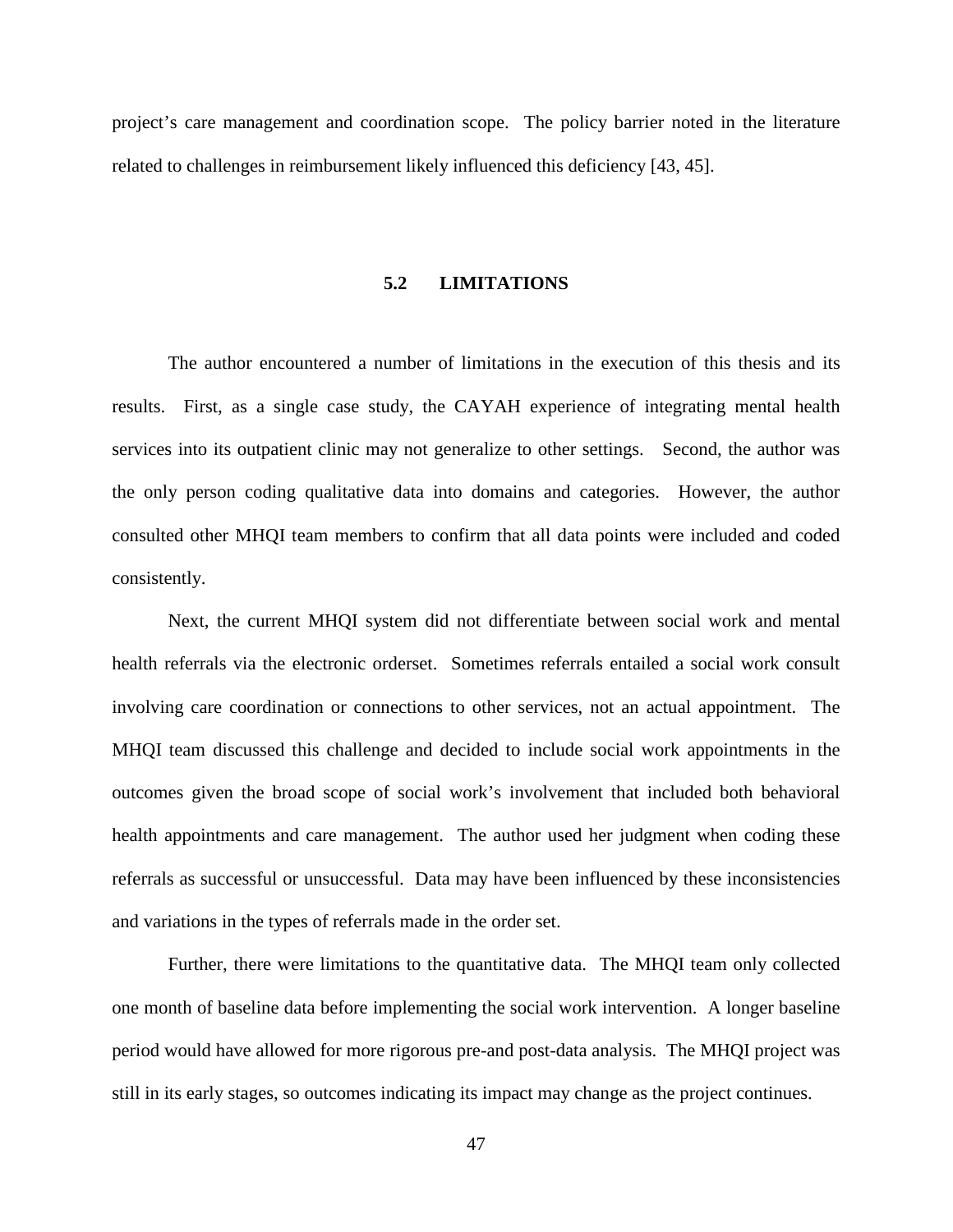Finally, the author acknowledges potential conflict of interest in evaluating a project of which she was closely involved.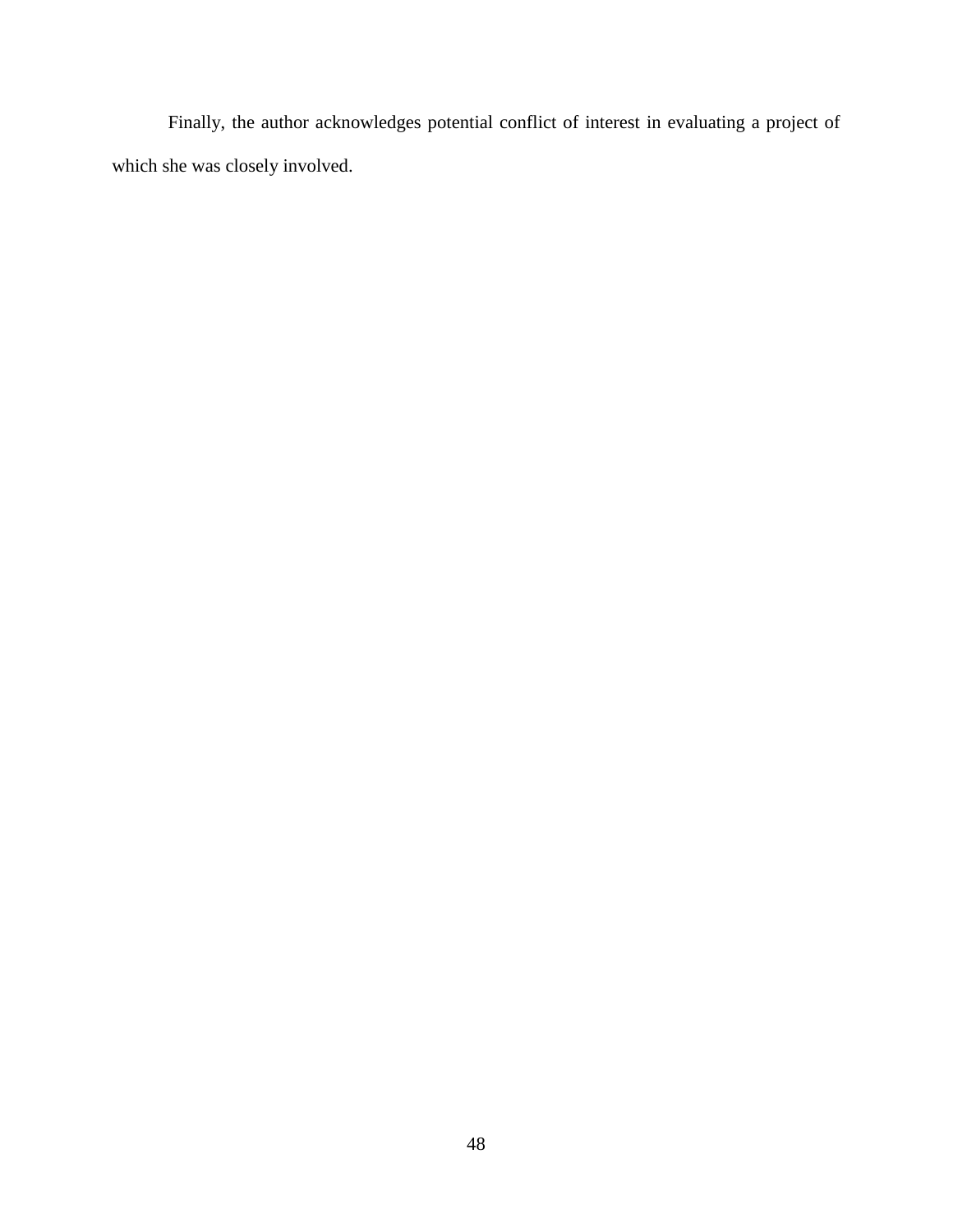#### **6.0 CONCLUSION**

<span id="page-56-1"></span><span id="page-56-0"></span>The findings from this study inform further execution of CAYAH's mental health referral system as well as contribute to the body of knowledge on facilitators of and barriers to integrated health care with adolescents.

# **6.1 RECOMMENDATIONS**

The author identified a number of recommendations for CAYAH's MHQI project and mental health referral system moving forward. First, separate ordersets, or separate spreadsheets, for MH/SW appointments and SW care coordination referrals would yield more accurate data analysis. Second, the clinic's integrated model would benefit from an improved process for a medical provider or available social worker to schedule patient's mental health or social work appointments prior to leaving their medical appointment. An improved process would decrease the time spent calling to schedule patient appointments and eliminate the barriers that exist in reaching patients by phone. Third, additional mental health providers would provide increase availability of services; ideally a mental health provider would be available to schedule appointments and receive warm referral every day the clinic is open. Fourth, the system may benefit from the social work team conducting biopsychosocial assessments with all referred patients. The outcome of the initial assessment would better inform a referral to a mental health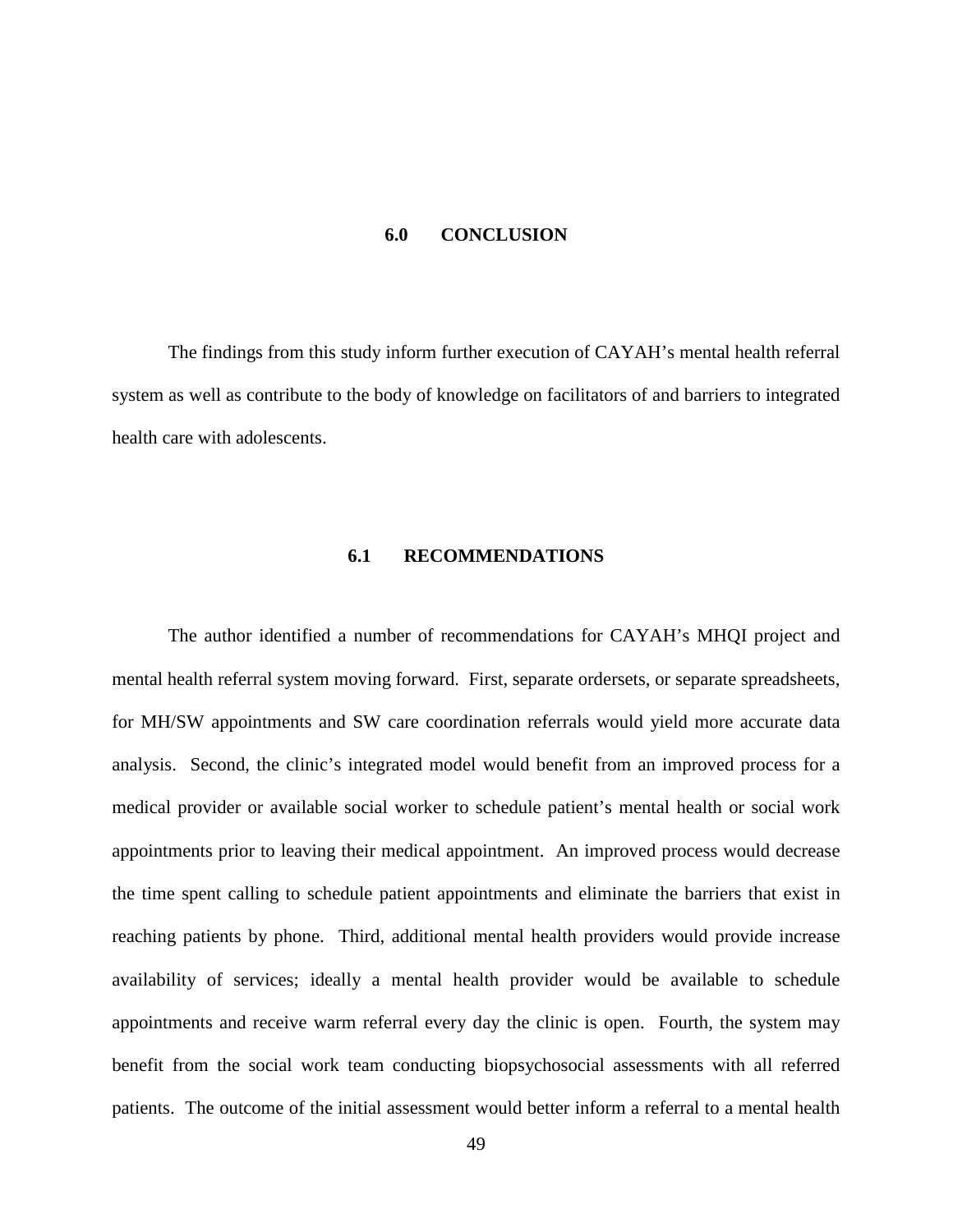provider and would ensure greater show rates for the mental health provider appointments given that patients would all have already attended an initial assessment appointment. Finally, CAYAH's integrated model could continue to improve and expand with additional social work staff to continue to manage project and coordinate care during the summer months.

# <span id="page-57-0"></span>**6.2 IMPLICATIONS FOR ADVANCING KNOWLEDGE**

The CAYAH case study advances the knowledge of operational and clinical facilitators and barriers that can inform the implementation of future integrated health care systems. The findings offer examples of specific protocols, systems, and staff roles that other clinics can implement to begin moving toward an integrated health care model.

Integrated health care has proven to be effective but the implementation of such care requires a number of structural factors for the process to be successful. Clinics and health care settings should consider implementing the identified facilitators as a foundation for their integrated model with adolescents. For example, this study exhibited strong evidence for the necessity of social workers in implementing integrated health care models. Their diverse education and training allow them to fill a number of roles that facilitate improved mental health integration, including care management and coordination, monitoring referrals, and brief therapeutic interventions.

Future research on adolescent integrated health care still needs to address a number of key gaps. Salient barriers, most notably stigma, inhibit mental health care for adolescents. Research is needed to address how to individually and systemically overcome these barriers. More knowledge is needed on the strategies providers can use when referring patients to mental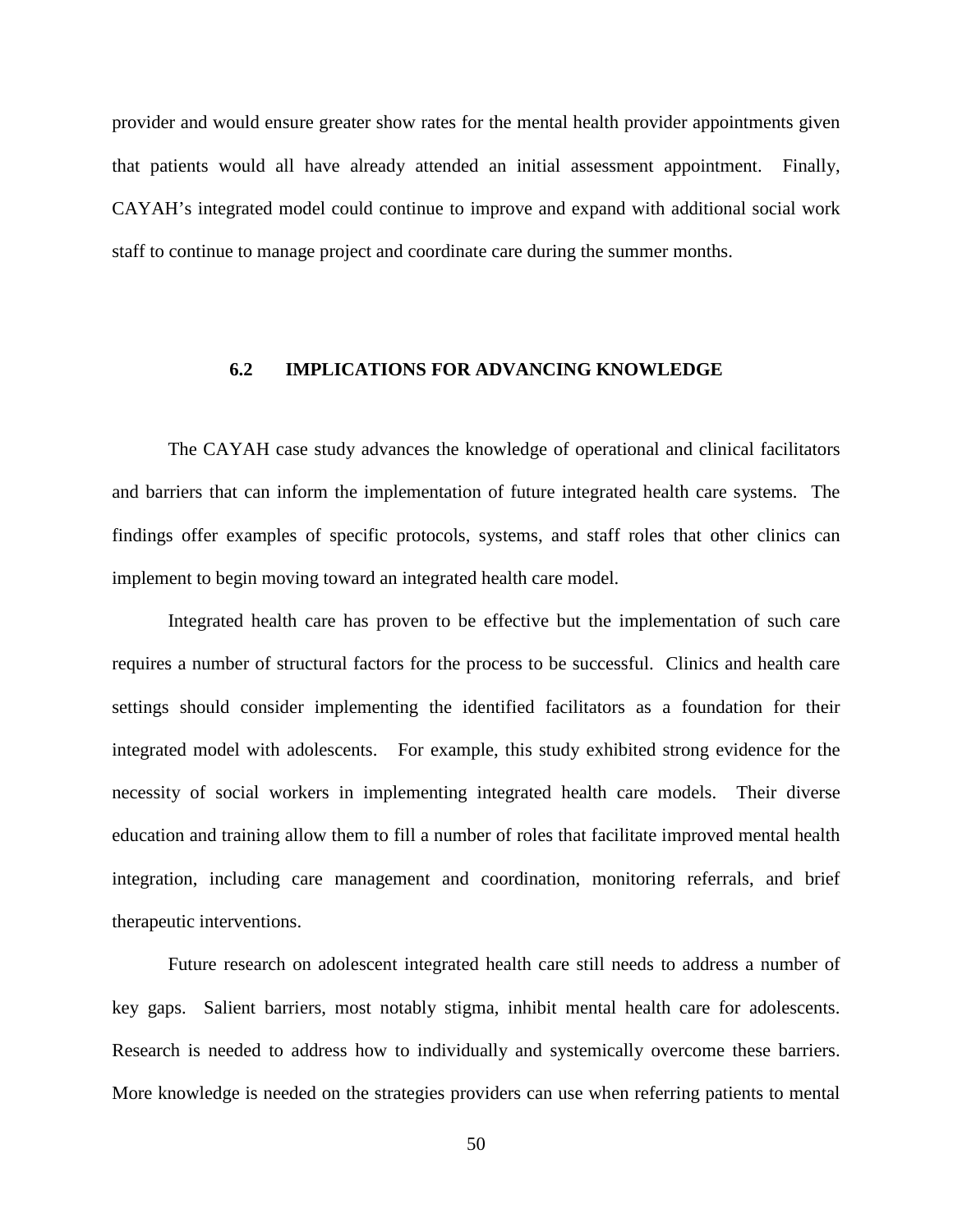health or social work appointments to lessen the impact of barriers. Policy-level interventions are needed to reduce widespread negative health beliefs of mental health treatment and to increase mental health knowledge among adolescents and parents; the author suggests the implementation of universal preventative mental health care to children and young adolescents. Future research should address these gaps in order to improve mental health treatment utilization among adolescents.

This thesis highlighted the value of social work in integrated health care. The essential role of a care coordinator in the integrate model is best filled by a social worker, whose skills include strengths-based patient engagement, service coordination, early screening, biopsychosocial assessments, brief therapeutic interventions, and research skills. Further, the CAYAH case study showed that social workers were essential the MHQI project that increased utilization of mental health providers, an important outcome of cost-effective care. The diverse training of social workers makes them invaluable members of the integrated care model and essential to addressing the public health problem of adolescent mental health.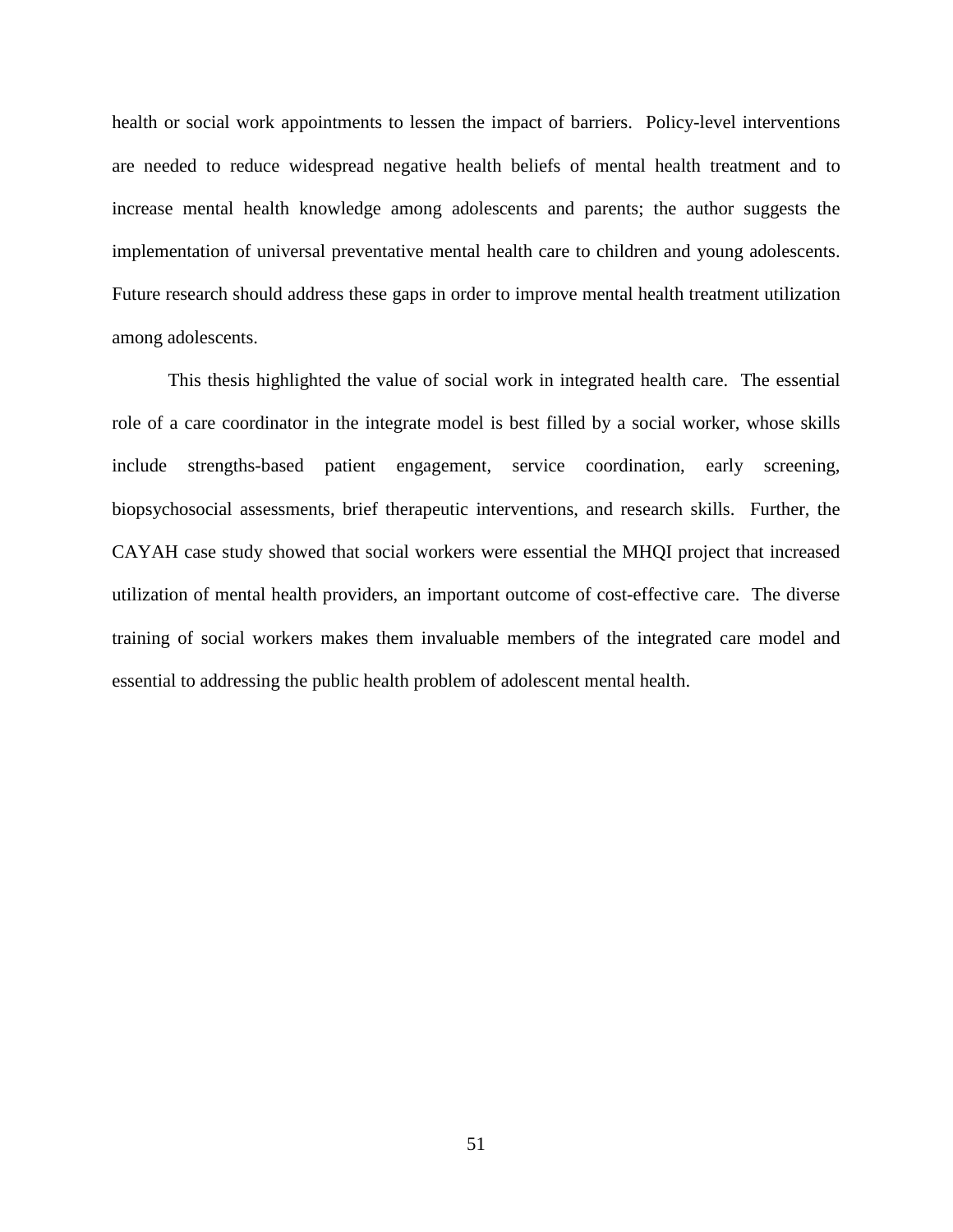# **BIBLIOGRAPHY**

- <span id="page-59-1"></span><span id="page-59-0"></span>1. Merikangas, K.R., et al., *Lifetime Prevalence of Mental Disorders in US Adolescents: Results from the National Comorbidity Study-Adolescent Supplement (NCS-A).* Journal of the American Academy of Child and Adolescent Psychiatry, 2010. **49**(10): p. 980-989.
- <span id="page-59-2"></span>2. SAMHSA, *Behavioral Health Trends in the United States: Results from the 2014 National Survey on Drug Use and Health*, 2015, Center for Behavioral Health Statistics and Quality.
- <span id="page-59-3"></span>3. Jones, P., *Adult mental health disorders and their age at onset.* The British Journal of Psychiatry, 2013. **202**(s54): p. s5-s10.
- <span id="page-59-9"></span>4. Naicker, K., et al., *Social, demographic, and health outcomes in the 10 years following adolescent depression.* Journal of Adolescent Health, 2013. **52**(5): p. 533-538.
- <span id="page-59-12"></span>5. Ginsburg, S., et al., *Strategies to support the integration of mental health into pediatric primary care.* National Institute for Health Care Management, 2009.
- <span id="page-59-13"></span>6. de Girolamo, G., et al., *Age of onset of mental disorders and use of mental health services: needs, opportunities and obstacles.* Epidemiology and psychiatric sciences, 2012. **21**(01): p. 47-57.
- 7. Clark, M.S., K.L. Jansen, and J. Anthony Cloy, *Treatment of childhood and adolescent depression.* American family physician, 2012. **86**(5): p. 442.
- <span id="page-59-11"></span>8. Campo, J.V., J.A. Bridge, and C.A. Fontanella, *Access to mental health services: implementing an integrated solution.* JAMA pediatrics, 2015. **169**(4): p. 299-300.
- <span id="page-59-4"></span>9. SAMHSA, *The CBHSQ Report: Serious Mental Health Challenges among Older Adolescents and Young Adults*, 2014, SAMHSA: Rockville, MD.
- <span id="page-59-5"></span>10. Centers for Disease Control and Prevention, N.C.f.I.P.a.C., Division of Violence Prevention. *Suicide Prevention: Youth Suicide*. 2015 [cited 2015 October 18]; Available from: [http://www.cdc.gov/violenceprevention/suicide/youth\\_suicide.html.](http://www.cdc.gov/violenceprevention/suicide/youth_suicide.html)
- <span id="page-59-6"></span>11. Katon, W., et al., *Depressive symptoms in adolescence: the association with multiple health risk behaviors.* General hospital psychiatry, 2010. **32**(3): p. 233-239.
- <span id="page-59-7"></span>12. Centers for Disease Control and Prevention, P.P.a.E.O. *Depression*. 2013 [cited 2016 January 10]; Available from: [http://www.cdc.gov/mentalhealth/basics/mental](http://www.cdc.gov/mentalhealth/basics/mental-illness/depression.htm)[illness/depression.htm.](http://www.cdc.gov/mentalhealth/basics/mental-illness/depression.htm)
- <span id="page-59-8"></span>13. Hoyt, L.T., et al., *Positive youth, healthy adults: does positive well-being in adolescence predict better perceived health and fewer risky health behaviors in young adulthood?* Journal of Adolescent Health, 2012. **50**(1): p. 66-73.
- <span id="page-59-10"></span>14. Wissow, L.S., et al., *Universal mental health screening in pediatric primary care: a systematic review.* Journal of the American Academy of Child & Adolescent Psychiatry, 2013. **52**(11): p. 1134-1147. e23.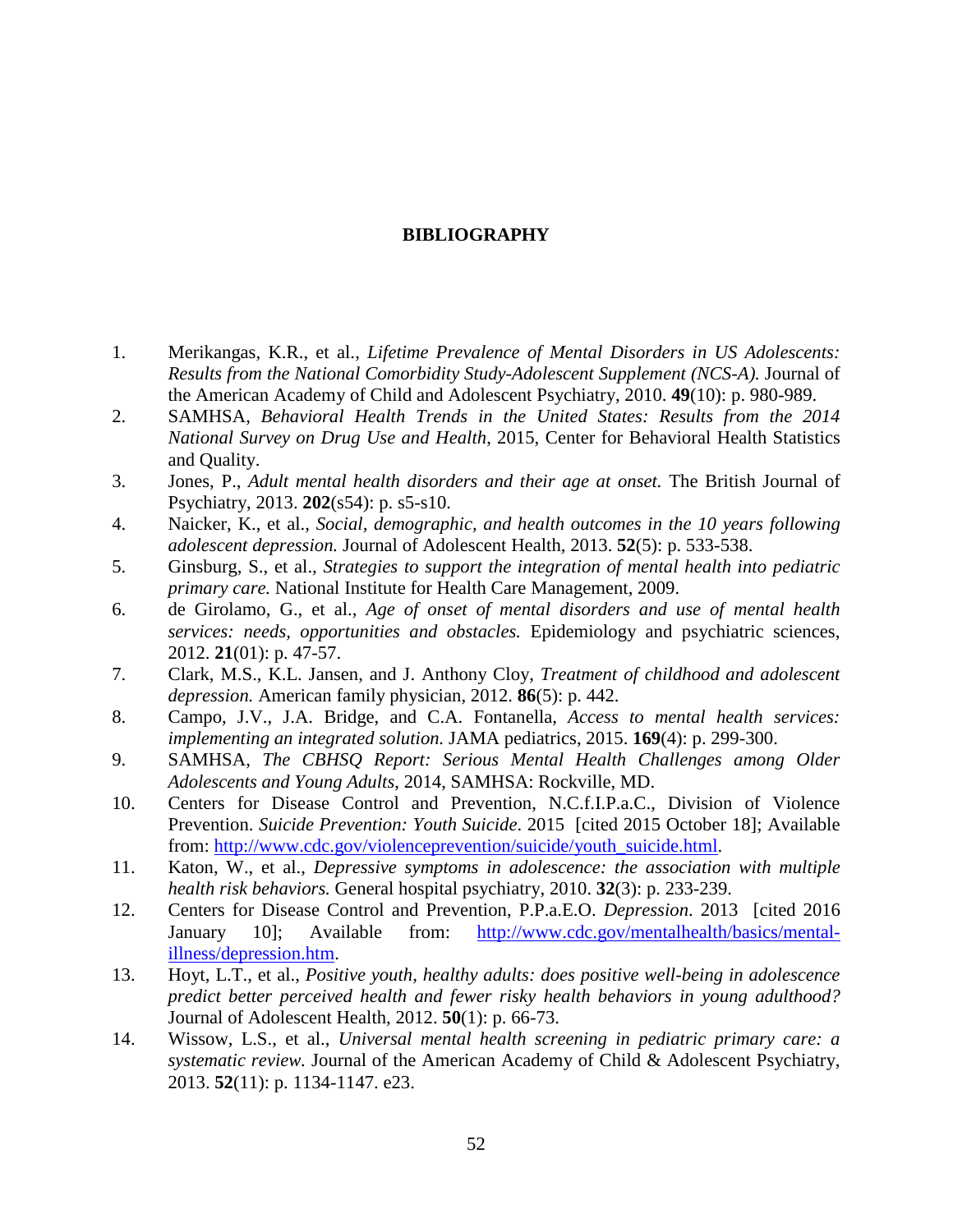- <span id="page-60-0"></span>15. Livingston, J.D. and J.E. Boyd, *Correlates and consequences of internalized stigma for people living with mental illness: A systematic review and meta-analysis.* Social science & medicine, 2010. **71**(12): p. 2150-2161.
- <span id="page-60-1"></span>16. Van Voorhees, B.W., et al., *Attitudes and illness factors associated with low perceived need for depression treatment among young adults.* Social Psychiatry and Psychiatric Epidemiology, 2006. **41**(9): p. 746-754.
- <span id="page-60-2"></span>17. Mojtabai, R., et al., *Barriers to mental health treatment: results from the National Comorbidity Survey Replication.* Psychological medicine, 2011. **41**(08): p. 1751-1761.
- <span id="page-60-3"></span>18. Gulliver, A., K.M. Griffiths, and H. Christensen, *Perceived barriers and facilitators to mental health help-seeking in young people: a systematic review.* BMC psychiatry, 2010. **10**(1): p. 113.
- <span id="page-60-4"></span>19. Bowers, H., et al., *Stigma in school‐based mental health: perceptions of young people and service providers.* Child and Adolescent Mental Health, 2013. **18**(3): p. 165-170.
- <span id="page-60-5"></span>20. Talebi, M., K. Matheson, and H. Anisman, *The stigma of seeking help for mental health issues: mediating roles of support and coping and the moderating role of symptom profile.* Journal of Applied Social Psychology, 2016.
- <span id="page-60-6"></span>21. Breland, D.J., et al., *Determinants of mental health service use among depressed adolescents.* General hospital psychiatry, 2014. **36**(3): p. 296-301.
- <span id="page-60-7"></span>22. Radovic, A., et al., *Parents' Role in Adolescent Depression Care.* 2015.
- 23. Tanielian, T., et al., *Improving treatment seeking among adolescents with depression: Understanding readiness for treatment.* Journal of Adolescent Health, 2009. **45**(5): p. 490-498.
- <span id="page-60-8"></span>24. WHO, *Integrating mental health into primary care: a global perspective*. 2008: World Health Organization.
- <span id="page-60-9"></span>25. Croft, B. and S.L. Parish, *Care Integration in the Patient Protection and Affordable Care Act: Implications for Behavioral Health.* Administration and Policy in Mental Health and Mental Health Services Research, 2013. **40**: p. 258-263.
- <span id="page-60-10"></span>26. SAMHSA. *SAMHSA-HRSA Center for Integrated Health Solutions*. What is Integrated Care? 2016 [cited 2016 January 10]; Available from: [http://www.integration.samhsa.gov/about-us/what-is-integrated-care.](http://www.integration.samhsa.gov/about-us/what-is-integrated-care)
- <span id="page-60-11"></span>27. Peek, C., *Lexicon for behavioral health and primary care integration: concepts and definitions developed by expert consensus.* Agency for Healthcare Research and Quality, Rockville, MD, 2013.
- <span id="page-60-12"></span>28. Wissow, L.S., et al., *Integrating Children's Mental Health into Primary Care.* Pediatric Clinics of North America, 2016. **63**(1): p. 97-113.
- <span id="page-60-13"></span>29. Wren, F.J., J.M. Foy, and P.I. Ibeziako, *Primary care management of child & adolescent depressive disorders.* Child and adolescent psychiatric clinics of North America, 2012. **21**(2): p. 401-419.
- <span id="page-60-14"></span>30. Heath, B., R.P. Wise, and K. Reynolds, *A Standard Framework for Levels of Integrated Healthcare*, 2013, SAMHSA-HRSA Center for Integrated Health Soutions: Washington, D.C. .
- <span id="page-60-15"></span>31. Wagner, E.H., B.T. Austin, and M. Von Korff, *Organizing care for patients with chronic illness.* The Milbank Quarterly, 1996: p. 511-544.
- <span id="page-60-16"></span>32. Williams, J., S.E. Shore, and J.M. Foy, *Co-location of mental health professionals in primary care settings: three North Carolina models.* Clinical pediatrics, 2006. **45**(6): p. 537-543.